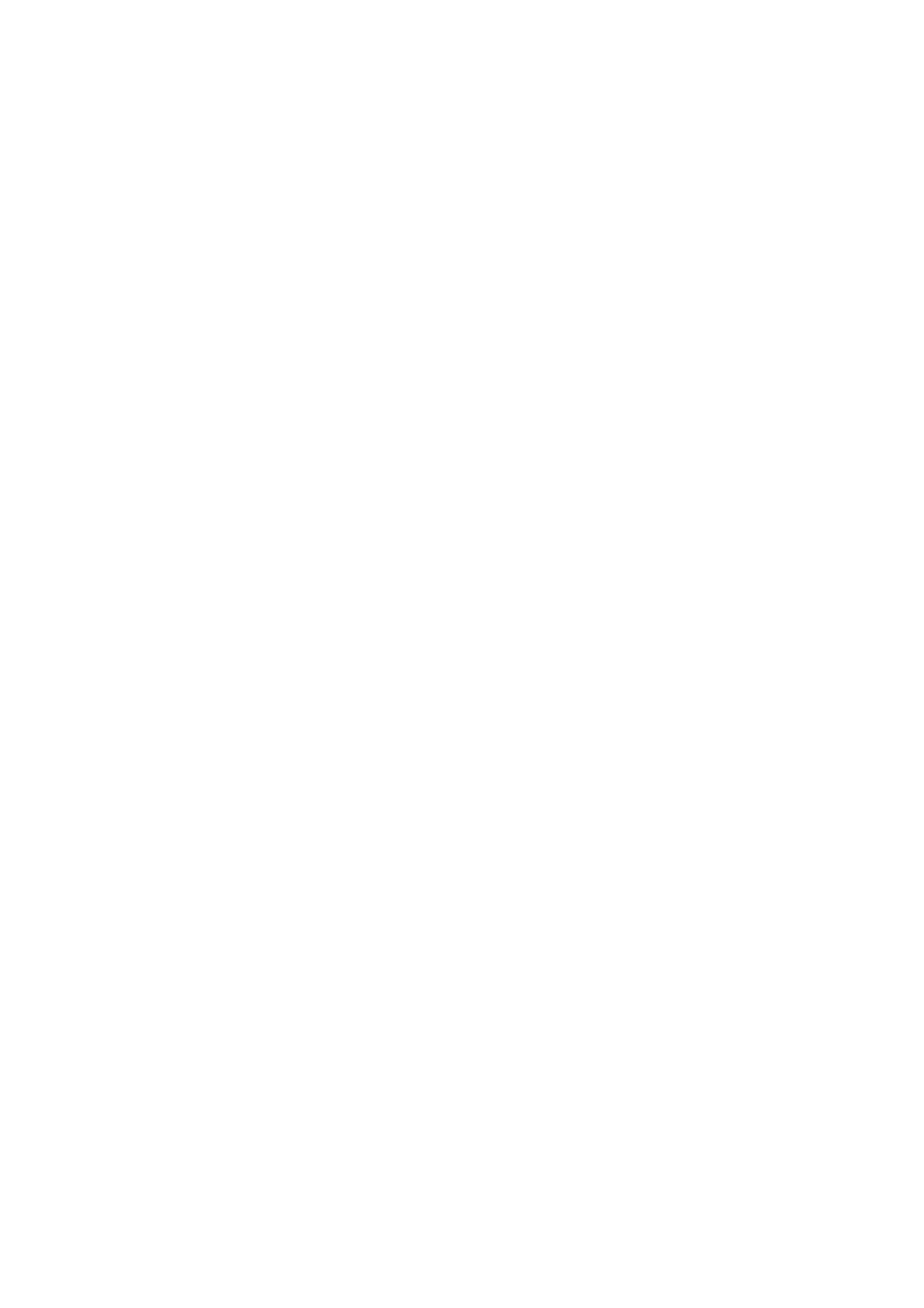# **LIST OF CONTENTS**

| 4. CONTRACT LAW IN MERGERS AND ACQUISITIONS  40              |  |
|--------------------------------------------------------------|--|
| 4.1. Norms regulating contracts and contract negotiations 40 |  |
|                                                              |  |
|                                                              |  |
|                                                              |  |
|                                                              |  |
|                                                              |  |
|                                                              |  |
|                                                              |  |
|                                                              |  |
|                                                              |  |
|                                                              |  |
|                                                              |  |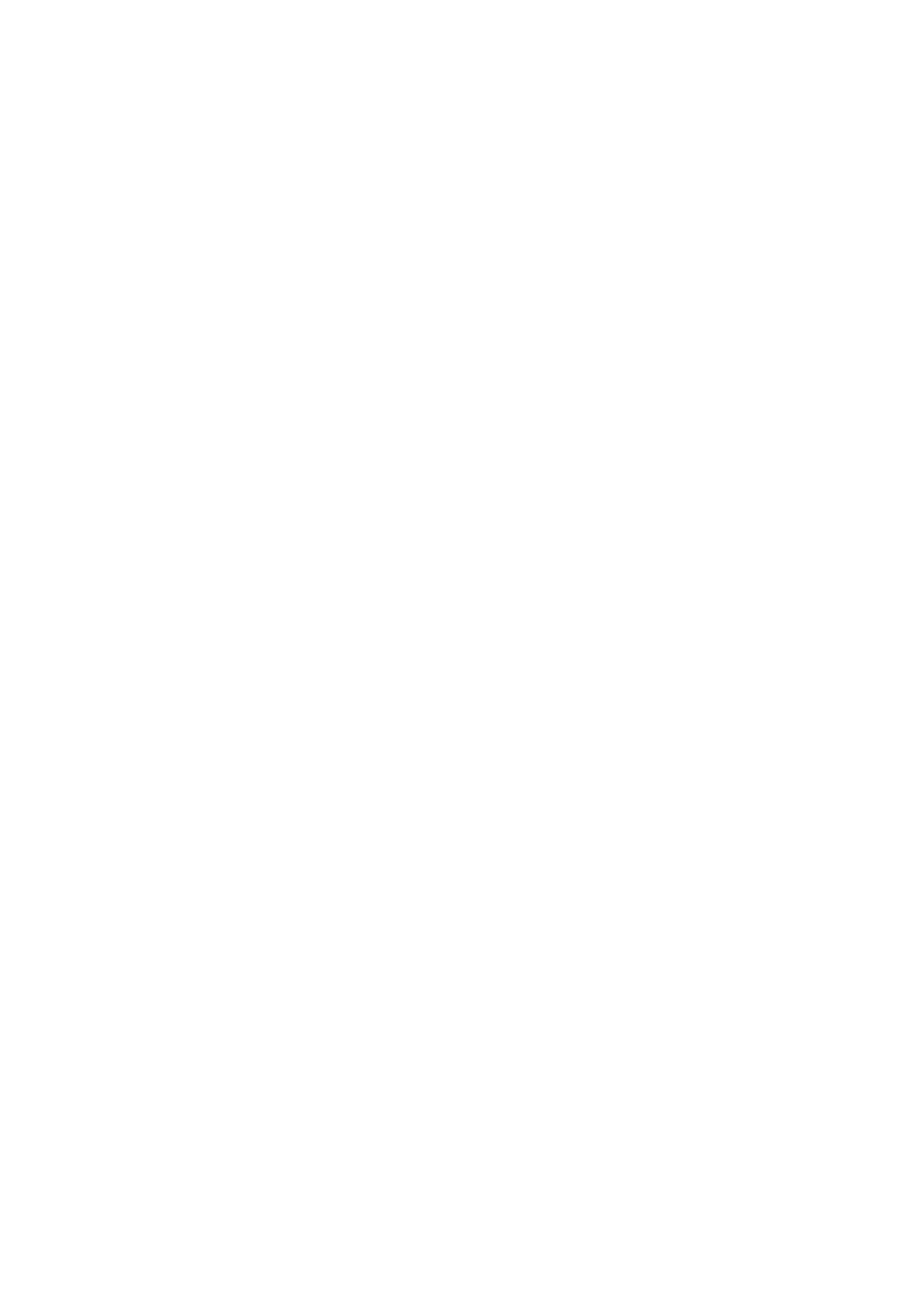| UNIVERSITY OF VAASA                     |                                           |     |
|-----------------------------------------|-------------------------------------------|-----|
| <b>School of Accounting and Finance</b> |                                           |     |
| Author:                                 | Sampo Lahdelma                            |     |
| <b>Topic of the Thesis:</b>             | Using Contract Law in the Negotiations of |     |
|                                         | Mergers & Acquisitions                    |     |
| Supervisor:                             | Vesa Annola                               |     |
| Degree:                                 | Master of Science in Economics            | and |
|                                         | <b>Business Administration</b>            |     |
| Unit:                                   | <b>Business Law</b>                       |     |
| Year of Entering the University:        | 2014                                      |     |
| Year of Completing the Thesis:          | 2019<br>Pages:                            | 80  |
|                                         |                                           |     |

### **ABSTRACT**

Companies use mergers and acquisitions as a strategic tool in order to carry out their economical and organizational goals. Mergers and acquisitions are often extremely long and complex processes that involve negotiations in a number of subjects. Success in the negotiations require a lot of expertise and input. The thesis focuses on the negotiations conducted in mergers and acquisitions and operating in them. The research problem is the following: which aspects of contract law can the negotiating parties use on in order to achieve the best possible outcome.

The theoretical frame of reference the thesis focuses on is mergers and acquisitions in general, the legislation concerning them and their negotiations as well as proceeding in them from both the buyer's and the seller's point of view. Mergers and acquisitions as terms are multi-dimensional, but in this thesis, they mainly refer to either the transfer of the business or shares. Regarding the legislation affecting mergers and acquisitions the thesis focuses on the norms affecting the negotiation phase and the contracts agreed in it. The negotiations are studied observing the process possibilities of them and by analysing the most important contractual instruments used in the negotiations and the benefits of them. The research material used in the thesis is mainly Finnish legal literature, but literature specific to the field is also studied and utilized.

Behind a merger or an acquisition can be a variety of reasons and aspirations that all affect the negotiations that take place in them. Mergers and acquisitions can have different forms as can the negotiations. There is a variety of process possibilities for conducting the negotiations that affect both the phases of the negotiations and the benefits gained in them. Non-disclosure agreements, preliminary contracts, and the due diligence investigations rise above others with their importance within the instruments of contract law. By using these, as well as the other contract tools, and acknowledging the boundaries set by contract legislation, the negotiating parties can reposition themselves in the negotiation proceedings with the goal being the best possible final contract for an individual.

\_\_\_\_\_\_\_\_\_\_\_\_\_\_\_\_\_\_\_\_\_\_\_\_\_\_\_\_\_\_\_\_\_\_\_\_\_\_\_\_\_\_\_\_\_\_\_\_\_\_\_\_\_\_\_\_\_\_\_\_\_\_\_\_\_\_\_\_\_\_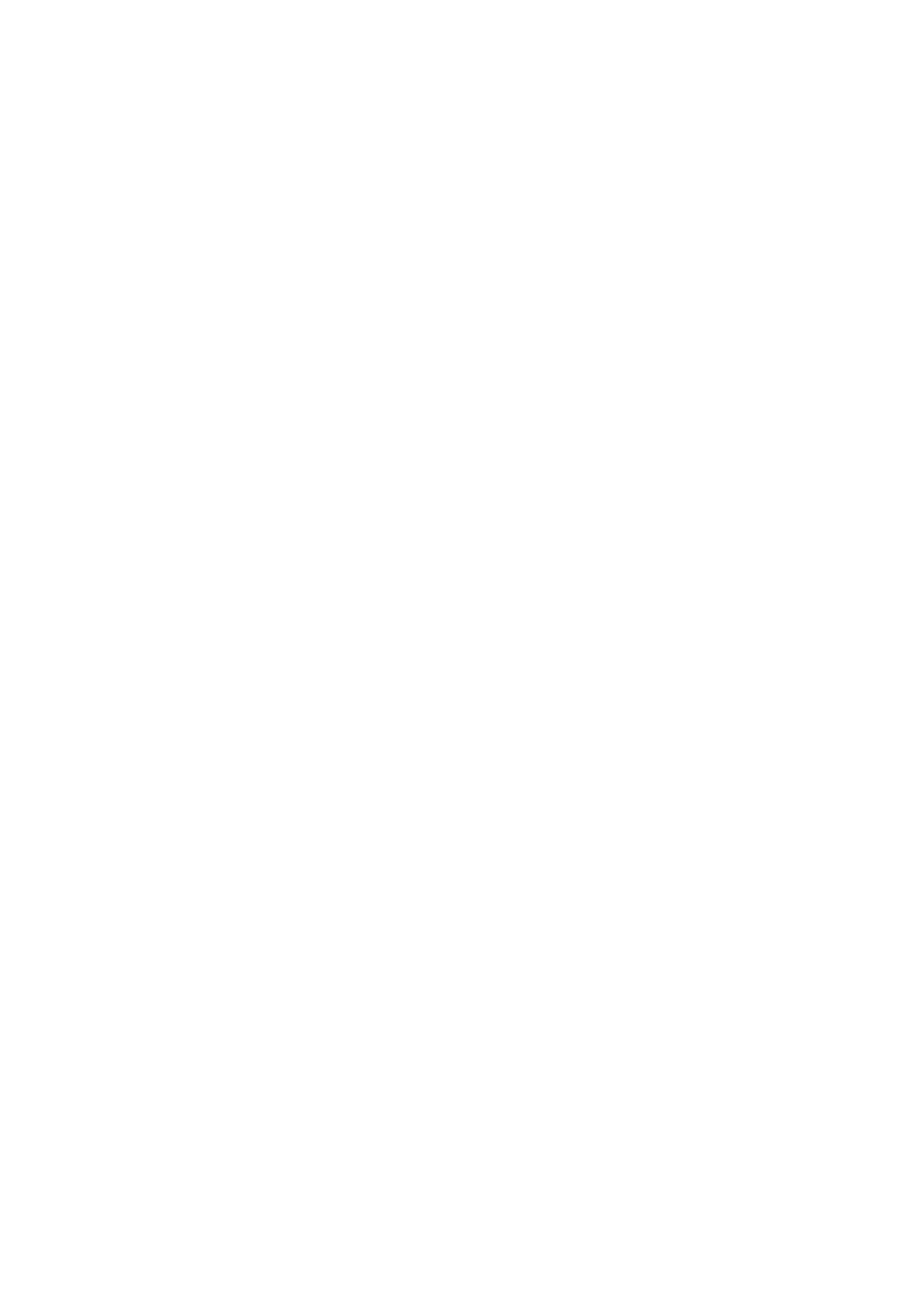### 1. INTRODUCTION

#### 1.1. Area of study

The terms mergers and acquisitions are widely used in the business world, but they can mean a variety of things. For example, they can be used together to describe the whole process in which the ownership of companies or their operating units are transferred or consolidated with other entities. They can also be used separately, merger meaning the consolidation of two entities into one whereas an acquisition is a transaction where one entity takes the ownership of another entity's stock, equity interests or assets. Sherman defines the terms as follows: "A merger is a combination of two or more companies in which the assets and liabilities of the selling firm are absorbed by the buying firm. Although the buying firm may be a considerably different organization after the merger, it retains its original identity. An acquisition, on the other hand, is the purchase of an asset such as a plant, a division, or even an entire company"1. This thesis focuses more heavily on the acquisition part but discusses also mergers as they are a vital part of the big picture which is why the term in use will be mergers and acquisitions. Furthermore, from a negotiations point of view the process is fairly similar which highlights the need to address both of the transaction types.

Companies use more and more mergers and acquisitions in order to grow in size, move to new market areas or otherwise carry out their economic and strategic objectives. In 2016, the number of mergers and acquisitions grew thirty percent compared to the previous year. The reason for this, amongst other things, was that loaned funds were becoming easier to gather and some of the bigger age groups were reaching retirement age2. A company may also find themselves in a situation where they realize they cannot grow internally in order to keep up with the market. In these kinds of situations mergers and acquisition can offer a solution. Still, only a couple of thousand mergers and acquisitions are made yearly in Finland altogether. Between 2010 and 2011, the number was 1629. By

<sup>1</sup> Sherman 2010

<sup>2</sup> Valtanen 2016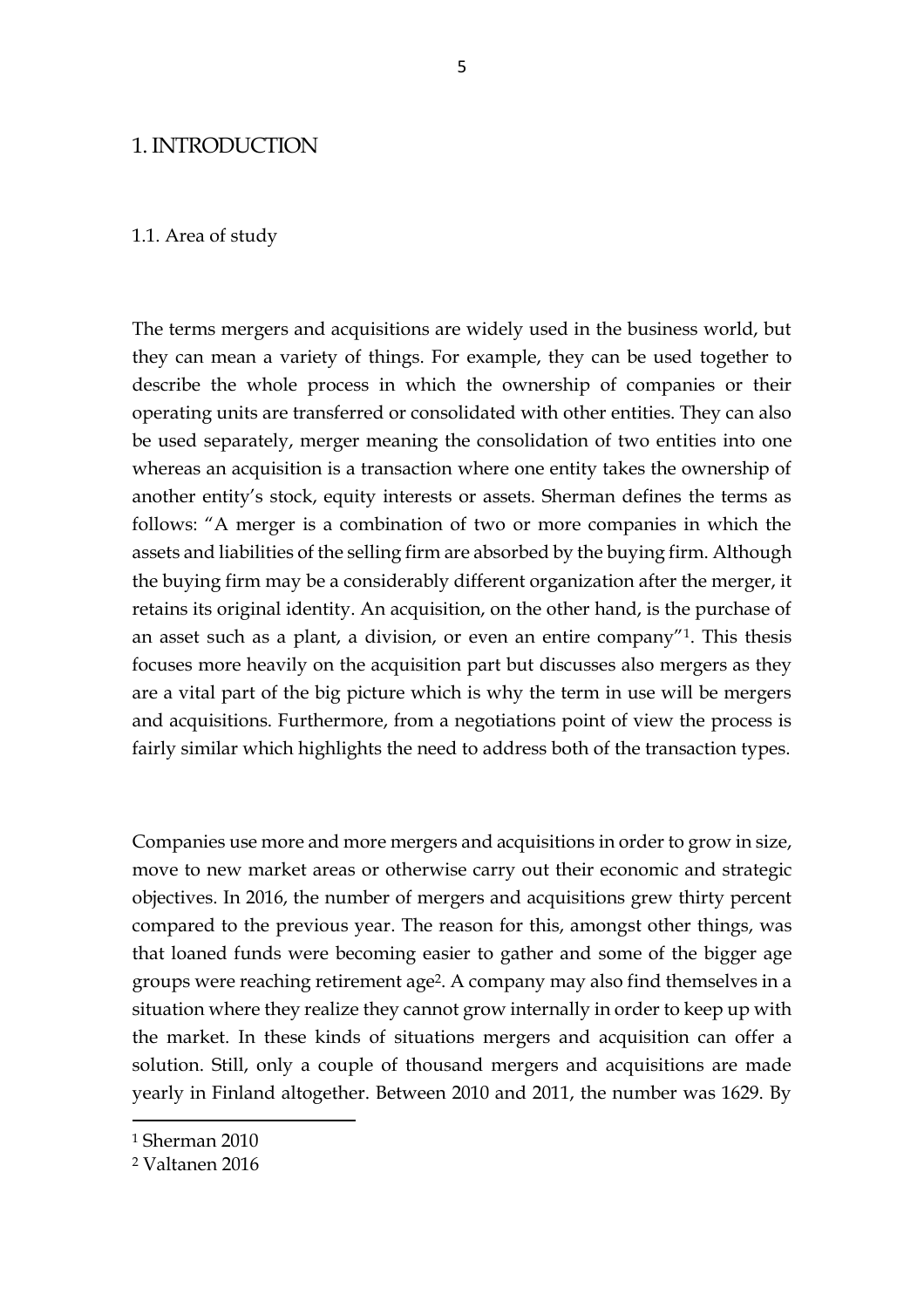contrast, in 2008 the number was less than a thousand. According to Lehtonen, Nordea made 30 percent more mergers and acquisitions in 2018 than the previous year. This demonstrates the trend companies are steering into. Lehtonen says the majority of the mergers and acquisitions made in early 2018 were done by private equity investors and nearing the end of the year, by industrial entities3.

Even though the number of mergers and acquisitions that are carried out rises by the day, it is worth noting they still are highly complex arrangements where large amounts of assets, for example trade secrets and properties, are transferred from the seller to the buyer. The effects of a merger or an acquisition, especially a large one, can be enormous for the parties involved, but also to the markets that they operate in. If a company grows to a certain size, it can gain control of the whole market. These types of deals require almost meticulous precision and preparation in order to be successful.

In order to carry out a merger or an acquisition, special competence and large investments in its every subarea are naturally needed, especially in the negotiations. Contract law plays a vital part in this phase, both directly through the different agreements the parties usually enter into during said negotiations, but also due to the responsibilities and obligations that participating such negotiations inflict on the parties. According to statistics however, companies have been using mergers and acquisitions successfully to move in the markets<sup>4</sup>. This study concentrates on the negotiations phase of mergers and acquisitions and the issues one must pay attention to during them concentrating on the contractual legalities and their effects. With the right approach and choices made during the negotiations of a merger or an acquisition, a company can substantially affect their position at the negotiations table as well as gain advantage over the opposing party and through it, reach a deal that can have enormous effect on the success of the company.

<sup>3</sup> Nordea 2019

<sup>4</sup> Finnvera 2017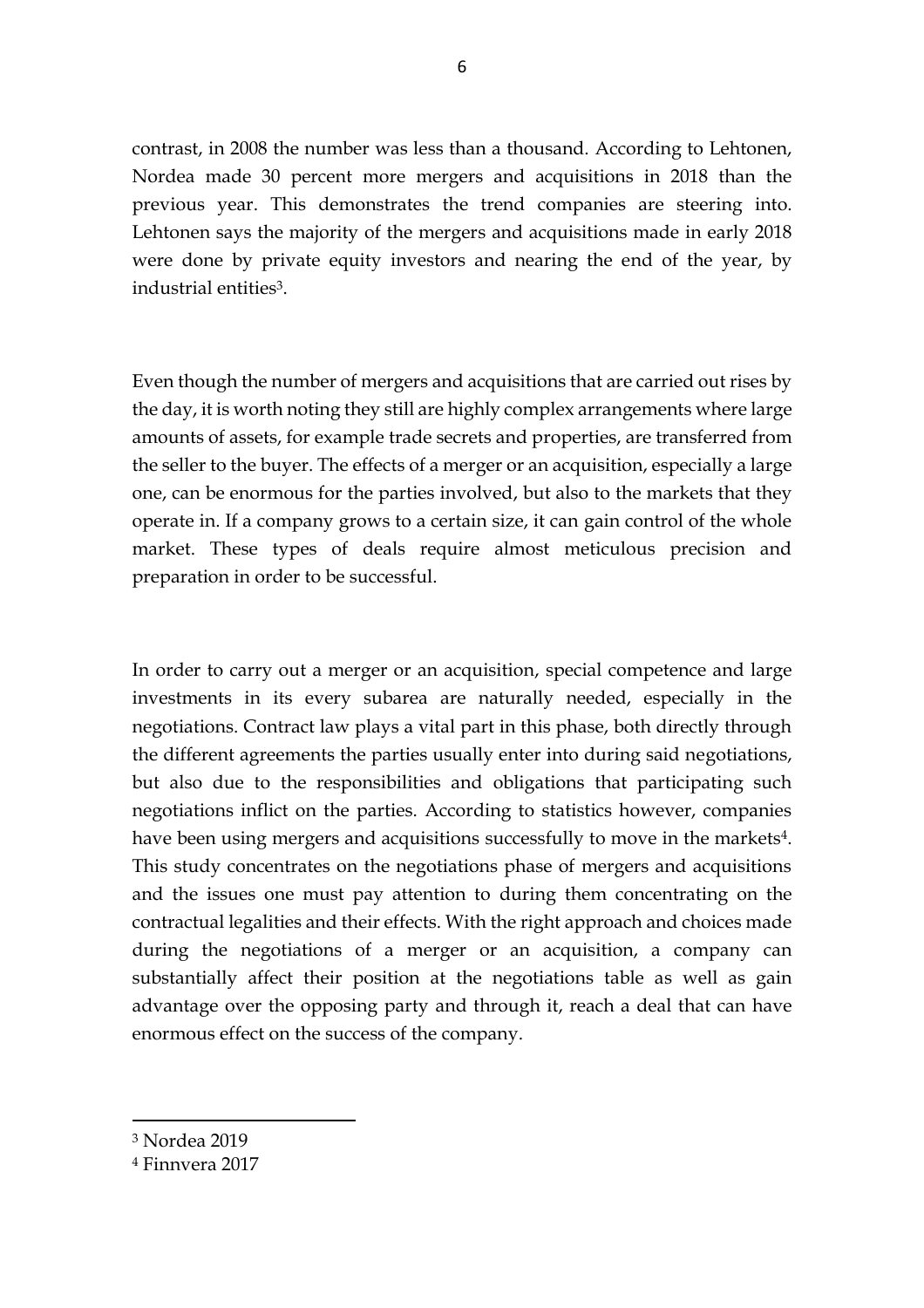### 1.2. Research problem

No merger or acquisition is like the one before it, which is why there is no specific formula or standardized form for the negotiations either. The negotiable issues and the order they are addressed is also unique to every merger and acquisition, although some regularities can be found. Furthermore, the generic responsibilities that arise from conducting negotiations overall are present in practically every merger and acquisition. However, it is common for the negotiations to take a long time, often several months. For instance, the negotiation process for large gas-, oil- and mining projects take at least half a year5. Similar timeframes can also be found in other industries.

The possible long duration of the negotiations and the complexity of them make it difficult for the parties involved to reach an optimal contract that would also benefit both parties after the deal is done. This forms the research problem: how and with what instruments of contract law can a company affect the final sales contract in the negotiations phase and achieve the best possible outcome. Also, what are the benefits of acknowledging all the responsibilities and liabilities participating in negotiations overall. The objective is to portray which aspects of contract law are more useful to either of the parties as different instruments are more useful for the buyer than the seller and vice versa. Some responsibilities and liabilities have also greater effect on one party compared to the other. In practice both of the parties have a common goal, but it is important that the sides are aware of the elements they need to be focusing on during the negotiation process to effectively improve their negotiating position. This is underlined especially when conducting an auction type of a merger or an acquisition, whether it is an open or a closed one.

<sup>5</sup> Kirvesniemi 2015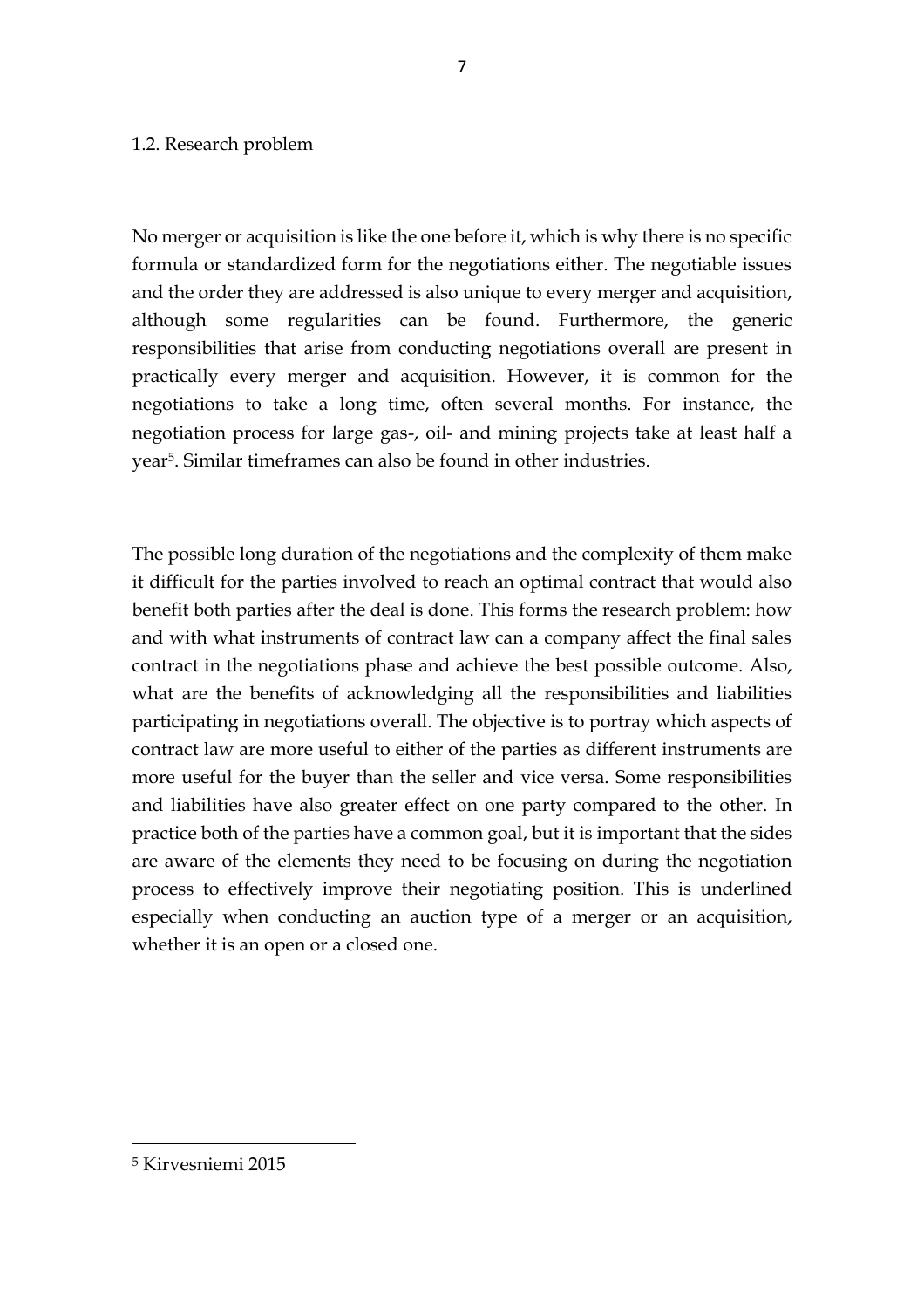#### 1.3. Focus and sources

This research focuses mainly on analyzing the different stages of mergers and acquisitions negotiations, as well as moving forward in them, and on the instruments used in the negotiations from a contract law point of view. In addition, the different responsibilities and liabilities relating to contract law and their effect on the parties are analyzed. As said before, negotiations regarding, mergers and acquisitions can be highly complex transactions and even small details in different parts can play a vital role. The importance of the different stages of negotiations and the effects they have on each party, benefits of the variety of contractual instruments to be used in the negotiations and the possible ways to conduct the trade have been raised regarding both negotiating parties, approaching them from a contract law point of view. Different responsibilities as well as liabilities both brought forward and inflicted by the negotiations have also been studied. In the beginning, the concept of mergers and acquisitions as well as their versatility are opened up and explained to help the reader see the bigger picture of mergers and acquisitions. Understanding the context provides the tools to see the connection of different ways mergers and acquisitions can be conducted in and the related negotiations.

The sources used are both domestic and international, meaning mainly Finnish and European, sources of law and legal literature. Also, literature specific to the field, most of it American, has been utilized. The negotiations themselves, the information they consist of and the progression of them regarding mergers and acquisitions are almost always under a non-disclosure agreement, which is why hardly any detailed and practical information is available. Furthermore, there are few legal cases explicit to the field since the disputes occurring in mergers and acquisitions are often handled in arbitration proceedings. Rulings from the court of law, as well as specific information regarding a contract between two companies, for example parties of the case, cannot be found. However, the general aspects of contract law regarding mergers and acquisitions and their negotiations have been studied and these studies have been utilized in this research. Also, a number of the Finnish Supreme Court's rulings relating to other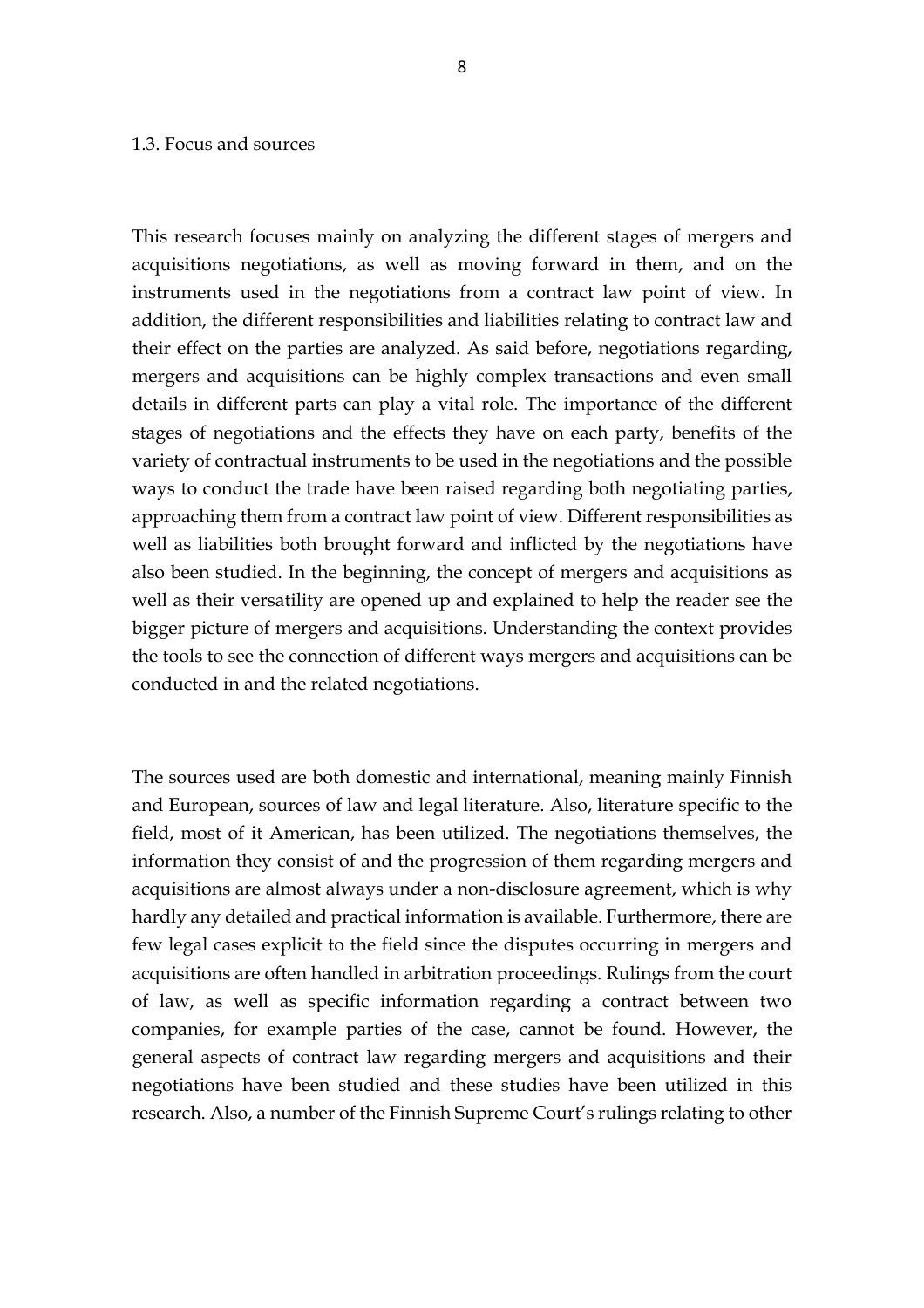fields have been analyzed as the subjects are similar to ones that occasionally emerge in mergers and acquisitions too.

### 1.4. Structure of the thesis

In the beginning of the thesis, in the introduction chapter, the area of study is explained and addressed. Some timely information and statistics are provided to show how the subject is occurring in practice. The research problem is also formulated and described as are the objectives to solve it. This is done by first explaining the complexity of the subject and the problem arising from it, and then addressing the means to resolve the problem. The focus and the different sources used, as well as the structure of the thesis, is also outlined in the introduction chapter.

In the second chapter, the concept of mergers and acquisitions is explained as are the different ways of dividing them. The division can be made either based on the strategy behind the transaction or the execution method. The different forms of mergers and acquisitions have an effect on the negotiations and therefore they are addressed. Different legislation also applies, depending on the form of the transaction. These are also explained. This helps the reader to understand the context and see the connections that the different forms have on the negotiations and furthermore, on the outcome of the deal.

In the third chapter, the reasons why mergers and acquisitions are carried out in the first place are studied. The transaction can either make or break a company's future and require a vast amount of resources, which is why the reasons behind the decision have to be adequate. The reasons also vary which is why they are addressed. The focus is then aimed on the buyer and the seller individually, and their most common motives in entering the world of mergers and acquisitions. The approach of the buyers and the sellers naturally differ from each other, as do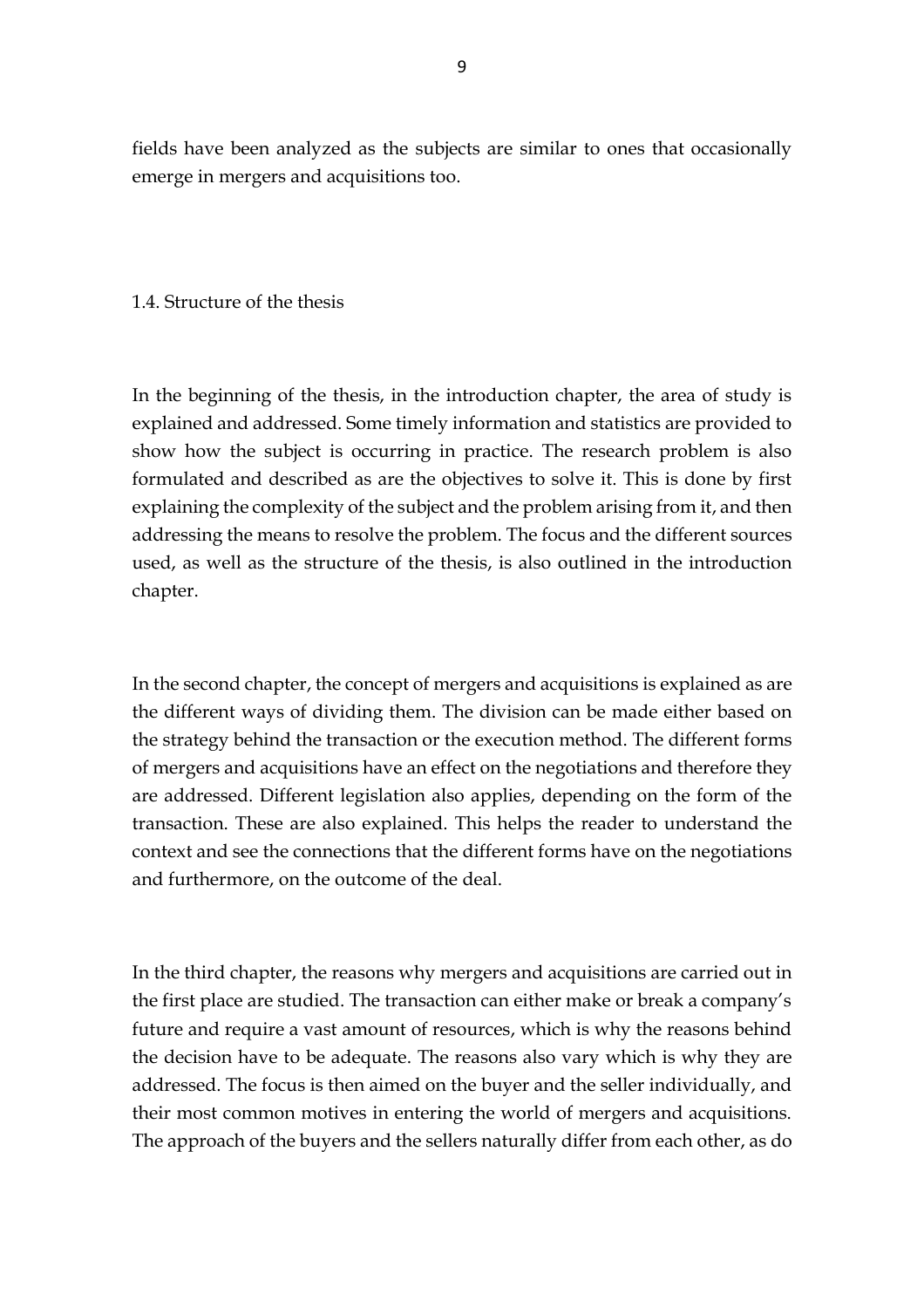the goals of entering into the process, thus the separate analysis. After the motives of both the buyers and the sellers have been resolved, the different process possibilities of merger and acquisition negotiations and their effect on the parties is studied.

The fourth chapter focuses on contract law and its provisions that affect mergers and acquisitions and especially the negotiations that are conducted in them. The focus is on Finnish and European contract law and norms, which in part overlap with each other, but also other legislative literature has been studied. Contract law provides a basis as well as guidelines for the different instruments used in merger and acquisition negotiations, but also for the negotiations proceedings themselves, regardless of the contracts the parties may or may not agree upon. The chapter breaks these aspects down and discusses their effects on the parties but more than that, how the opposing parties can use these for their advantage. As mentioned before, every merger and acquisition is different which means that every transaction does not include the exact same contracts or inflict the same responsibilities and liabilities. As a result, the research focuses on the ones that surface in most cases and play the biggest role.

Next, the research discusses what goes on in merger and acquisition negotiations more in practice and portrays the negotiations almost as a timeline. The fifth chapter goes through how the negotiations start and what the parties should take into consideration when getting into merger and acquisition negotiations. The chosen type of process that the transaction is carried out in, has the most effect on the contracts that the parties agree on early on, as well as the whole beginning of the negotiations. This is also discussed in the chapter. In addition, the goals and aspirations that both of the parties have in the beginning are showcased as they too have an effect on the ignition of the negotiations.

In the sixth chapter, the focus shifts on the latter stages of the negotiations and which elements of contract law play the biggest role and what instruments are the most important during this phase. When merger and acquisition negotiations have reached this stage, the involved parties have already built some trust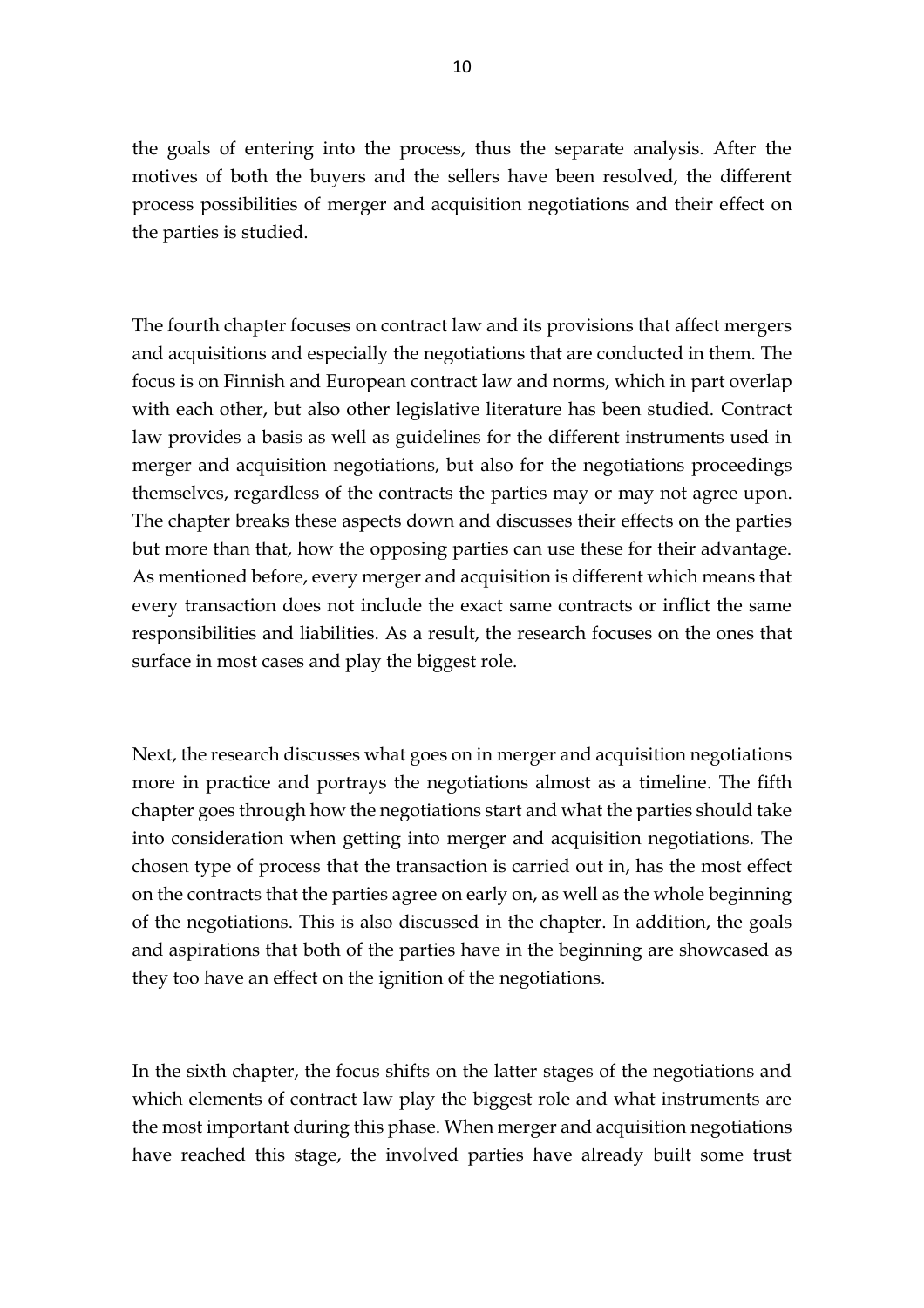between each other and are ready to agree on certain parts of the proposed transaction. However, there is still a lot to be done in order to be able to reach the final contract. More and more information is shared between the parties which means the risks grow bigger. Both parties can and want to protect themselves and this is mostly done by a number of significant contractual instruments. The structure of the chapter is built around these instruments, which are used in practically every merger and acquisition. How the parties can use them in their favor and what kind of effects they have on the path to the finalization of the deal have been addressed.

In the seventh and last chapter, the conclusions of the research are made. The fact that the studied transactions and their negotiations are highly complex proposes a lot of problems, especially from a contract law point of view. However, there are steps and tools that the involved parties can consider and use in order to reach the optimal deal. This chapter summarizes the means and ways the parties negotiating on the merger or acquisition have at their disposal and how to make the most of them.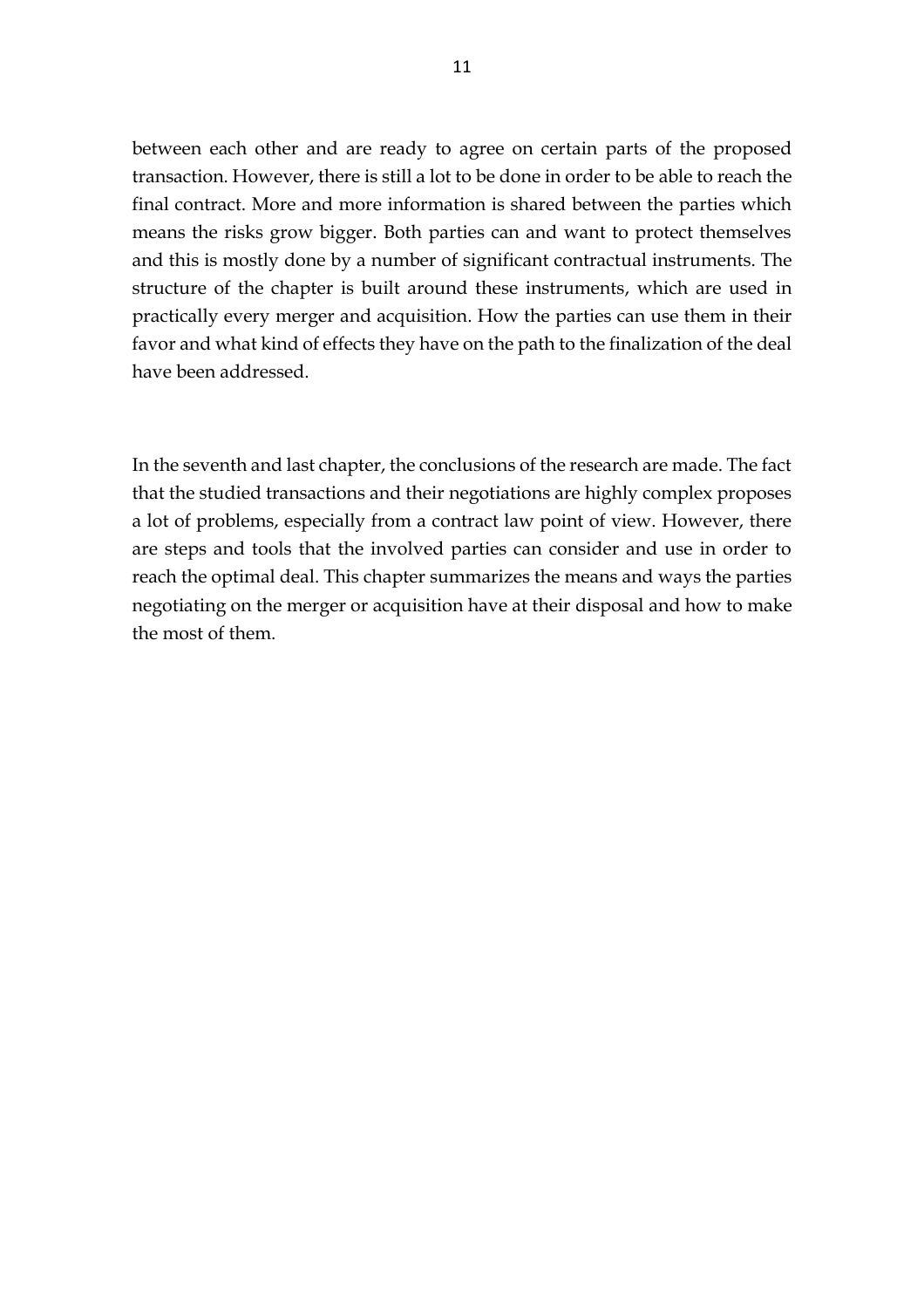### 2. MERGERS AND ACQUISITIONS

### 2.1. Strategic division

As mentioned before, there are almost always strategic reasons behind mergers and acquisitions for both the buyer and the seller. Mergers and acquisitions can also be divided by strategy, with each strategy type creating a different approach to the deal itself, influencing also the negotiations and the instruments used in them. The four different strategies mergers and acquisitions can be divided into are called horizontal, vertical, concentric and conglomerative transactions. The most common types are horizontal and vertical which are also the most likely to be successful. The base for the division is a participating party's aspiration to affect their stance either regarding competition and customers or the chain of processing and distribution6.

In a horizontal merger or acquisition the buyer and the seller operate in the same field, compete in the same markets and are on the same level of production stage. This can be compared to an industrial acquisition scenario. The purpose of a horizontal merger or acquisition is to achieve as big of a market share as possible by buying a straight competitor out of the market and by doing so limiting the competition. Buying a competitor out of the market decreases the number of companies in the market which then brings scale advantages and increases ones power in said market. The risk in these kinds of mergers and acquisitions are possible cartel formations, which are illegal, and different kind of price agreements<sup>7</sup>. In Finland, the formation of cartels and price agreements are regulated by the Competition Act8.

A company can also widen its product portfolio and geographical coverage through horizontal mergers or acquisitions. Companies can also have similar

<sup>6</sup> Katramo, Lauriala, Matinlauri, Svennas, Wilkman 2013

<sup>7</sup> Tenhunen & Werner 2000: 13

<sup>8</sup> Competition Act (948/2011)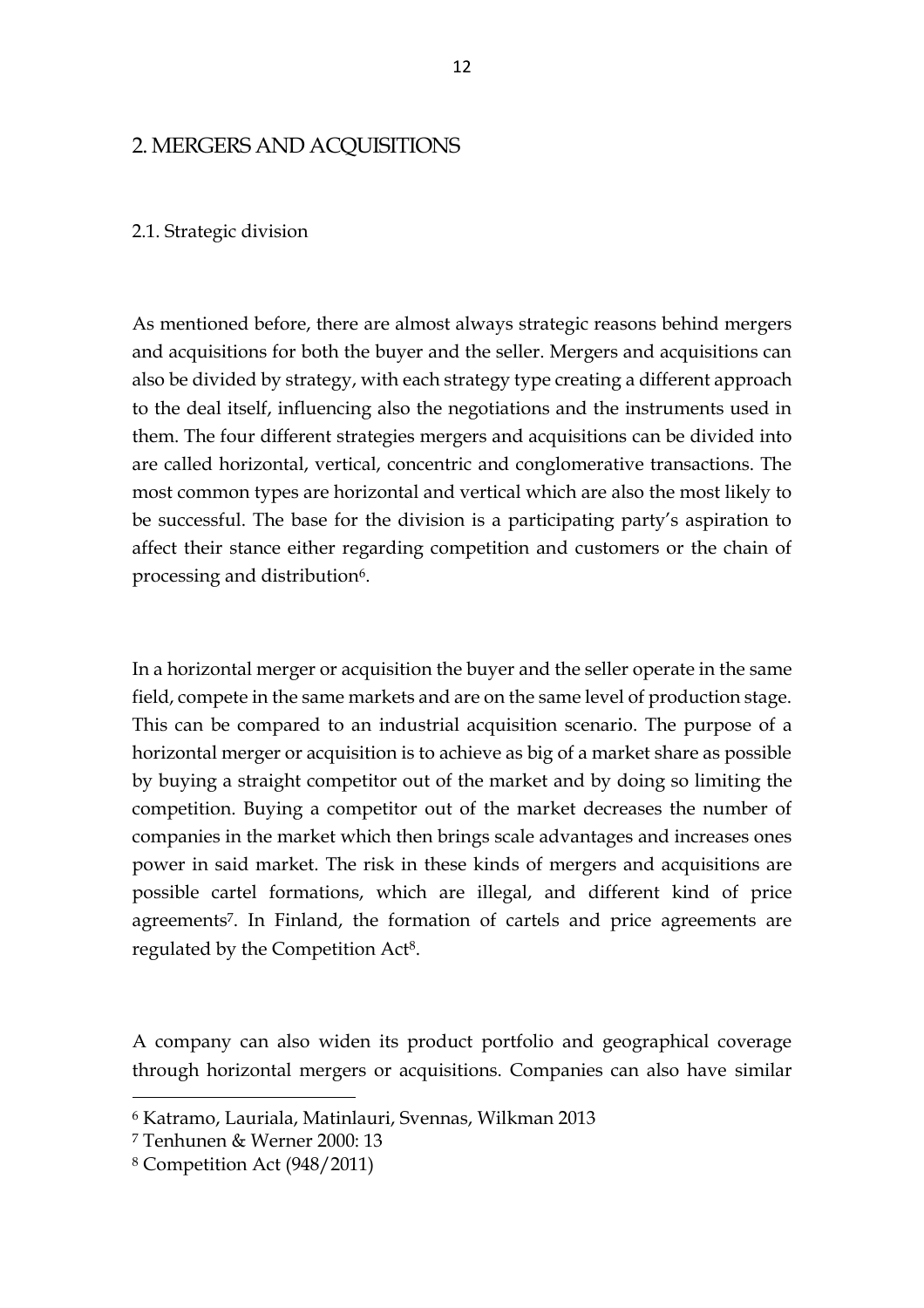operational functions but in different countries which means, if the goal of one of the companies is to move to new markets, a horizontal merger or acquisition can prove to be an effective way to achieve this. If realized, a horizontal merger or acquisition brings significant benefits through the increase in market share, making scale advantages possible as well as other synergy benefits<sup>9</sup>. According to research, horizontal mergers and acquisitions have the best success rate due to the markets, products and the business practice being familiar. In consequence, the preparation and advancement in the contract negotiations are also easier, as the buyer already has market specific information and is familiar with the company at sale. Furthermore, it makes the sellers process more simpler as it can trust the buyer has a deeper knowledge level then in other types of transactions.<sup>10</sup>

A merger or an acquisition is vertical when the buyer is seeking after businesses inside its own value chain. In other words, both the buying and the targeted company operate in the same field but in different stages of the manufacturing, processing or distribution chain<sup>11</sup>. In these cases, the goal is usually to gain control of the parts that the company could not earlier control. A vertical merger or acquisition can be executed both up and down the production ladder. When a company acquires another company beneath it in the production chain the goal is usually, according to Katramo et al., to secure the access and supply of products and a better control of the whole production stage. When buying a company higher up the ladder, the aim is to acquire marketing and distribution channels and through them gain cost savings and a better market control. This way a company can also defend itself more effectively against competitors. An example of a vertical purchase is a company that is specialized in product development and wants to acquire a distribution channel and does this by buying a company that is focused on distribution. Through the purchase the development company can save in distribution costs and make sure their products are marketed and the customers managed in the correct way<sup>12</sup> .

<sup>9</sup> Katramo et al. 2013

<sup>10</sup> Tenhunen & Werner 2000: 13

<sup>11</sup> Tenhunen & Werner 2000: 13

<sup>12</sup> Katramo et al. 2013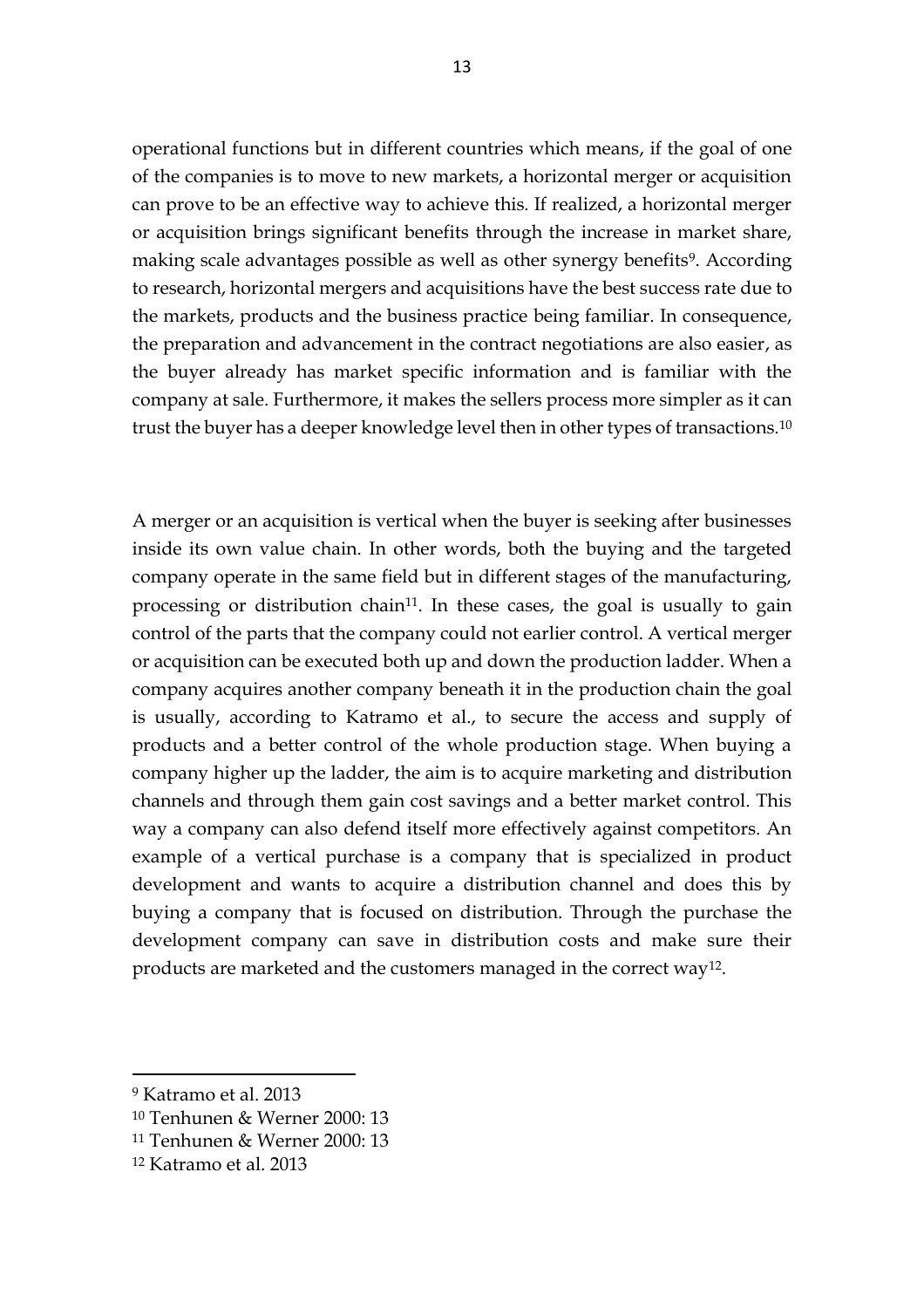According to Katramo et al., vertical mergers and acquisitions have grown more common as several large companies have bought new distribution companies to their network in order to concentrate more on the control of their distribution chain. In other words, vertical mergers and acquisitions enable value development in the whole manufacturing process and on every level of the value chain due to the contact interface focusing on customers being in the control of the company itself. In some vertical mergers and acquisitions the goal can also be to benefit from common infrastructure, reputation or brand that is to be taken to a new field. In these types of strategies there are also benefits to gain from risk allocation and a better capability to adapt to possible cyclical fluctuations13. The aforementioned issues and aspirations can be of utmost importance to a company, which can lead it to be more accommodating in the negotiation proceedings and be prepared to pay a higher price on the company or a part of it that they are targeting.

In concentric mergers or acquisitions the field the targeted company is operating in is different from the buyer's field, but the companies have similar markets as well as marketing and distribution channels, or the same type of technology and research and development operations. In other words, the companies are close to each other structure wise, but operate in different fields<sup>14</sup>. A conglomerative merger or acquisition means a situation where a company acquires another company that is specialized in a completely new markets and products. When the two companies operate in different fields the goal is the expansion of either market area or product line. This can also mean an acquisition by a private equity investor. This way it is possible to balance out the fluctuations of operational incomes and thereby reduce risks, but also acquire market share. Either way, the more familiar the market area, products and the line of action of the targeted company are the easier the negotiations and the issues arising in them, making the transaction more likely to be completed successfully. The further the fields of operation of the two companies are from one another, the more the transactions need careful analysis, for example through the due diligence investigation<sup>15</sup>.

<sup>13</sup> Katramo et al. 2013

<sup>14</sup> Katramo et al. 2013; Tenhunen & Werner 2000: 13

<sup>15</sup> Katramo et al. 2013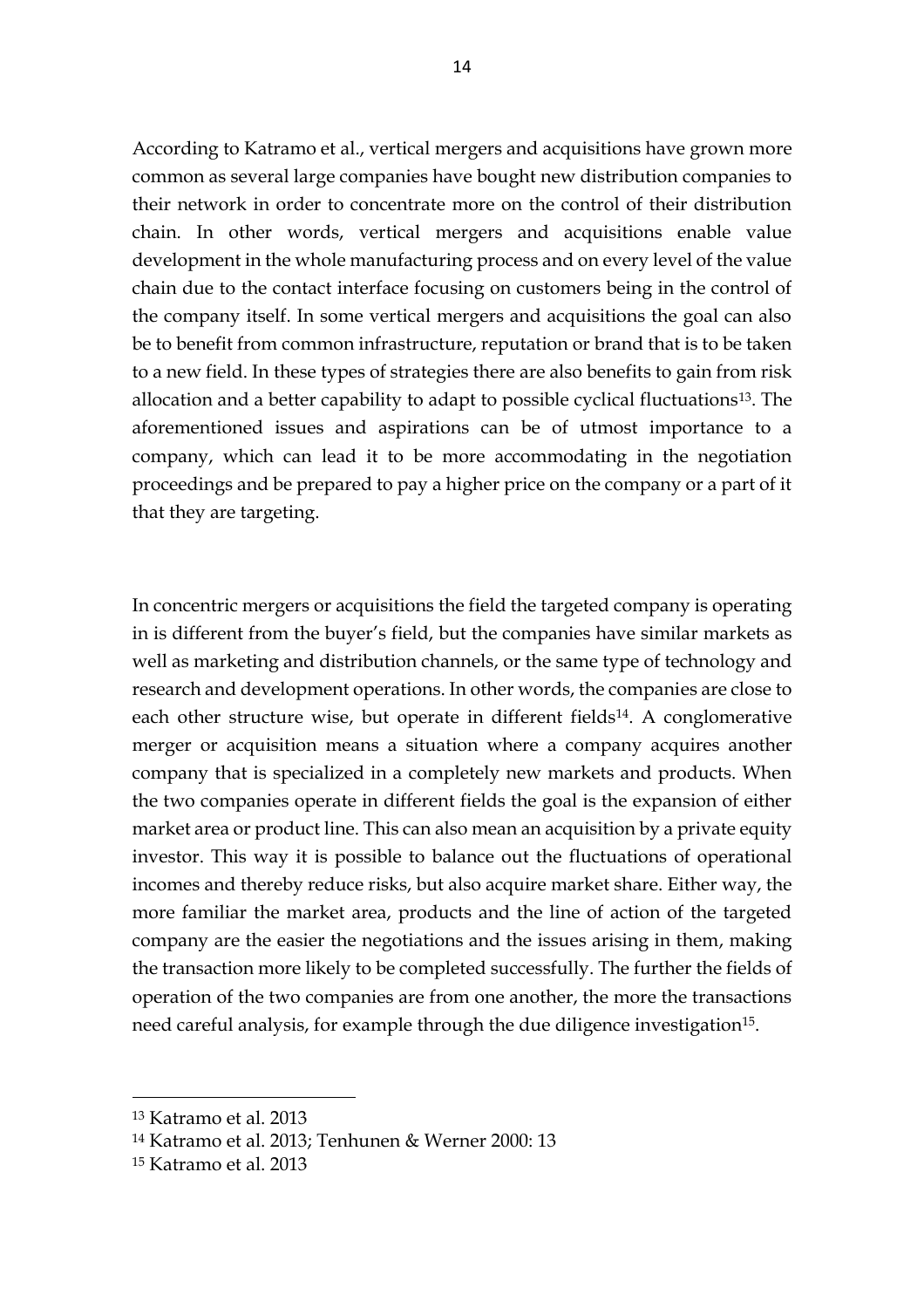#### 2.2. Division by execution method

Above mergers and acquisitions were divided by strategy and the parties' operational objectives for the transactions were discussed. Mergers and acquisitions can also be divided concerning their method of execution. This affects, amongst other things, the completion of the final deal, the negotiations that precede it and the laws and norms applicable to the negotiations. According to Katramo et al., the execution methods of mergers and acquisitions can be divided into two main groups, which are an asset deal and sale of shares and partnership shares. The most notable distinction between these groups are the tax consequences that occur from the deal, which play an important part when negotiation the details of the deal. In principle, a limited company can decide to carry out the transaction in either way, in other words either by selling a part of its assets or by selling the company shares. When a merger or an acquisition is a part of a bigger transaction entirety, for example the beginning or the end of one, divisions and transfer of business can also be added to the list but in this thesis, they are left out of the discussion<sup>16</sup>.

In an asset deal the transaction usually includes the transfer of an individual entirety, for example a profit center or a production line. In other words, it includes both tangible and intangible factors of production that construct an entirety or a substance. In an asset deal the subject of the deal can also be the whole business of the company, including its assets and liabilities. In this instance the company can be a private business, a partnership or a limited company. The business form of the company has a big impact on the premise of the trade negotiations and for example, who is the person sitting in the negotiations table. According to Manninen, in an asset deal the seller is always the company itself, but for example in a private company the entrepreneur and the company is juridically the same thing<sup>17</sup>. From a legal point of view an asset deal is a purchase of goods regarding the business assets and a real estate deal concerning the immovable property. Thus, it usually includes, in addition to the general

<sup>16</sup> Katramo et al. 2013

<sup>17</sup> Manninen 2001: 273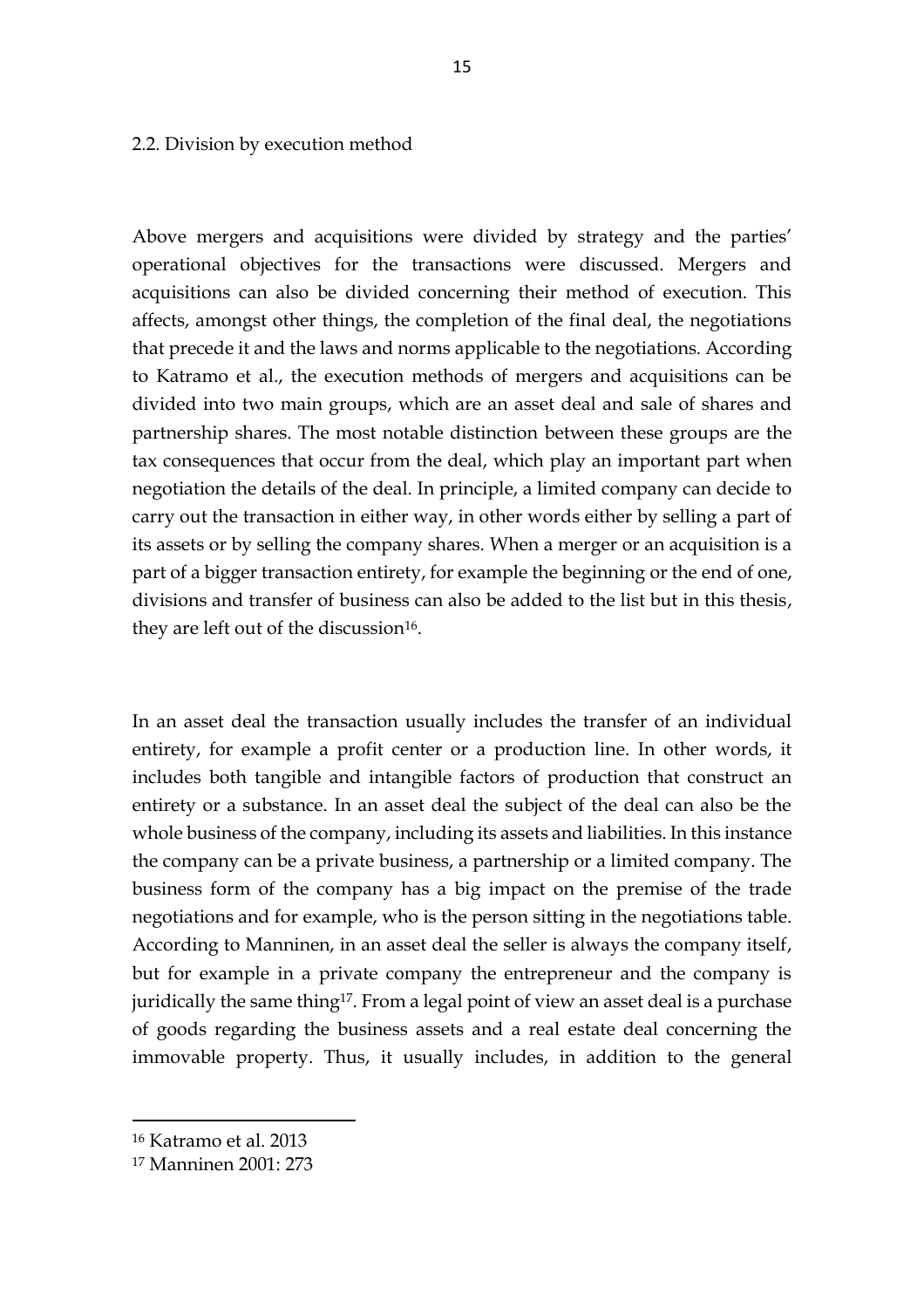agreement that is considered as the main sales contract, a deed of conveyance for the possible immovable property, as dictated by the Land Law Code18.

When selling a limited company, the subject of the trade is the shares that entitle to ownership of the company. It can also be the purchase of one's own shares, which is a transaction that carries a risk applying the rules of veiled distribution of profits. That being said, the purchase of one's own shares is allowed, for example, in a situation where a shareholder gives up their whole ownership of the company19. The shares of a company are considered as goods, so the sales contract does not have to be done according to the norms of the Land Law Code. The trade can also be agreed either in writing or orally, though a written contract is recommended for the possible need of verification later on $20$ . A limited company can also be sold in pieces. For instance, the buyer can first acquire a specific portion of the shares and after a few years the rest of them. The selling party can decide which of the shares acquired at different times are to be sold, as long as they are not a part of the book-entry system<sup>21</sup>. The trade can also be carried out as an exchange of shares where a limited company acquires such portion of another limited company's shares, that it generates over half of the number of votes that all of the shares generate. As compensation for this the company gives the other company's shareholders new shares that it has issued into circulation22.

In a transaction where the company being sold is a partnership, whether it is an open partnership or a partnership company, the subject of the trade is partnership shares. It can also include separate asset deals in order to benefit from old deferred losses, as a sale of partnership shares could result in the loss of them. The conveyance of partnership shares can happen in three ways: a partner can transfer their shares to another partner, an outsider or the company can claim them. Each of these ways mean, in practice, that the partner resigns from the

<sup>18</sup> The Land Law Code (12.4.1995/540)

<sup>19</sup> Manninen 2001: 295-296

<sup>20</sup> Manninen 2001: 298

<sup>21</sup> Manninen 2001: 300

<sup>22</sup> Manninen 2001: 302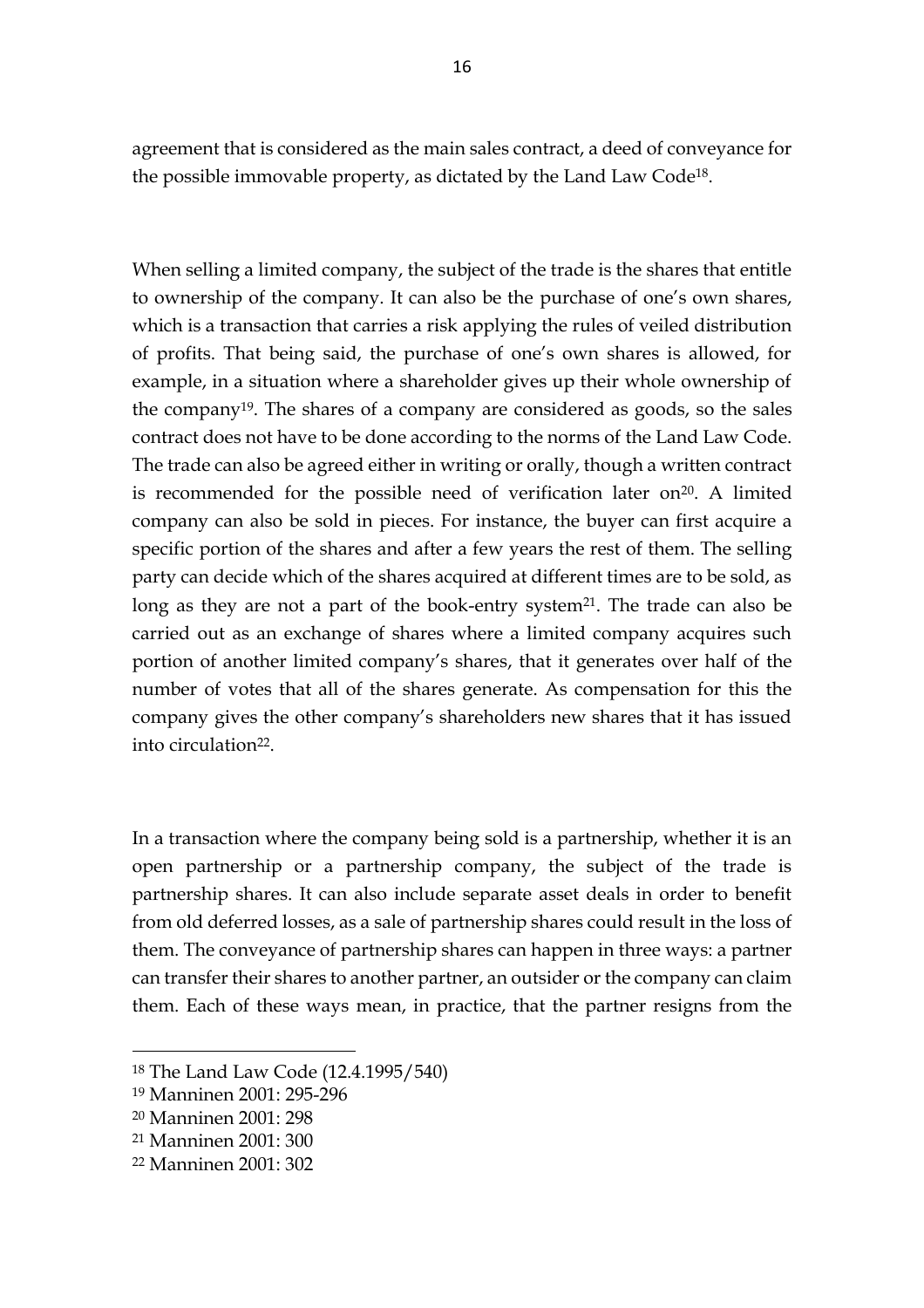company. In order to protect the other partners, the conveyance of partnership shares requires the consent of the other partners, assuming that the partnership agreement does not say otherwise. The conveyance of said shares is also considered from a legal point of view as a trade of goods even if the company would only own immovable property which means the sales contract does not have to be done according to the rules of the Land Law Code. 23

### 2.3. Norms regulating mergers and acquisitions

As discussed before, mergers and acquisitions are complex processes regardless of the goals behind them or the form that they are carried out in. There are also several laws and norms regulating mergers and acquisitions and the different stages of them. All laws and norms regulating mergers and acquisitions connect to each other and affect one another and therefore have an effect on the negotiations as well, naturally depending on the situation at hand. This includes the non-contractual law norms as well as the different parts of contract law.

In Finland mergers and acquisitions are trade deals of personal equity regardless if the transaction is an asset deal or a trade of shares or partnership shares and thus, the Sale of Goods Act applies to them. The Sales of Goods Act includes, for example, sections for handing over the item or equity, what properties the tradable object must have and the consequences of a faulty object and the responsibilities and liabilities of both the seller and the buyer. Regarding the trade of real estate, the Land Law Code are also usually applied<sup>24</sup>. The concept of a trade is an agreement where the seller "conveys the ownership of an object to the buyer against a pecuniary compensation"25. A merger or an acquisition is also a trade between two businesses, in other words a business trade. The specification is necessary as it enables the possibility to demand the parties

<sup>23</sup> Manninen 2001: 286-287

<sup>24</sup> Immonen 2014

<sup>25</sup> Hemmo & Hoppu 2006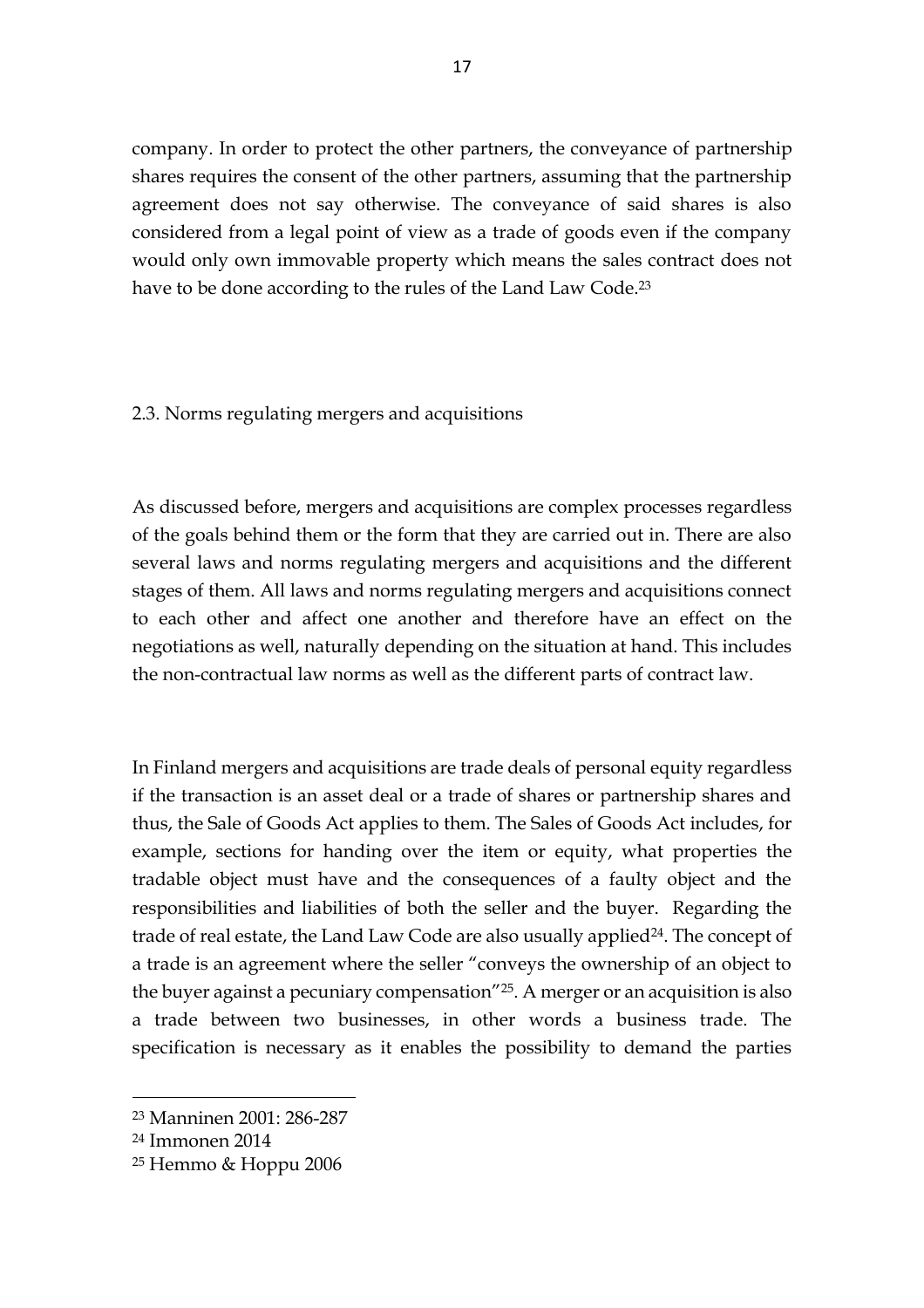precise and quick proceedings and requires knowledge of the fields business practices. However the Sale of Goods Act can only be partly applied to mergers and acquisitions as their character is so complicated and special. In addition, the Sale of Goods Act consists of dispositive norms, and therefore will not be applied if the parties agree so which is usually the case<sup>26</sup>.

Mergers and acquisitions are also regulated by antitrust legislation regarding merger control, which can complicate or at least prolong the transaction in hand and its negotiations<sup>27</sup>. According to Finnish regulations, the Competition and Consumer Agency must be informed of a merger or an acquisition before the completion of the transaction if "the combined turnover of the parties involved exceeds 350 million euros and the combined turnover generated from Finland of at least two parties exceeds 20 million euros"28. The parties planning and conducting a merger or an acquisition can prepare themselves and possibly make necessary restructuring actions in order to meet these restrictions. This can also be used as a bargaining chip in the negotiation proceedings.

When the conditions mentioned above are exceeded, the Market Court can, following the recommendation of the Competition and Consumer Agency, impose certain conditions for the realization of the transaction or even forbid the deal from happening or alternatively order the deal to be dismounted. The reason for this is the possibility of the transaction to essentially prevent effective competition from happening in the Finnish market or a relevant part of it especially due to the deal formulating a decisive market position or enforcing one. The primary goal in such a situation is however, to negotiate the terms and modify them if by doing this, there is a possibility to prevent the negative effects of the transaction. One such term could be for example, that the buyer sells a part of its existing business or promises to sell onwards a part of the purchased business. According to Hoppu and Hoppu, a party involved in the transaction

<sup>26</sup> Hoppu & Hoppu 2016: 108-110, 130

<sup>27</sup> Hoppu & Hoppu 2016: 449

<sup>28</sup> Government Decree on the Calculation of Turnover of a Party (1011/2011)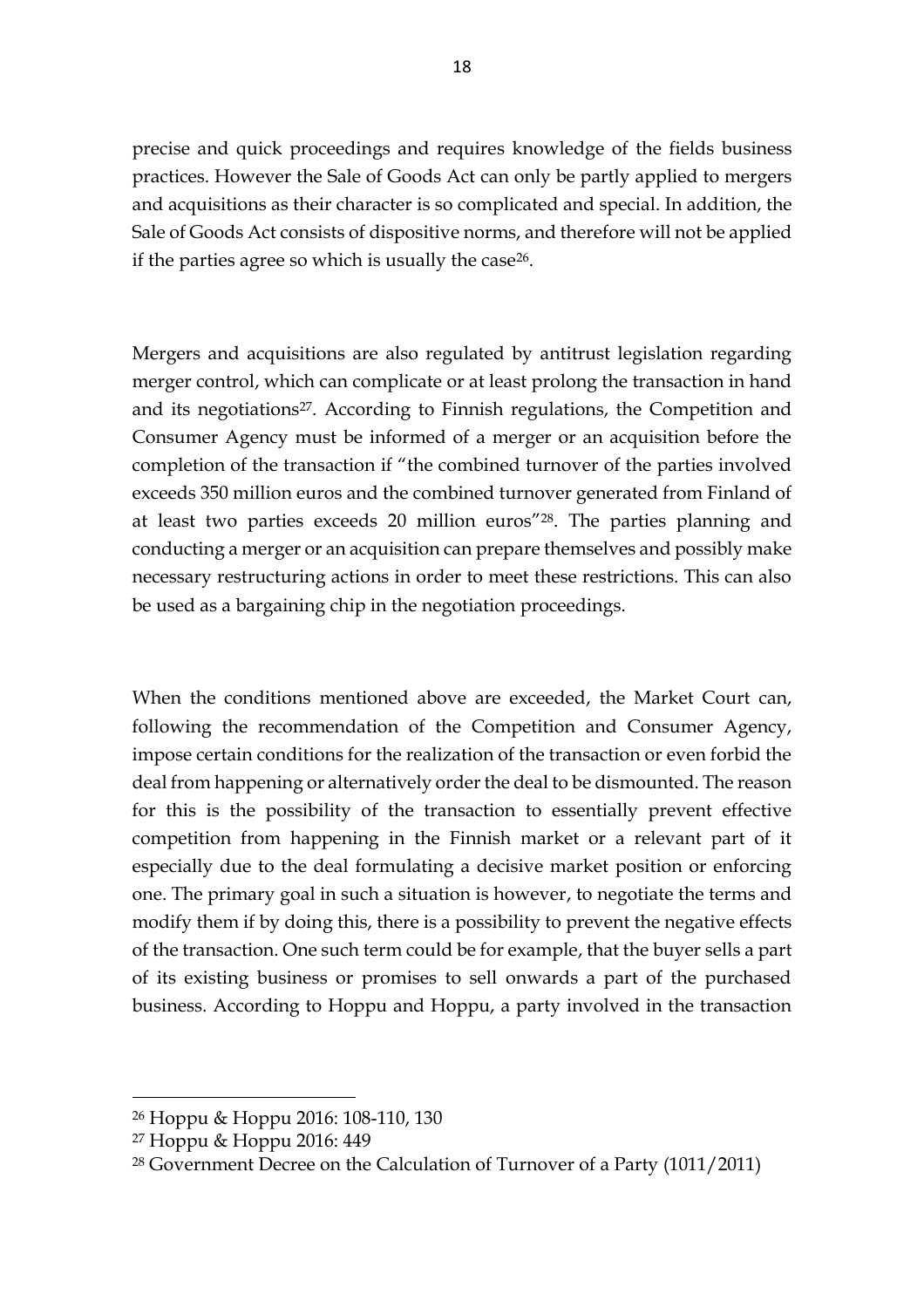does not have to accept these terms. In such case, the party that is not content with the suggested terms can exit the negotiations. 29

The supervision of mergers and acquisition is also active on the European Union level, which in fact the Finnish supervisions parameters are based on. The supervision is a part of European Union's competition law. It is mandated in the Fusion Supervision Statute which was renewed in 2004 and is nowadays generally known as the EC Merger Regulation<sup>30</sup>. According to the statute, mergers or acquisitions exceeding certain turnover limits must be informed beforehand to the competition authorities, as is also required in Finnish legislation which was addressed in more detail earlier. In addition to the threshold values, the merger or acquisition must have union-wide effects in order to be included in the supervision regarding competition-effects. Being included in the supervision does not, however, automatically mean that the transaction is not allowed. The merger must significantly restrict competition in the union for the competition authorities to be able to restrict the deal from happening. The evaluation consists of comparing the situation after the transaction to one which would likely take place without said transaction<sup>31</sup>.

When a merger or an acquisition is targeted by the supervisory authorities of mergers and acquisitions, one of the factors they consider is the market power of the companies. This can be for example, large gross margins on sales, stable and high market shares and stable concentration levels. Horizontal mergers and acquisitions are especially important when defining the effects regarding Competition Act. This is because in horizontal mergers and acquisitions the products and services of the companies are in competition which means the price determination effect of the deal is more relevant compared to other transactions32. In the analysis of market power a central aspect is also a dominant position on the market, which is considered as the "critical meter" in the supervision of mergers and acquisitions. The generation of a dominant position

<sup>29</sup> Hoppu & Hoppu 2016: 449

<sup>30</sup> Council Regulation (EC) No 139/2004 of 20 January 2004 on the control of concentrations between undertakings (the EC Merger Regulation)

<sup>31</sup> Huimala, Huimala, Leivo, Leivo, & Väisänen 2012: 1129

<sup>32</sup> Aalto-Setälä, Aine, Lehto, Petäjäniemi-Björklund, Stenborg & Virtanen 2008: 131, 356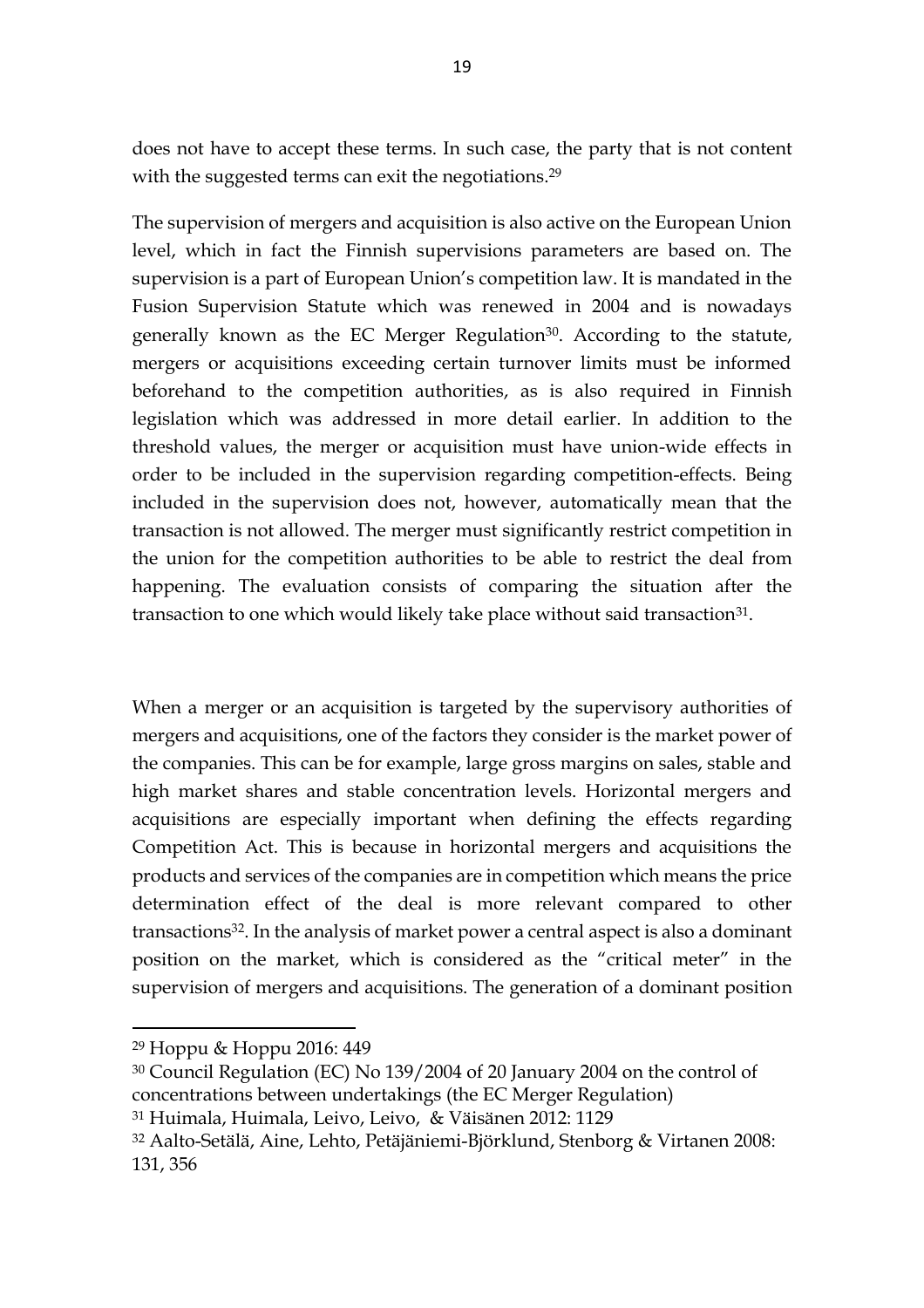on the market is the most common competition problem considering mergers and acquisitions that the supervising authority can use to restrict the deal from the parties' point of view. The authorities can also interfere such transactions that would decrease the competition pressure between the parties and through that, cause competition problems<sup>33</sup>.

The analysis of the antitrust legislation is one of the most important analyses to be carried out in the beginning of the transaction process, especially considering larger mergers or acquisitions, according to Katramo et al.. The same analysis should also be done in the case of smaller transactions, for example if the buying party does business in several countries. Even a small business in some country can lead to the obligation to make a regulated report of said transaction to the officials of Supervision of Mergers and Acquisitions34. The analysis is vital because it can either make or break the deal.

When the company being bought is a publicly listed company, more regulating laws come into question. The Securities Market Act and the instructions of the finance supervisor that supervise said law, regulate the purchase offer, process of the sale and the stages within it. The security markets law instructs in making a public purchase offer and the finance supervisors instructions adds to and interprets it, as well as concretizes the principles regarding making a purchase offer, manners of proceeding, compensation and informing about the offer. According to the Finnish Securities Market Act, the decision made of a public purchase offer has to be published without delay and be informed to the target company. The publication must mention the amount of securities the offer refers to, the period of validity and the offered compensation, as well as other essential conditions the offer may have. The offer may be disclosed when the Financial Supervisory Authority has accepted it<sup>35</sup>. If the issuer of the public purchase offer neglects the obligation to disclose the offer made, they may be issued a fine.

<sup>33</sup> Huimala et al. 2012: 1126-1127

<sup>34</sup> Katramo et al. 2013

<sup>35</sup> The Finnish Securities Market Act (14.12.2012/746)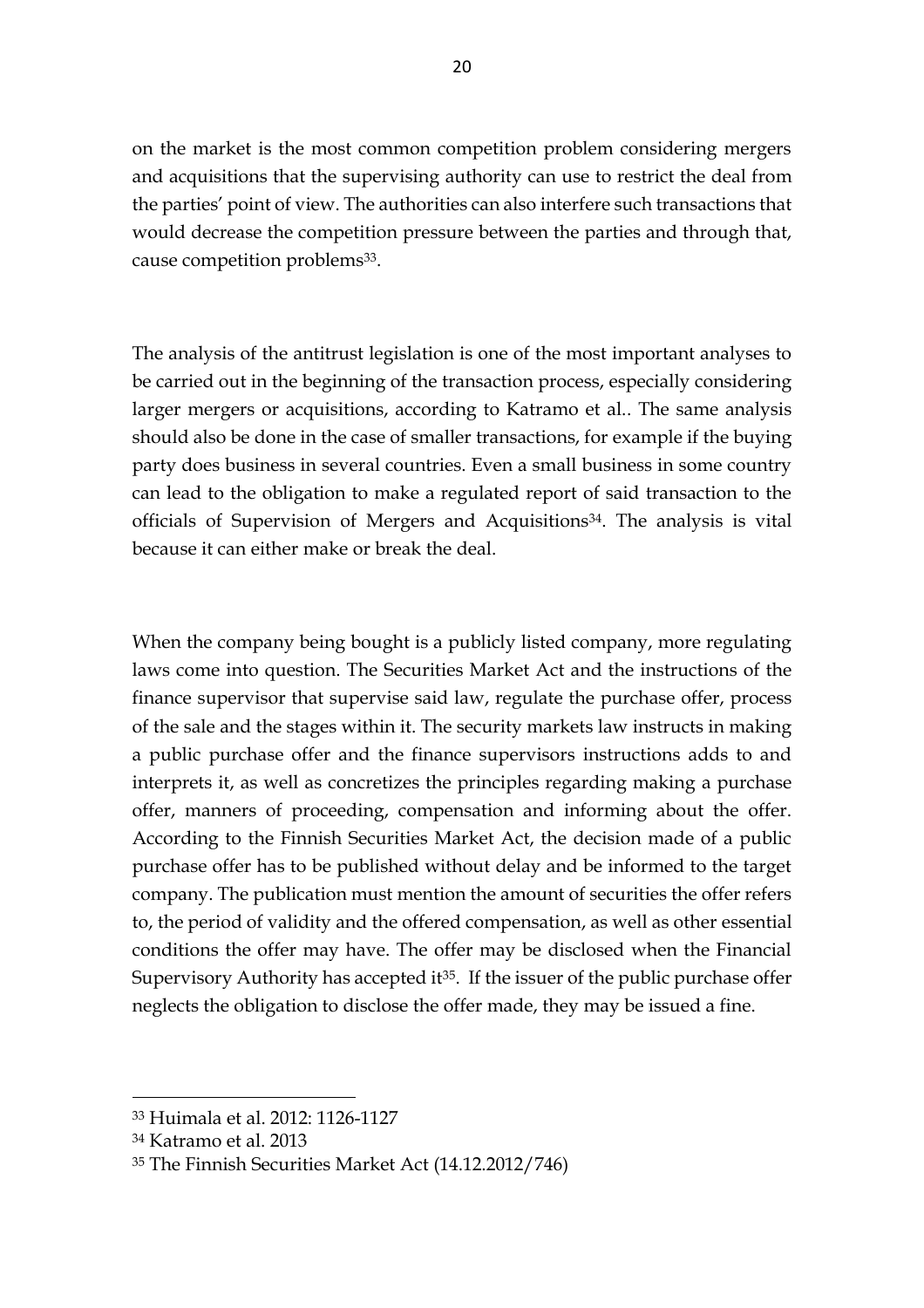According to Katramo et al., the statute given out by the Finnish Ministry of Finance on the contents of an offer document is also an important ordinance when trading on publicly listed companies.<sup>36</sup> The statute stipulates that the purchase offer must be available to the public free of charge and the offer must be published before it comes into force. The purchase offer must also disclose the name or names of the offerors as well as their place of residence<sup>37</sup>. The Finnish Securities Market Association has also issued a statement, "The Helsinki Takeover Code", with the purpose of unifying market practices in making a public purchase offer as well as promote good market practice. The statement itself is not imperative, however good practice according to the Finnish Financial Supervisory Authority's standard demands complying to it<sup>38</sup>.

Different tax laws regarding tax planning and some elements of company law affect going into a merger or an acquisition, the matters agreed in them and the realization method of the transaction. Issues regarding tax law come into assessment for example when deciding between an asset deal and the sale of shares as the decision can have an impact on the profitability of the deal as well as the transfer of liabilities and responsibilities. Katramo et al. state that the sale of shares is usually seen as the more profitable alternative for the seller, and vice versa for the buyer. This is because turning over shares is usually a tax-free proceeding39.

However, if the conveyance is unprofitable for the seller, that may not be the case as the loss of agreement is usually not deductible in taxation. There are conditions to be met for the turning over of the shares to be tax free. The shares must be a part of the company's fixed assets, the shares have to be owned for at least a year and be over ten percent of the whole share stake. Before these conditions are met, the share turnover will not be tax free even if the transaction is done through a

<sup>36</sup> Katramo et al. 2013

<sup>&</sup>lt;sup>37</sup> Decree of the Ministry of Finance on the content and publication of the offer document and the derogations therefrom and the mutual recognition of the offer document accepted in the European Economic Area (1022/2012) <sup>38</sup> The Helsinki Takeover Code 2014

<sup>39</sup> Katramo et al. 2013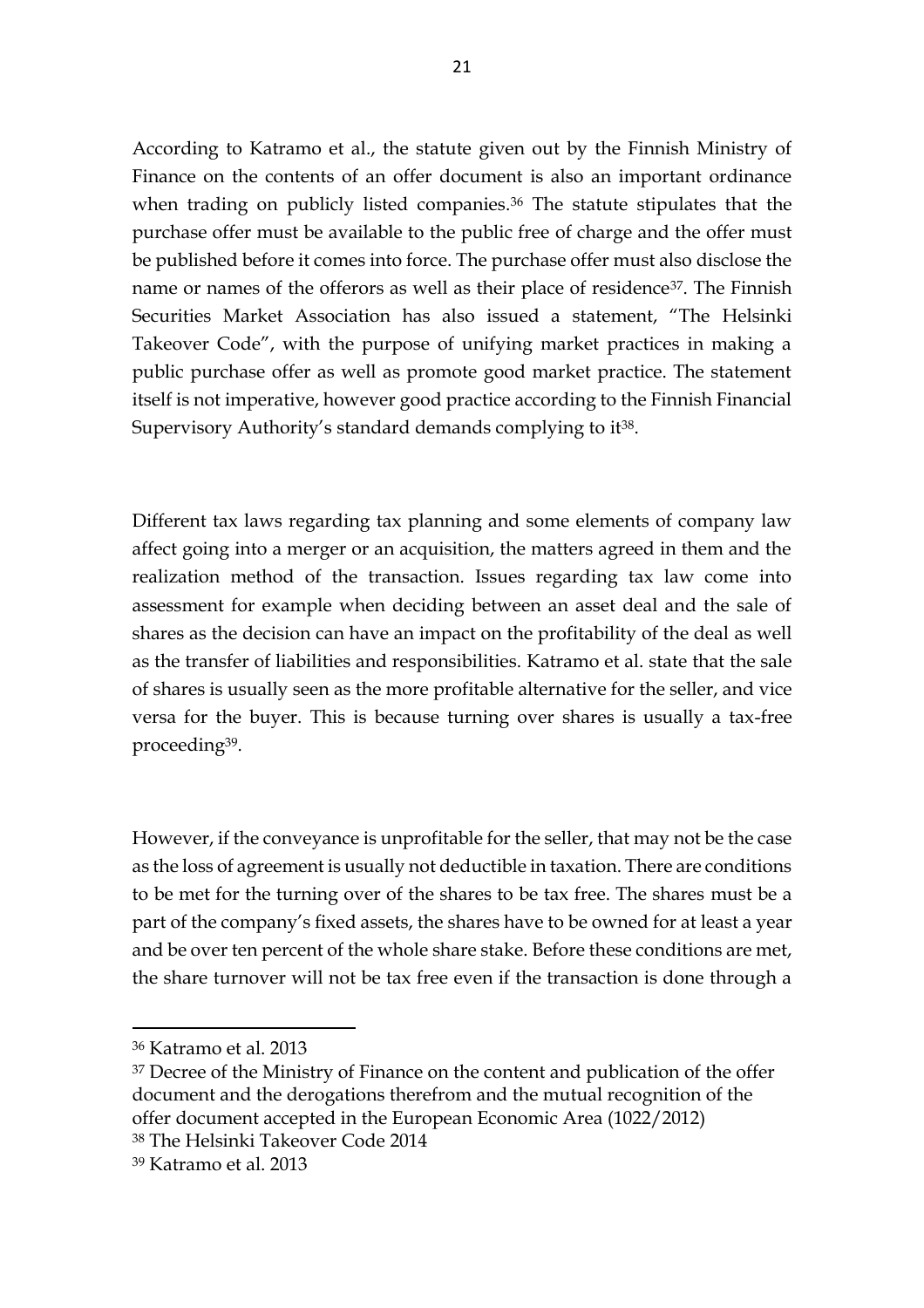sale of shares. Also, the company cannot be a real estate company or a housing association. The purchase of shares can also be preferable for the buyer as the company's liabilities and responsibilities do not usually transfer with the shares as they are owned by the company, not the shareholders.<sup>40</sup>

Regarding legislation regulating companies involved, it is worthwhile to check if there is a redemption or a consent clause in the articles of association, if there are different kinds of shares in the company and for example the possible existence of a shareholder's agreement in the company as far as it affects the sellers right to sell. Furthermore, the company structure of the seller is to be considered and possibly modified during the transaction, especially if the buyer is a private equity investment firm<sup>41</sup>. Immonen adds that the jurisdiction of the seller to conduct the transaction, the pricing of the deal and the shareholders right to know of certain ventures the company is planning on participating in is dictated in the company law42.

<sup>40</sup> Katramo et al. 2013

<sup>41</sup> Katramo et al. 2013

<sup>42</sup> Immonen 2014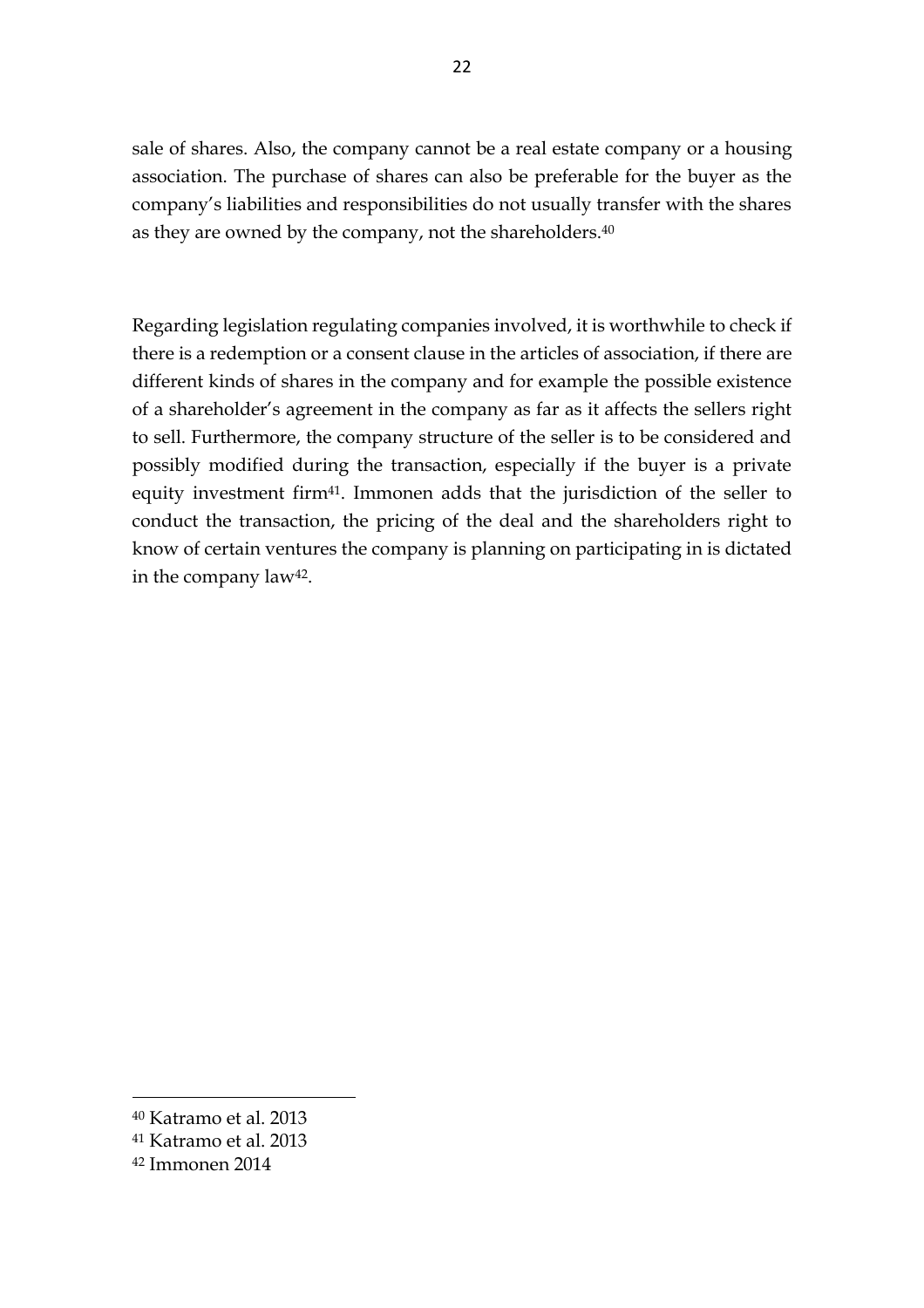# 3. MOTIVES AND DIFFERENT NEGOTIATION PROCESSES

### 3.1. Reasons behind mergers and acquisitions

According to Katramo et al., the motives of mergers and acquisitions differs caseby-case but usually they include creating new business or, for example, speeding up the growth of an existing company. In addition to these, change of generation or owners bring up the need of mergers and acquisitions. The restructuring of the economy can also create the need to resort to mergers and acquisitions for smaller companies that cannot compete in the international competition, mainly because of their size. This occurs especially in the fields that are going through a period of transition<sup>43</sup>.

Sherman adds to these with a list of general motives to conduct mergers and acquisitions. They include aspects such as restructuring the industry value chain, revenue enhancement, responding to competitive cost pressures through economies of scale and scope, pressure from the investors, underutilized resources, a desire to reduce the number of competitors, improving process engineering and technology, a need to gain foothold in an new geographic market, increasing the scale of production in existing product lines, a desire to diversify into new products and services, finding additional uses for existing management talent, redeploying excess capital in more profitable and complementary uses and obtaining tax benefits<sup>44</sup>.

As a whole, mergers and acquisitions are a multiphase chain of events with their base goals and global markets where the negotiations part play a huge role. To understand the full context of the negotiations that take place in different stages of the process, the instruments used in them and the laws and regulations that affect them, the motives of mergers and acquisitions must be addressed first.

<sup>43</sup> Katramo et al. 2013

<sup>44</sup> Sherman 2010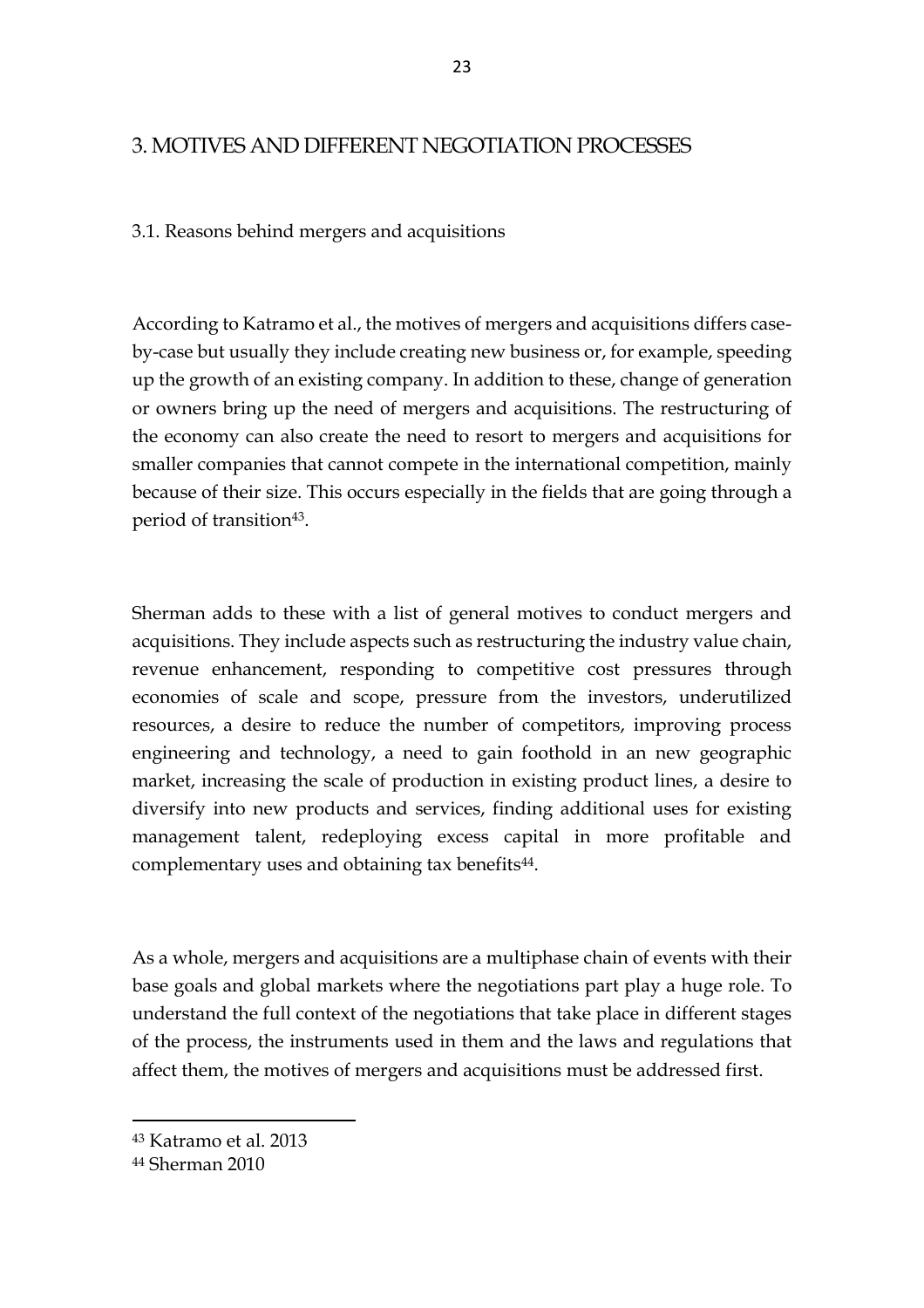#### 3.2. Motives of the buyer

There can be a variety of reasons and goals behind mergers and acquisitions that all affect the negotiations process and the set of documents needed to complete the possible transaction. According to Katramo et al., there are two types of corporate buyers in practice, industrial buyers and private equity firms, behind of which the goals and as a result also the issues to be discussed differ from one another. A merger or an acquisition is industrial when the buyer operates in the same field as the target company and the purpose of the transaction is to attach the purchased company as a part of the business of the buyer. As so, in industrial mergers and acquisitions the goal is the synergy benefits that come from the integration of the company that is the target of the purchase. Synergy benefits are, amongst other things, growth in business, scale advantages, better steering of resources, increase in profitability or gaining a bigger market share45. Other benefits can be for example increasing the efficiency of the whole entity or removing overlaps in a company's operations<sup>46</sup>. In industrial mergers and acquisitions the rate of return is based on the risk premium which then is based on the subjective valuation of the buyer. The period of ownership is usually long or even indefinite with industrial buyers which means the time to benefit from the future cash flows is longer<sup>47</sup>. These issues are highly relevant and need to be taken into consideration and stressed in the negotiation phase.

The motives behind mergers and acquisitions carried out by private equity investment firms have more to do with increasing the profitability and expanding the operations of the company through the transaction. In these cases, the private equity investment firm invests according to the terms of equity and evaluates the target company with the total profit of the period of investment as the starting point. The goal can be for example the possible value increase of the share capital and a profitable breakaway of the investment through reorganizing the operations, management and recourses of the target company<sup>48</sup>. According

<sup>45</sup> Katramo et al. 2013

<sup>46</sup> Immonen 2014

<sup>47</sup> Katramo et al. 2013

<sup>48</sup> Katramo et al. 2013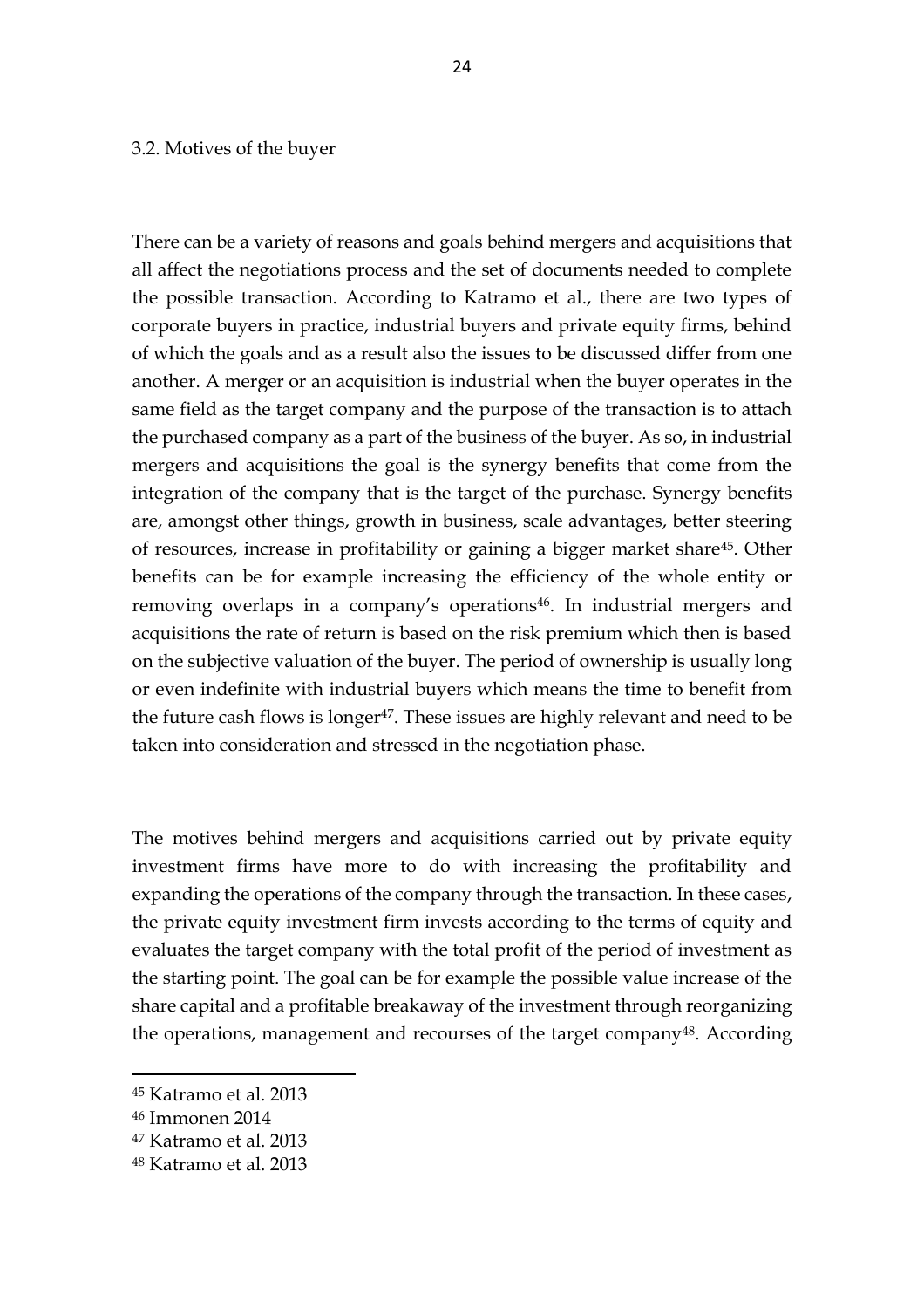to Immonen, the goal of re-grouping an entity is to make investing in the company's shares more desirable. This arrangement is called focusing. On the flip side, the goal can be to even out the risks by making the company more multisectoral. The profit of private equity investment firms consists of dividends, interests, returns and the possible value increase of the share capitals of the company. Thus, the role of the management, their experience and know-how are a vital part of the process. In situations like these, the re-distribution of the power of decision and the increase in the management's efficiency are usually tried to obtain by a business transfer<sup>49</sup>. The aforementioned goals of reorganization and increase of efficiency are important parts of the negotiations of the transaction and can be controlled different ways.

Industrial buyers and private equity investment firms compete in the same merger and acquisition markets with the same investment targets even though they often have different motives planning the transaction. In situations like this, private equity investment firms usually have an advantage due to professionalism and financing, which can be seen for example when the merger and acquisition negotiations are conducted in the form of an auction. On the other hand, industrial buyers have deeper knowledge and understanding of the subject than private equity investment firms have. This means they do not have to perform as thorough due diligence investigations as private equity investment firms  $do^{50}$ . This can be a vital factor in the negotiations and a compelling aspect for the seller as it decreases the burden to give more specific information and the need to explain it. Different process possibilities of mergers and acquisitions as well as due diligence investigation and its different forms are discussed further on in the thesis.

The reasons behind conducting a merger or an acquisition as a buyer can also be divided in other ways. Immonen, for example, divides the reasons to internal and external. According to the author, internal motives can be the character of a company, structure of a company's ownership or personnel, willingness to expand, capital structure, level of production technology as well as allocation

<sup>49</sup> Immonen 2014, Katramo et al. 2013

<sup>50</sup> Katramo et al. 2013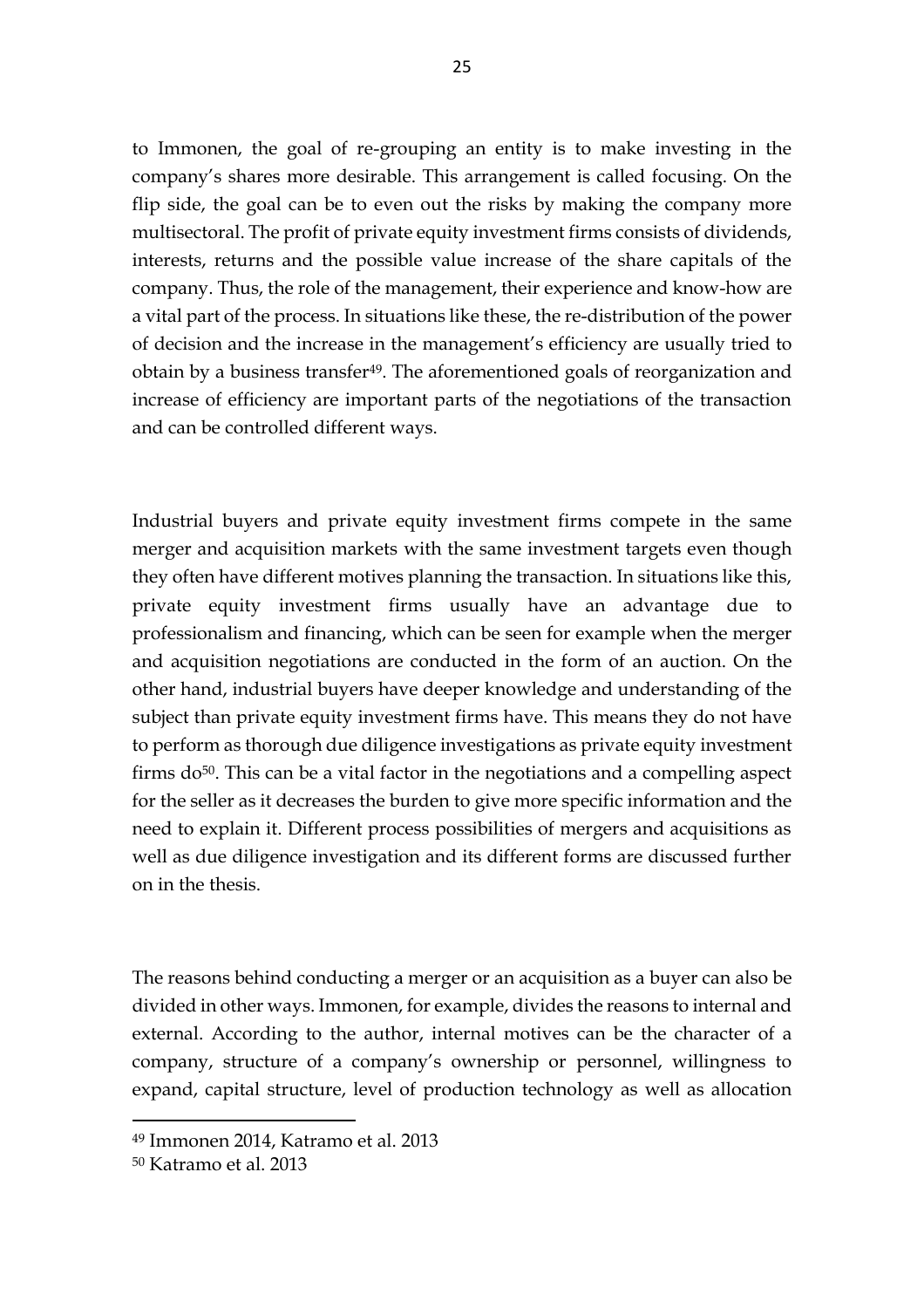possibilities of resources and financing possibilities. External reasons are for example the conditions of competition in general and especially regarding market shares, availability of labor and the circumstances of the financial markets<sup>51</sup>. Karppinen, Leppiniemi, Mattila and Pipatti have a few additions to the list. According to the researchers behind a company's desire to buy can be, amongst other things, investing surplus liquid assets as profitably as possible, "all of" technique where a company tries to make use of its market power as broadly as possible, or the pursuit of an independent position from a current supplier. In addition to these, a company can enter the merger and acquisition markets with the intention to carry out its growth targets when it feels that the field in question is not growing at a satisfying rate52.

A company may also want to obtain specific attributes or properties of a company in sale, such as patents, legal rights, models, expertise of the personnel, business location, production machinery, customer relations, marketing channels or a supplier. The reason behind a merger or an acquisition can also simply be the desire to increase the authority of a company and its management<sup>53</sup>. The reason behind a buyers approach also have an effect on merger or acquisition negotiations. The type and quality of information may be different depending on what the buyer considers valuable and the issues the buyer wants to agree on during the negotiations can differ as well. Also, the willingness to participate in an auction, whether an open or a closed one, may depend on the motives behind the desire to buy a certain company or a part of it.

Mergers and acquisitions are always strategic decisions regardless of the background of the executer. They also always demand a lot of resources and when planning on carrying out one, it is worthwhile to contemplate, whether the transaction is necessary or even possible54. Sherman divides the strategic growth options to organic, inorganic and external means. Organic means are, for example, hiring additional salespeople, developing new products and expanding

<sup>51</sup> Immonen 2013

<sup>52</sup> Karppinen, Leppiniemi, Mattila, Pipatti 1985: 16

<sup>53</sup> Karppinen et al. 1985: 16

<sup>54</sup> Katramo et al. 2013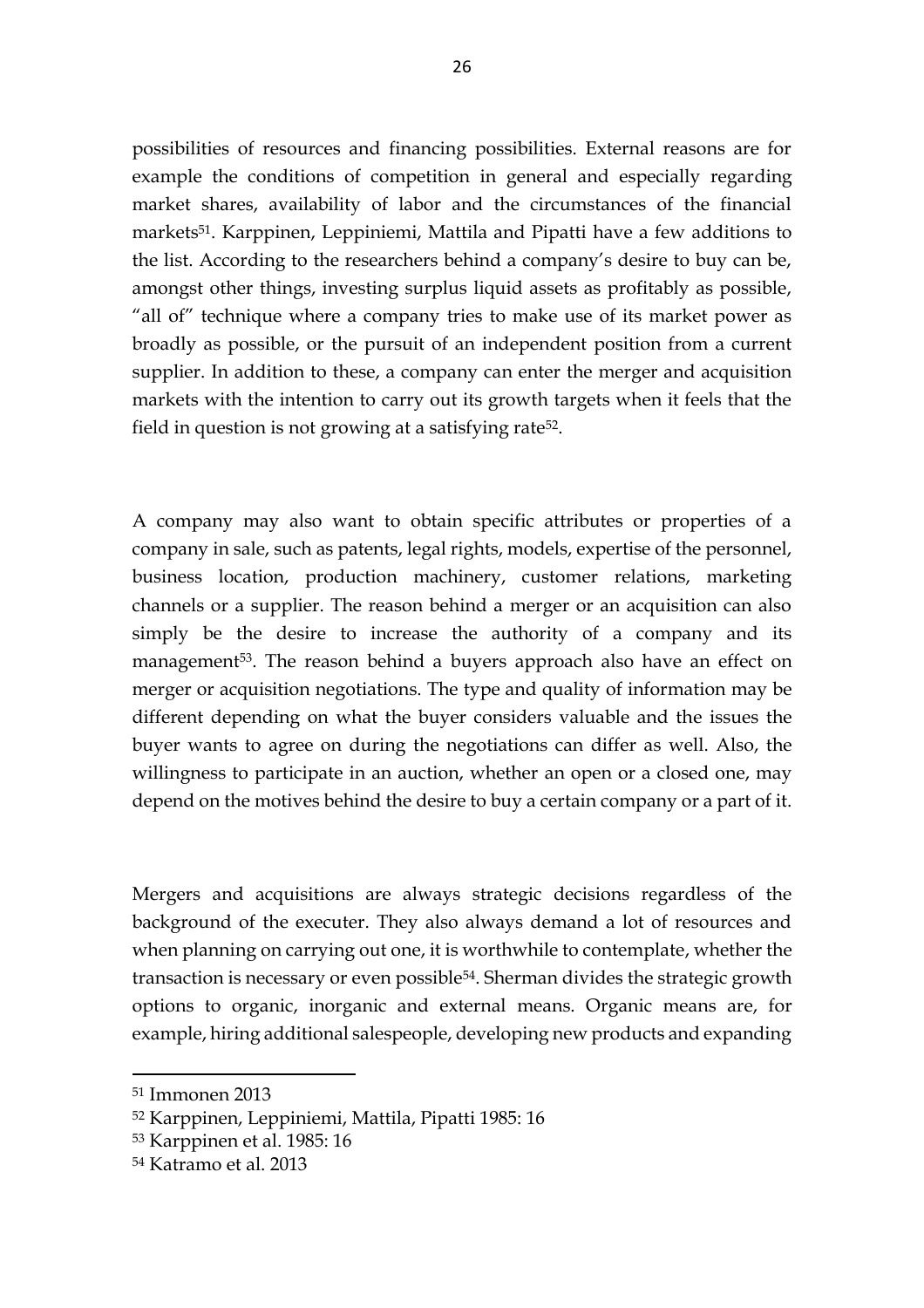geographically. External revenue growth opportunities include franchising, licensing, joint ventures and strategic alliances, among others. Merges and acquisitions fall to the third and last category, inorganic growth<sup>55</sup>. Often however, the decision includes for example detecting a threat or a possibility in the operational environment of the company. Tenhunen and Werner call this a strategic problem situation. This can be, for example, a sudden decline in turnover in a specific market which forms a threat or a cease of operations of a company in a special market area leaving the market free to enter which forms a possibility. Thus, when planning a merger or an acquisition a company has to resolve how the possible transaction connects with the buyer company's strategy and if it possibly changes it<sup>56</sup>.

Alternatively, a company's strategy can be to expand its operations in which case interesting targets for purchase are sought after actively. Whether or not this is the case, the company that is being purchased or consolidated should be analyzed in a way that compares the strengths and possibilities it brings, which can be then compared to the corresponding ones of internal development. It is also essential to perceive the focal internal strengths and weaknesses of the buyer company as well as the company being purchased and what kind of added value there is to gain from them  $-$  if any<sup>57</sup>.

Sherman completes the list with ten key reasons merger and acquisition deals are made. The first one is the fact that mergers and acquisitions are the most effective way to enter a new market, add a new product line or increase distribution reach. A key trend within a certain industry may also drive companies to conduct mergers and acquisitions. This may occur as a rapidly changing technology, fierce competition, changing consumer preferences, the pressure to control costs or a reduction in demand. Some transactions are motivated by the need to transform a firm's corporate identity. The fourth key reason, according to Sherman, is the need to spread the risk and cost of developing new technologies, such as in the communications industries, research into new medical discoveries,

<sup>55</sup> Sherman 2010

<sup>56</sup> Tenhunen & Werner 2000: 11

<sup>57</sup> Tenhunen & Werner 2000: 61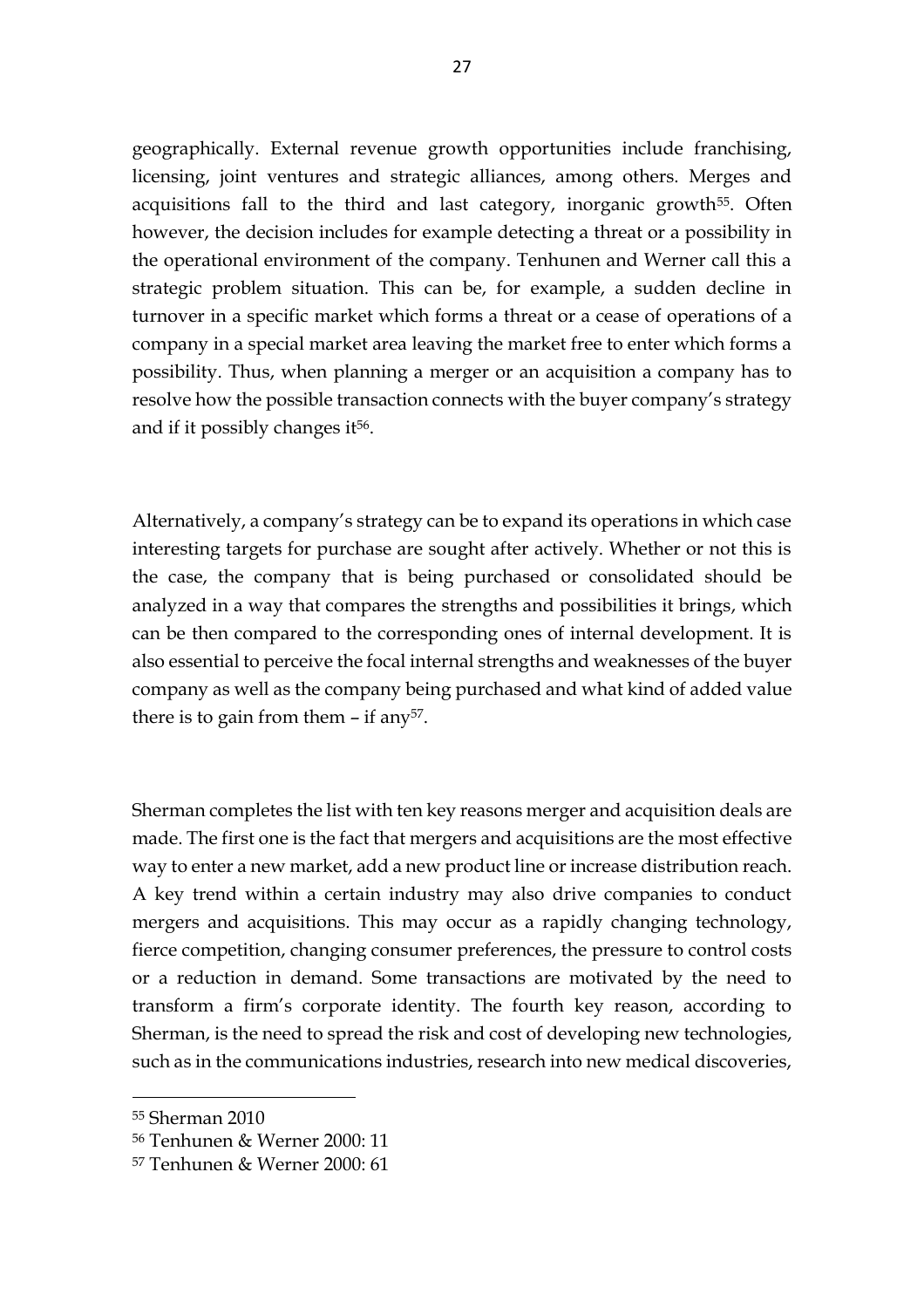such as in the medical device and pharmaceutical industries as well as gaining access to new sources of energy, such as in the oil and gas industries. Global markets have also forced many companies to explore mergers and acquisitions as a means of developing international presence and expanding their market share. Some companies recognize the need of a complete product or service line if they want to remain competitive or to balance seasonal and cyclical market trends. Many companies also calculate that it is less expensive to buy brand loyalty and customer relationships than it is to build them. Several mergers and acquisitions are conducted out of competitive necessity, as in order to prevent a competitor from acquiring said business. Sherman also mentions plain and simple survival as one of the reasons of mergers and acquisitions. The final key reason is the willingness of a company to transform itself entirely, as well as diversify and refocus on higher-margin and value-added revenue streams<sup>58</sup>. All of these situations add their own twist to the negotiations and affects the stance of the buyer and indirectly the seller also.

A merger or an acquisition should not be the endgame in itself rather the possible benefits should always be compared to the company's own business and the strategy it has implemented in it<sup>59</sup>. The negotiations of mergers and acquisitions require a lot of resources and often personnel away from their normal tasks, which should be also considered. The technical aspects of contract law strongly depend on these issues the contract contains and for example, with some contractual instruments it is possible to reveal the attributes of different sections of the target company. There are also exceptions where a merger or an acquisition is not a strategic decision. They can for example be inevitable ways to expand due to an increase in the competitions challenge in a field or because the possibility to establish an own manufacturing or marketing unit is eliminated due to markets downsizing too much $60$ .

<sup>58</sup> Sherman 2010

<sup>59</sup> Immonen 2014

<sup>60</sup> Katramo et al. 2013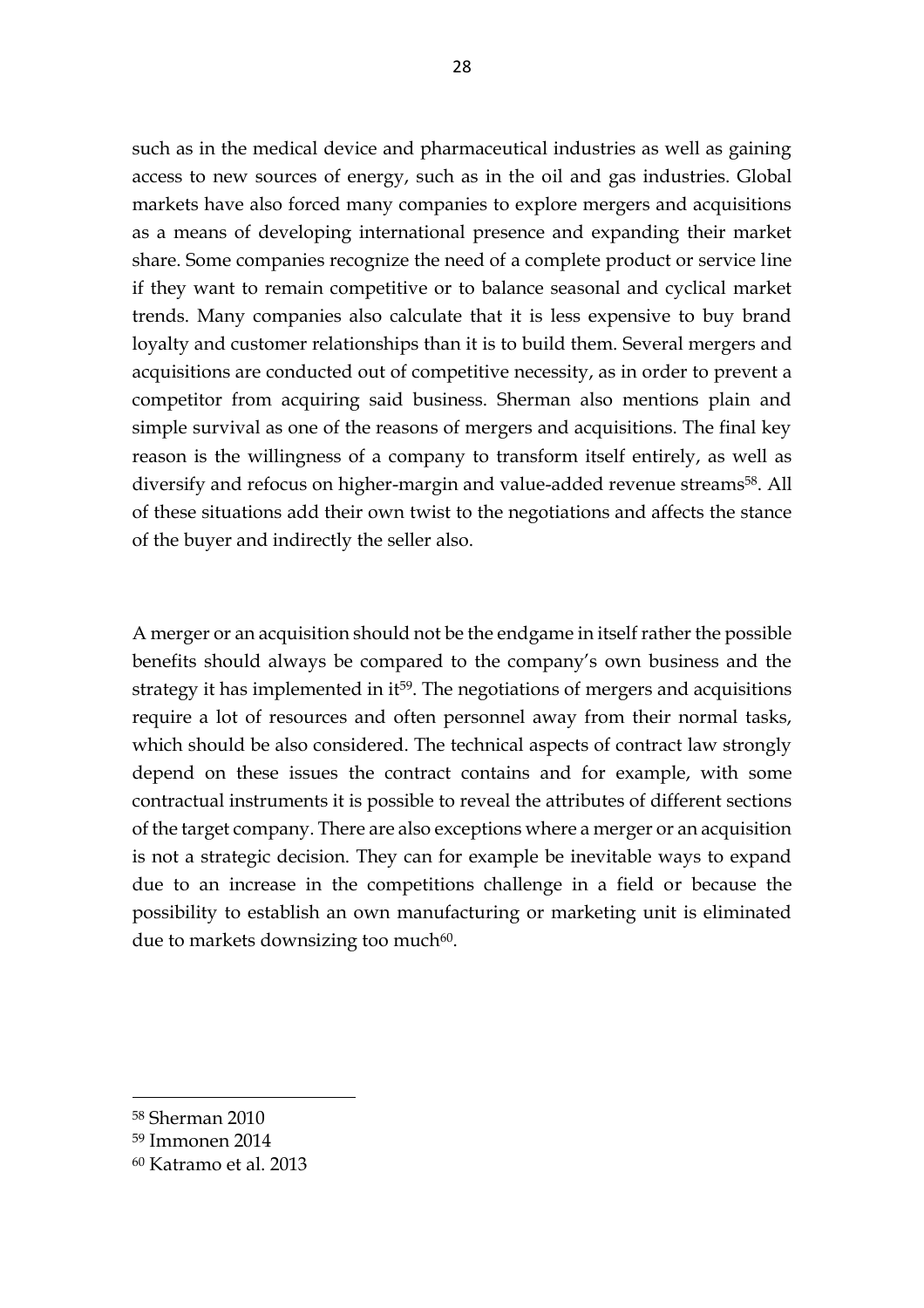#### 3.3. Motives of the seller

The motives and reasons behind selling a company are also strategic but differ a lot whether the seller is a private person or a conglomerate selling a part of its business. If the seller is a private person, usually meaning an entrepreneur, the internal willingness to sell the company can be due to retirement and thus a change in generation, taking up on a suitable selling opportunity if an appropriate follower cannot be found or, for example, due to clear synergy benefits for both parties<sup>61</sup>. An entrepreneur can also be pushed into selling the company if the company's own resources, such as know-how of the management, are not enough to ensure the continuity or growth of the company. Sherman agrees with this by saying one of the motivators behind selling can be the inability to compete as an independent concern. In addition to this they mention other key motivators such as the need or desire to obtain cost saving through economies of scale and access to the greater resources of the acquiring company. Other common seller motivators, according to Sherman, are business adversities, inadequate distribution system, to eliminate personal guarantees or other personal obligations, no ability to diversify, irreconcilable conflict among owners and losing key people or key customers<sup>62</sup>.

Tenhunen and Werner add to the list an entrepreneur becoming so sick that they have to sell their company and the desire to realize one's lifework as reasons behind the sale of a company. Even though these are rare occasions, they affect the seller's position in the negotiation proceedings and the goals of the negotiations as much as the other reasons do. The most important external reason to sell a company is, that the company has ended up in a strategic situation where an external possibility or threat forces the company and its owners into considering selling the company. An external threat can be, for example, losing the most important sales channel to a competitor, whereas an external possibility can be acquiring a new manufacturing technique or patent through the transaction or gaining a substantial additional contribution to a business idea<sup>63</sup>.

<sup>61</sup> Katramo et al. 2013

<sup>62</sup> Sherman 2010

<sup>63</sup> Tenhunen & Werner 2000: 66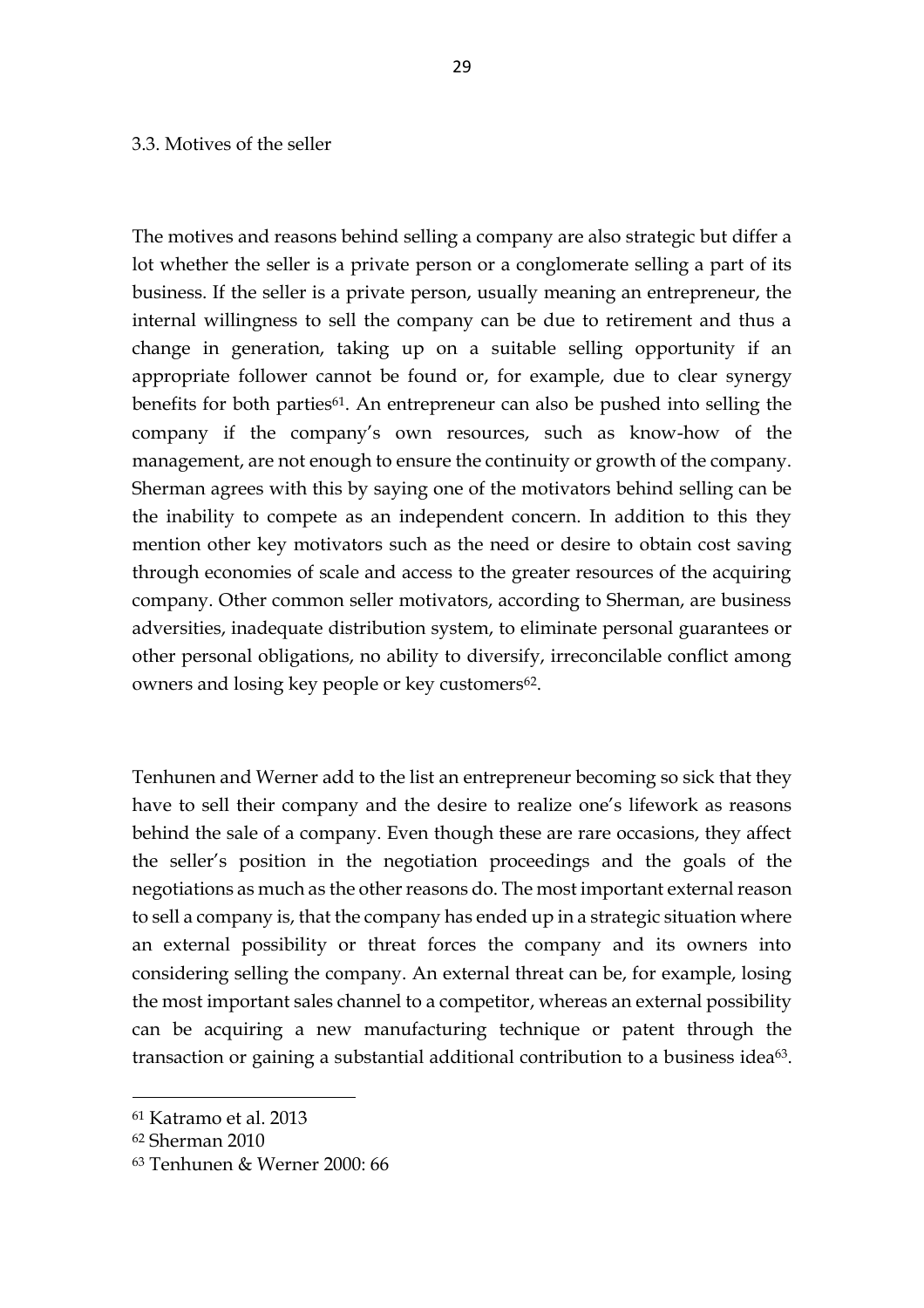Other external reasons are, amongst other things, allocation of business responsibilities, market conditions such as interest rates and availability of financing as well as the company's industry's and the national economy's growth prospects64. In a situation where the seller is forced to sell the company, the selling party has a poor starting point going into the negotiations, especially if the buyer candidate is aware of the situation. On the other hand, if the company on sale is thriving and profitable but on sale for example due to retirement and the absence of a suitable follower, the selling party has a good stance going into the negotiations and can make use of the instruments much more easily.

When a conglomerate or a concern wants to sell a part of their business, the reason can be for example the desire to get rid of a unprofitable business component, the willingness to free resources and funds in order to strengthen and centralize other business areas, debt relief and risk management optimization. When a concern is the selling party, the buyer can sometimes be found from the management of the business unit. This is referred to as a so called MBO or management-buy-out transaction. A company can also be forced into selling the whole entity or a part of it due to legislation controlling mergers and acquisitions or because of tax based reasons<sup>65</sup>. According to Tenhunen and Werner, two companies can also seek to change businesses with each other, strive for a controlling market position through mergers or acquisitions, or make use of the synergy possibilities between the two companies. Ending up in a reorganization situation can also trigger the need to sell a company or a part of i<sup>+66</sup>.

<sup>64</sup> Katramo et al. 2013

<sup>65</sup> Immonen 2014

<sup>66</sup> Tenhunen & Werner 2000: 67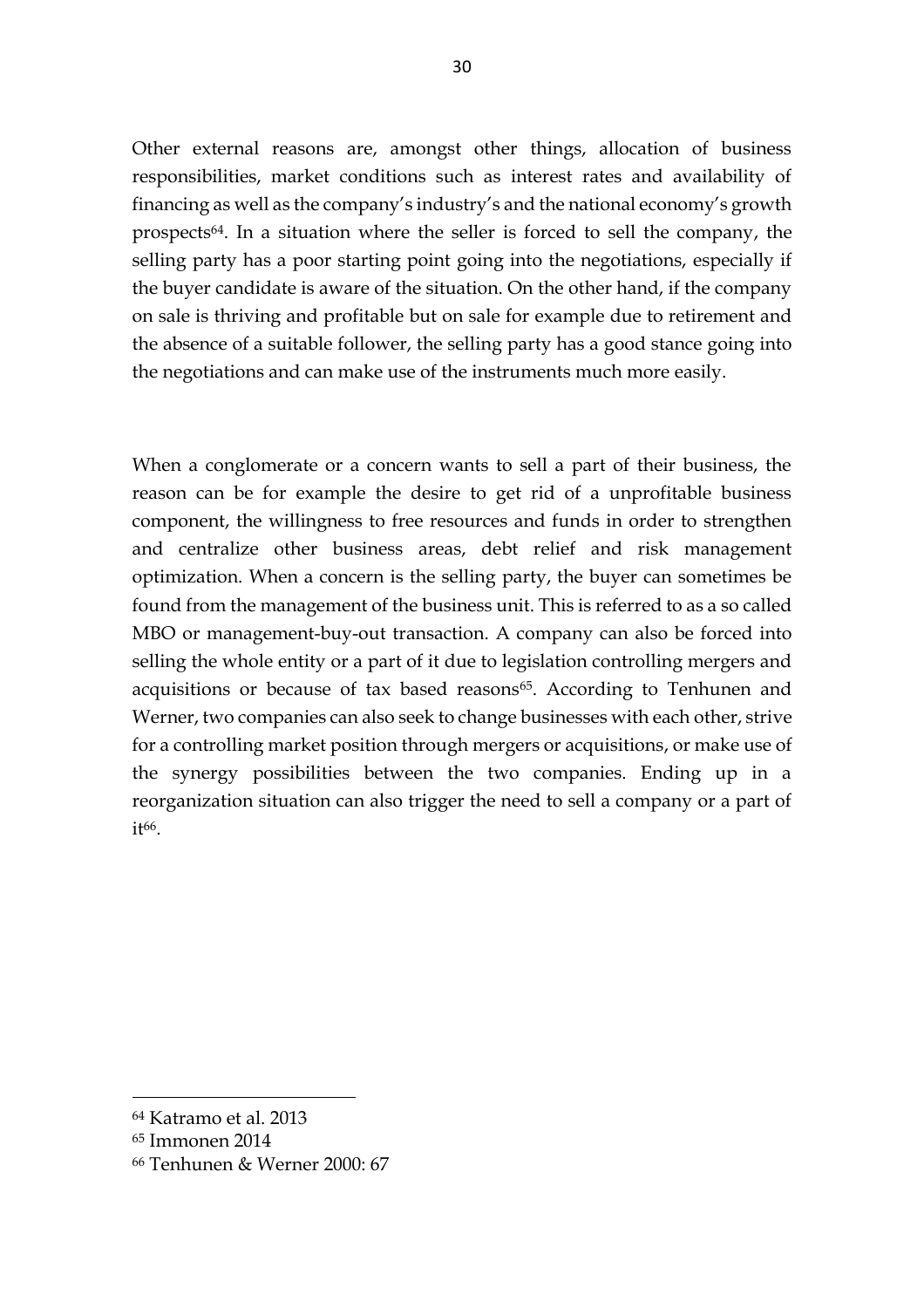3.4. Approach and process possibilities

#### 3.4.1. Approach

The process of mergers and acquisitions usually depends on who initiates the merger or acquisition negotiations but in practice there are three possibilities: direct negotiations, a restricted auction and an open auction. The latter two are usually associated with a trade initiated by the seller<sup>67</sup>. Both the buyer and the seller may also use proxies or representatives to issue the deal or alternatively act on their own behalf. According to Frankel and Forman, the initial approach should be a simple and functional event where either the buyer or the seller suggests a potential transaction and the counterpart expresses interest in said transaction and they start negotiating the deal. However, the style and method of the initial approach can have a great effect on the possible negotiation or if there will even be one in the first place. The basic principles of making a first impression apply also on merger and acquisition negotiations, that is to say that the initial perceptions and impressions are hard to change later on. The side making the initial approach has to try to bring forward the right impressions of both the deal and themselves to the other party<sup>68</sup>.

There are a number of ways for making the initial approach with some of them being more straightforward and others a little less direct and formal. However, if a company is using a proxy having some kind of a relationship with the other party, the medium of approach is less important. A direct approach can be less formal, by e-mail or a direct call, or more formal, as in by letter. The party making the initial approach ought to keep in mind that a written approach is not only more formal but also more intimidating. For example, for publicly listed companies with disclosure requirements, the more formal the approach is, the more likely it is to trigger a requirement to make a statement to the company's investors. In addition to that, a written approach does not give the author an opportunity to clarify intents and meanings after the fact. For example, a phone

<sup>67</sup> Katramo et al. 2013

<sup>68</sup> Frankel & Forman 2017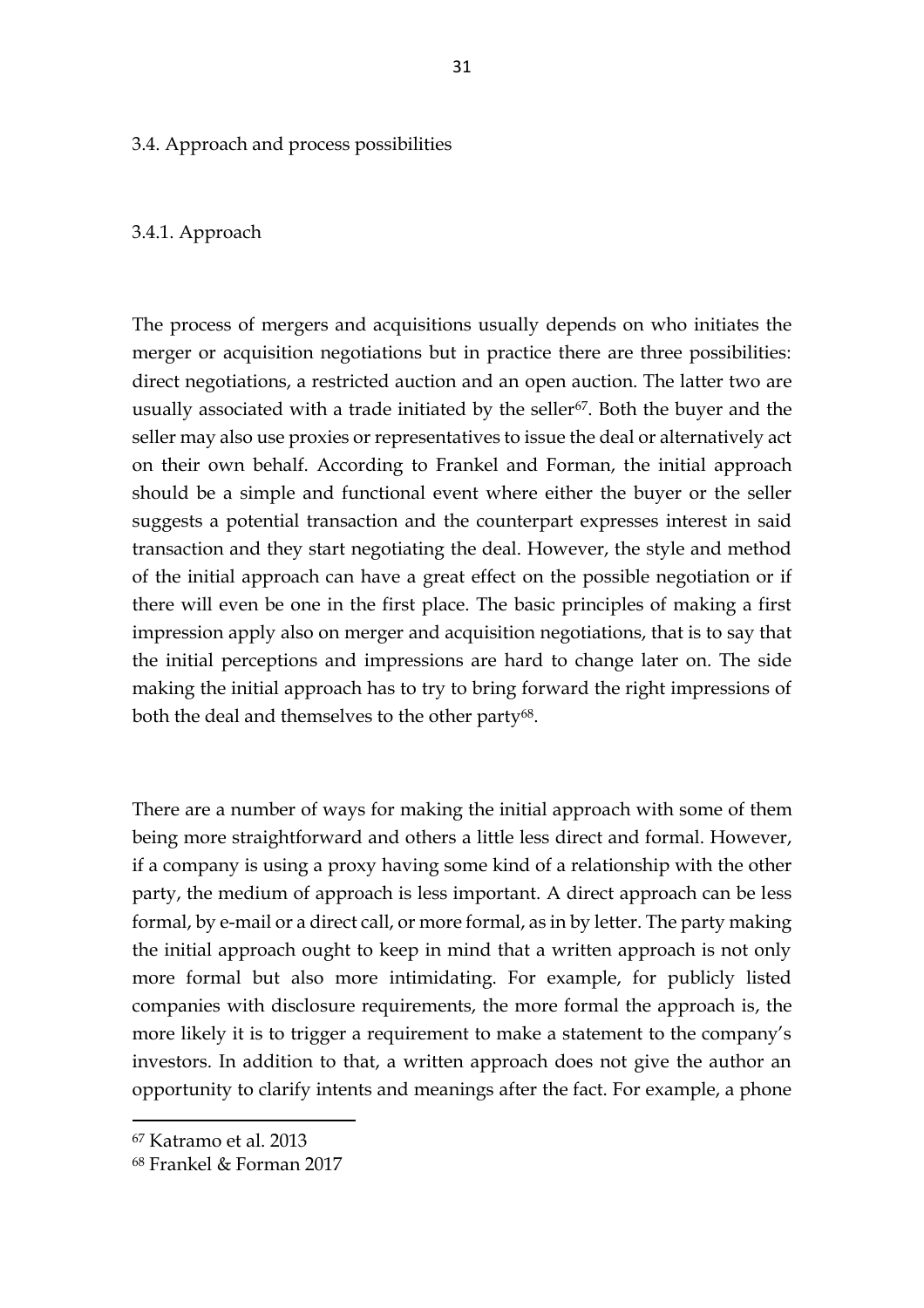call allows a more loose atmosphere where questions can be asked by both parties and any unclear subjects to be clarified<sup>69</sup>.

If the selling party is the one making the approach to a potential buyer or buyers, they face a problem of perception as the first reaction of any potential buyer to an unsolicited offer could easily be that of a skeptical one. Thus, the seller needs to succeed in communicating the inherent value and strengths of the business, even though they are the one initiating the deal. According to Frankel and Forman, one considerable option for explaining the situation is to be forthcoming from the start and quickly identify the reason for the willingness to sell. Communicating this reason to the buyer upfront could help allay any fears the potential buyer may have. This also helps advancing in the negotiation proceedings as the facts are laid out already at the beginning and unnecessary confusion is cleared. If the seller does not provide a clear reason for the proposed sale, the potential buyer will likely assume there is something wrong with the business in question. It is also vital to the seller to try to communicate their intent on being a reasonable and accommodating negotiating partner. This is the case especially with privately owned companies, not to mention when the founder is selling the company, as the buyer may be concerned that negotiating with these individuals may be complex and difficult. This is due to possible emotional interest in the business that may lead to irrational and unreasonable expectations for the negotiations.<sup>70</sup>

When the initial approach is made by the buyer, they also have to succeed in communicating certain aspects. Firstly, they need to communicate their genuine seriousness in the proposed deal. Since transactions such as mergers and acquisitions and related negotiations usually require the seller to disclose certain confidential and possibly highly valuable information about its business, the seller must be convinced, that the potential buyer is not going on a "fishing expedition" by proposing a deal only to gain access to competitive information. Secondly, merger and acquisition negotiations also require a vast amount of resources, especially from the seller, in terms of disengaging senior management

<sup>69</sup> Frankel & Forman 2017

<sup>70</sup> Frankel & Forman 2017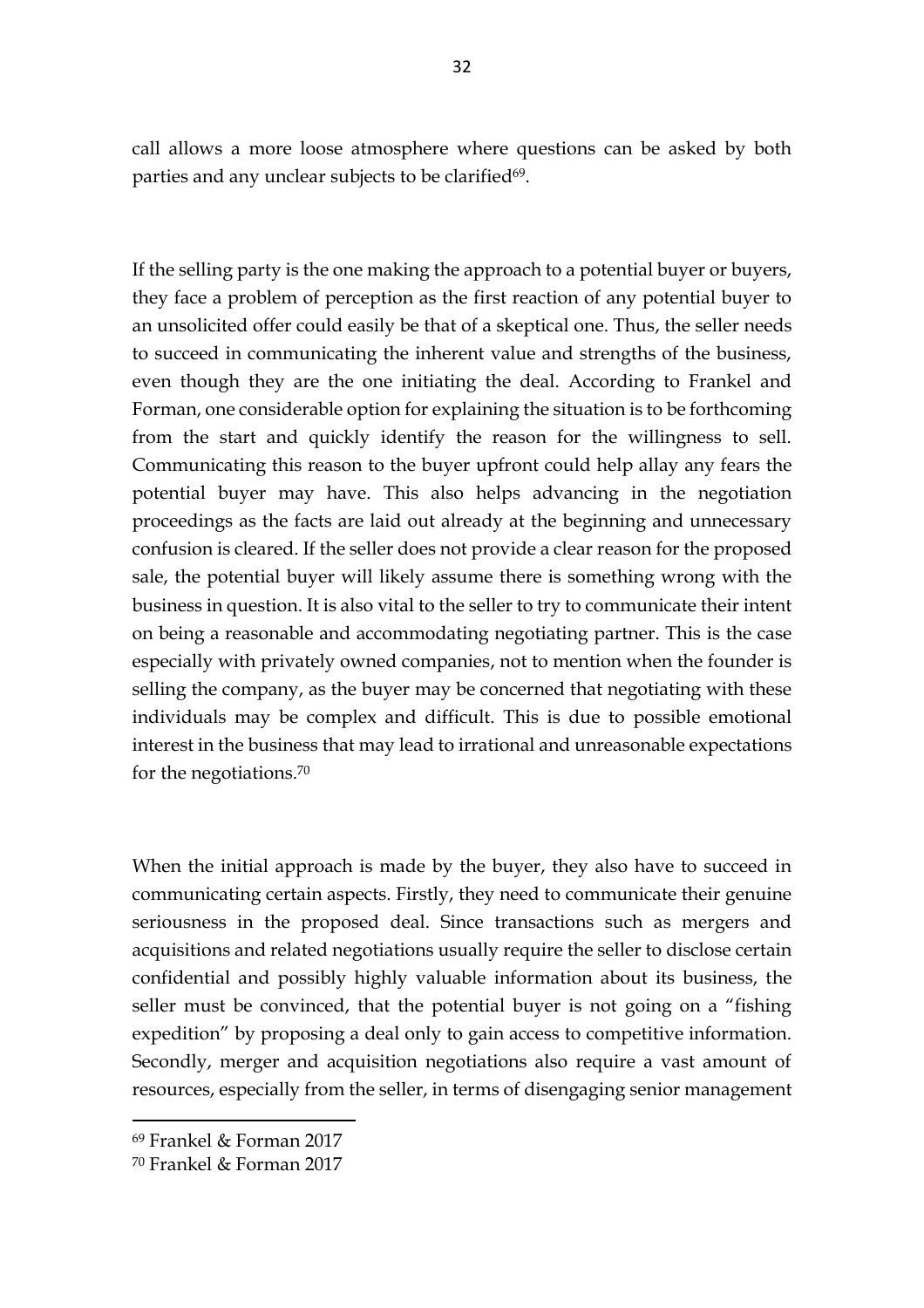and employees from the main business operations. As a result, it is highly important for the buyer to communicate a significant level of seriousness on the proposed deal.<sup>71</sup>

Like the buyer, the seller may also have concerns about ending up in negotiations with an unreasonable or irrational counterparty. Even though buyers rarely personalize a transaction, according to Frankel and Forman, they can still be difficult to negotiate with. For example, some buyers make high initial offers to open up the discussion, but then drastically reduce the bid once the negotiations have gone further. This is where the instruments that the thesis addresses later on, such as a letter of intent or a preliminary contract, come in handy. It is beneficial for the buyer to also try to anticipate some of the seller's specific needs and concerns and try to address them during the approach. Such a topic can be, for example, the protection of the employees in any possible deal. If this is the case, the buyer could make a point upfront that they plan on offering protection higher than normal to the seller's current employees, which can be a strong motivator for the seller to begin negotiations.<sup>72</sup>

### 3.4.2. Direct negotiation

According to Huhtamäki, the process of mergers and acquisitions is usually carried out through direct negotiations when the trade process is started by a buyer73. Frankel and Forman agree by stating that direct negotiations with only two parties, which is the most basic form of a sales process, appeal to the buyer as it eliminates the danger of a competitive bidding process happening. However, this does not mean the buyer has all the power at the negotiations. The seller can always break off negotiating with a certain party and enter into a competitive process with another potential buyer. However, as long as the oneon-one negotiation is ongoing, all the buyer has to reach is a set of terms that is

<sup>71</sup> Frankel & Forman 2017

<sup>72</sup> Frankel & Forman 2017

<sup>73</sup> Huhtamäki 2014: 282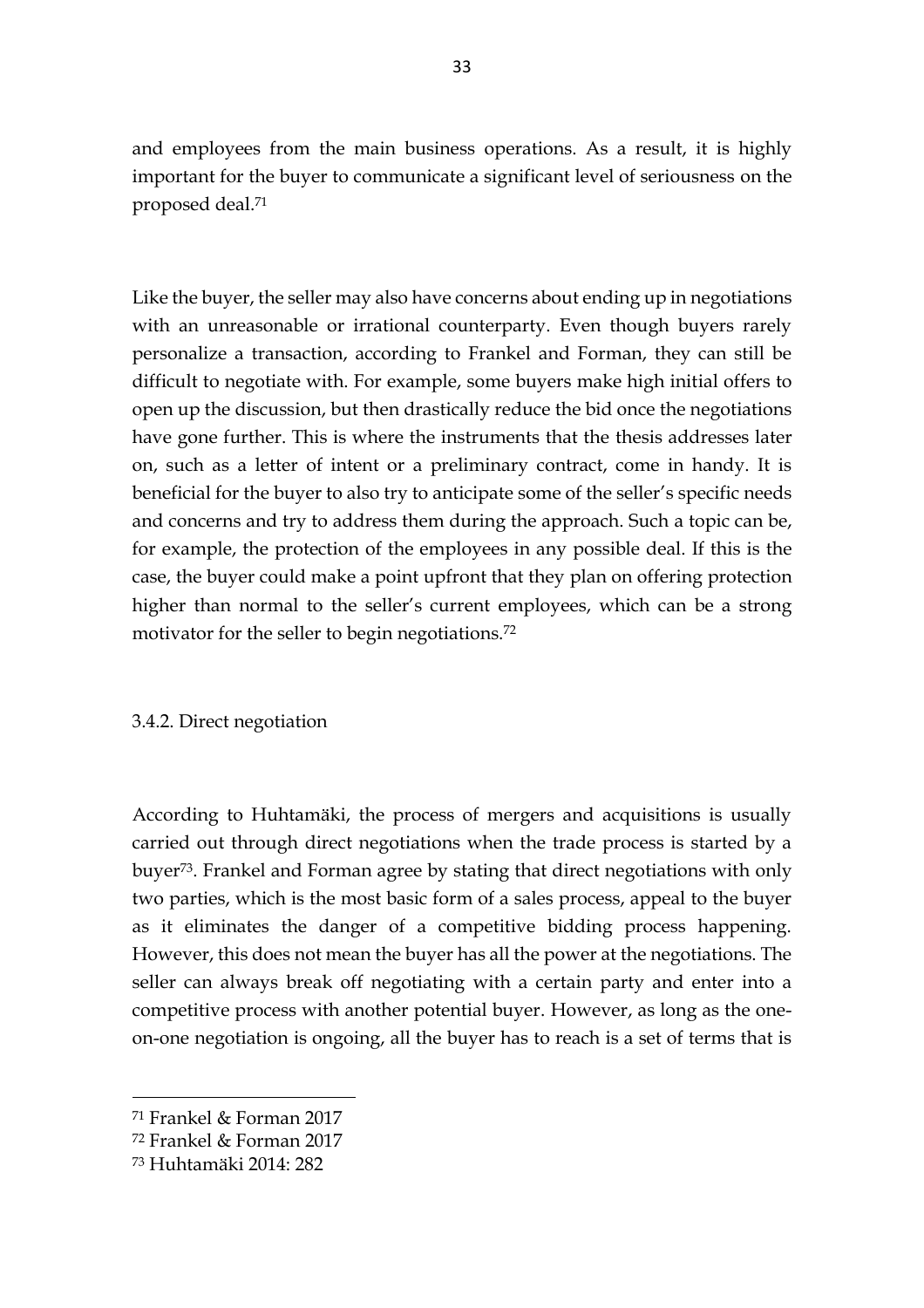acceptable for the seller without having to worry about an outbidding offer from another buyer<sup>74</sup>.

Direct negotiations can also be the chosen process for a trade initiated by the seller if, for example, the trade or the intention of selling is wanted to be kept a secret or if the target of the trade contains some special features. The reason for direct negotiations can also be that the selling party believes the demand for the trade will be low because of poor profitability. As a process, direct negotiations are also more confidential and possibly a cheaper way for the seller to carry out the trade compared to the different auctions75. This is also beneficial for the buyer.

According to Frankel and Forman, direct negotiations with two parties are usually a fairly fast process and one that increases the likelihood of getting the deal done, which of course is something the seller is looking after. This is due to the fact that the parties can quickly determine whether a deal is likely to happen or not, since both of the parties need to put their proposed terms on the table in a timely manner. However, a seller might be hesitant to get into a direct negotiation with only one party as it eliminates the opportunity to play off one buyer against another through a bidding process to maximize value, although the seller could try to use the initial bid and the entity that made it as a "stalking horse". However, this is a risky maneuver and might end up in losing the original offer. The one-on-one negotiation situation also creates a risk for the seller that it may have to start over and try to find another buyer if it does not reach terms with the partner at hand<sup>76</sup>. Katramo et al. agree that direct negotiations are only beneficial for the seller if it makes the process quicker or increases the selling price compared to a trade carried out through an auction. On the flip side, direct negotiations can lead to a weaker competitive situation for the seller and through that to worse trade conditions<sup>77</sup>.

<sup>74</sup> Frankel & Forman 2017

<sup>75</sup> Katramo et al. 2013

<sup>76</sup> Frankel & Forman 2017

<sup>77</sup> Katramo et al. 2013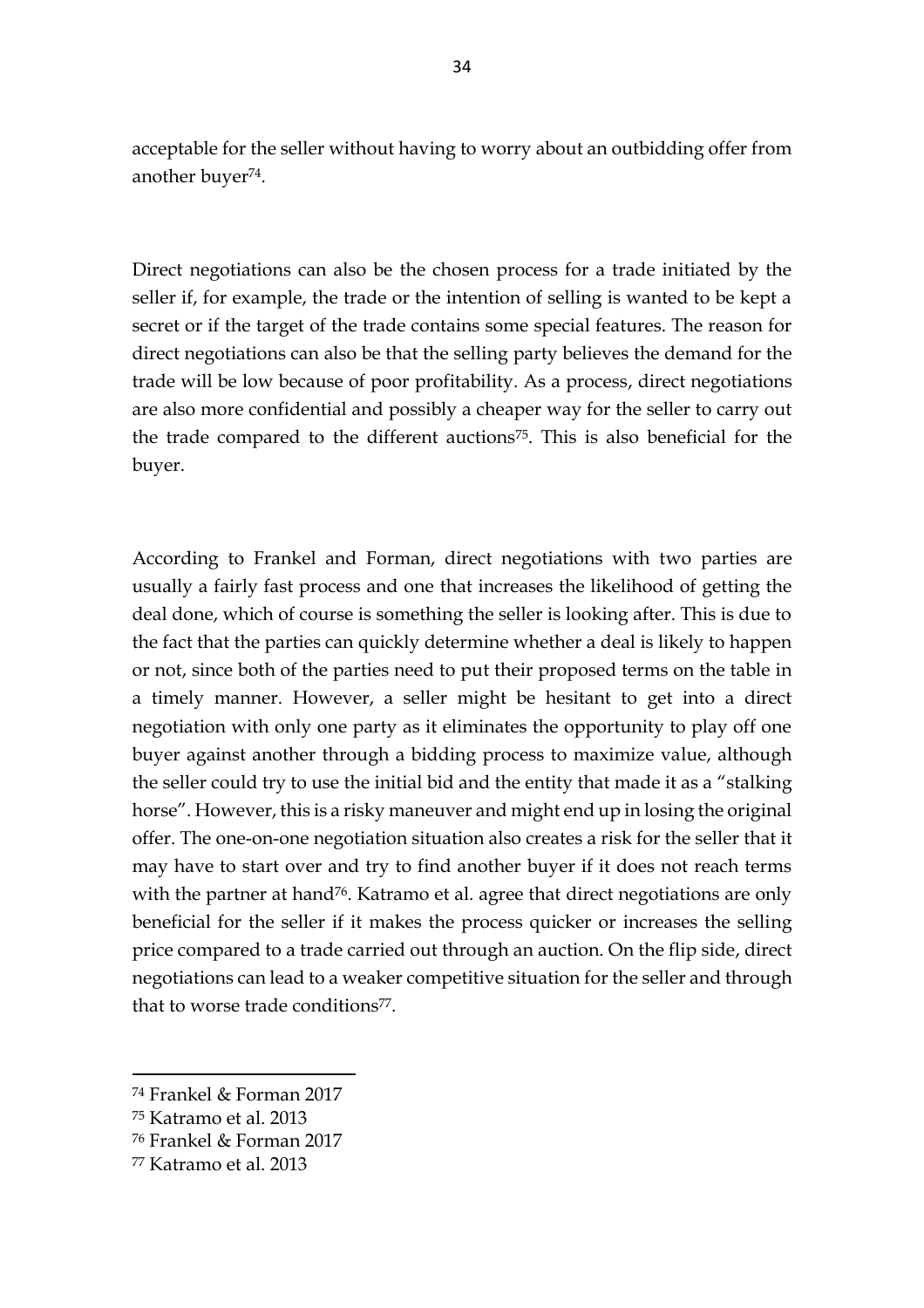As with any sales process, there are no hard rules on how direct negotiations in mergers and acquisitions need to be conducted. According to Frankel and Forman, the first step is to establish contact and determine the level of interest of both parties for the possible transaction. This can be done by either of the parties. The party initiating contact will usually propose quite general and rough terms to attract the interest of the other party. If the party making the approach is the buyer, it can be as simple as communicating an interest in buying the company. When the seller initiates the contact, the interest in selling is usually coupled with some basic information, a "teaser", especially if the company is not publicly listed78. As said before, the process of direct negotiations between two parties is naturally a more flexible one than the process of an auction with many participants and leads more often to a letter of intent agreed by the parties. The timetable and the phases are freely agreeable and the issues rising during the negotiations more easily solved. The private equity investment firms favor direct negotiations when buying companies but prefer to give them up through an auction as the competition is tougher<sup>79</sup>.

Once a mutual interest in discussing a possible transaction is established with the two parties, non-disclosure agreements, in other words confidentiality agreements, are usually signed. This document protects primarily the seller as they are the one giving out more information but is also beneficial to the buyer. When the non-disclosure agreements are signed, the seller often provides more extensive information, including more detailed financial data among others, in the form of an information or offering memorandum. The information memorandum can also be considered as a precursor to a full due diligence investigation. Once the buyer has had the chance to familiarize themselves with the target company, they are usually asked to provide an indicative and nonbinding price offer, in practice a letter of intent. In some cases this requires the seller to agree to an exclusivity agreement for a certain period of time. It is important to note that all negotiations ultimately come down to direct negotiations with two parties. The key aspect is whether the seller decides to start

<sup>78</sup> Frankel & Forman 2017

<sup>79</sup> Katramo et al. 2013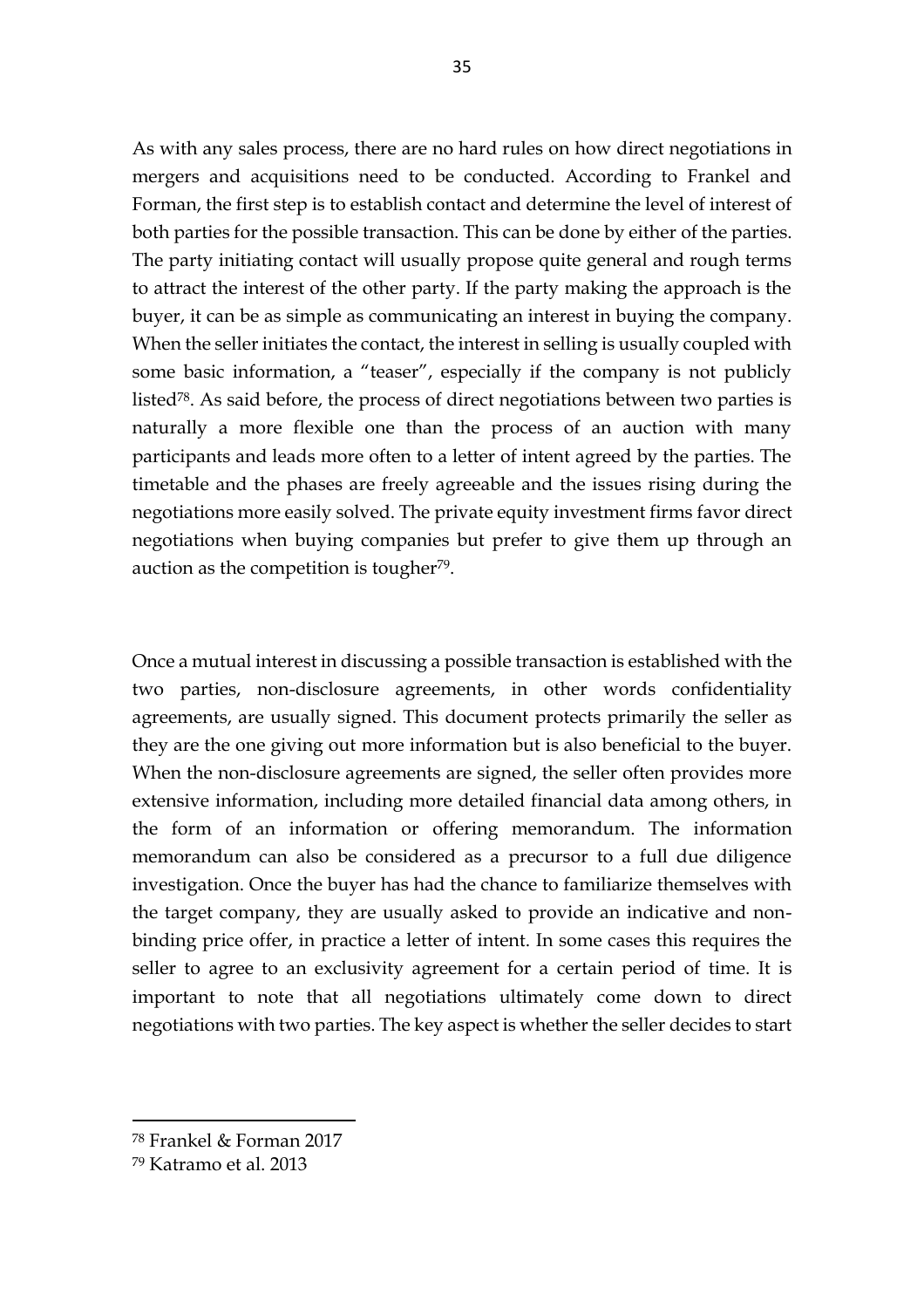there or go through an auction process<sup>80</sup>. All of the contractual instruments mentioned are addressed in more detail further in the thesis.

### 3.4.3. Restricted auction

A merger or an acquisition initiated by the seller through an auction process can be carried out either through an open auction that any willing potential buyer can participate in or a restricted one that is aimed at only buyers filling certain criteria81. This process should end with a direct negotiation with the most potential buyer who will give the seller the best terms. However before that, an auction can help the seller to recognize potential buyers and test their level of interest as they may need to participate in various stages throughout the process82. According to Huhtamäki and Katramo et al., a restricted auction starts off with the selling company giving an investment bank advisor, or a similar entity, the assignment to identify, for example, five to twenty buyer candidates from different areas of business and to find out their interest in buying the company on sale, its business or a part of it<sup>83</sup>.

Frankel and Forman agree and state that the need to use an investment bank advisor is due to the process requiring a lot of networking and communication with the potential buyers, as well as the complexity and workload of it. The inquiry normally happens through a sales brochure or a teaser, similar to the one used in direct negotiations. When the pool of bidders is reduced based on the interest shown, the negotiations for increasing the amount of information given out and the contracts ensue<sup>84</sup>. According to Frankel and Forman, the identity of the seller is usually told to the potential buyers, but in some cases, it is kept

<sup>80</sup> Frankel & Forman 2017

<sup>81</sup> Katramo et al. 2013

<sup>82</sup> Frankel & Forman 2017

<sup>83</sup> Huhtamäki 2014: 285; Katramo et al. 2013

<sup>84</sup> Frankel & Forman 2017, Huhtamäki 2014: 285; Katramo et al. 2013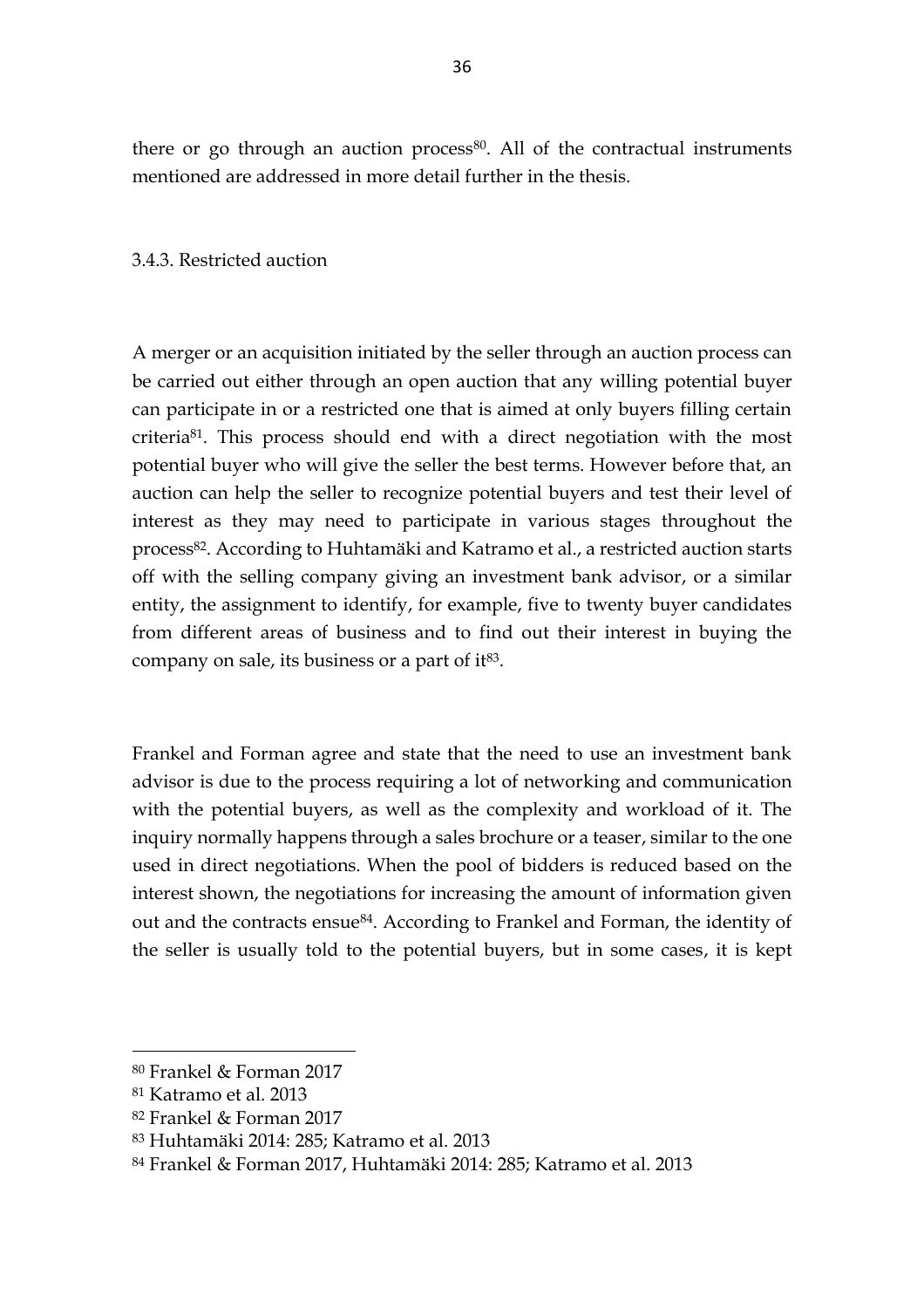confidential. This is due to the sellers will to keep the possible sale out of the public knowledge, though this gets harder the further along the process goes<sup>85</sup>.

According to Katramo et al., a restricted auction has a clear schedule and structure as well as rules which help the seller to increase the competition and the value of the company even more<sup>86</sup>. Frankel and Forman agree and add that the bidders in a restricted auction process are usually given a formal timeline and general outlines of the process. The researchers say that there is no "magic structure" to a restricted auction process but there are some common steps. After receiving the teaser, the bidders are usually asked to confirm their level of interest. Next, they will be asked to sign a non-disclosure agreement after which they will receive a full information memorandum. Because of all the work coordinating all of this requires, the bidders will usually then be asked to sign a letter of intent, which helps to winnow the group of bidders down to a smaller number. After the letter of intent, the seller can either choose one party to start the direct negotiations with or continue advanced talks with multiple potential buyers<sup>87</sup>.

During an auction, the seller can also smoothly change the party they are negotiating with, without delaying the process significantly if the negotiations with a specific party are not going the way the seller had hoped for<sup>88</sup>. The risk in such transaction is that the switch of the negotiations partner signals the other buyers that the seller may be in a weak position, which damages the seller's standing in the negotiations. However, the seller can use negotiating with multiple parties to increase the value of their offers by setting them up against each other. As the auction proceeds, the seller can also officially inform all the potential buyers that there are minimum terms necessary in order to be able continue the process. With these, the seller can strengthen its position in the negotiations proceedings<sup>89</sup>. Katramo et al. say a restricted auction is the best

<sup>85</sup> Frankel & Forman 2017

<sup>86</sup> Katramo et al. 2013

<sup>87</sup> Frankel & Forman 2017

<sup>88</sup> Frankel & Forman 2017, Katramo et al. 2013

<sup>89</sup> Frankel & Forman 2017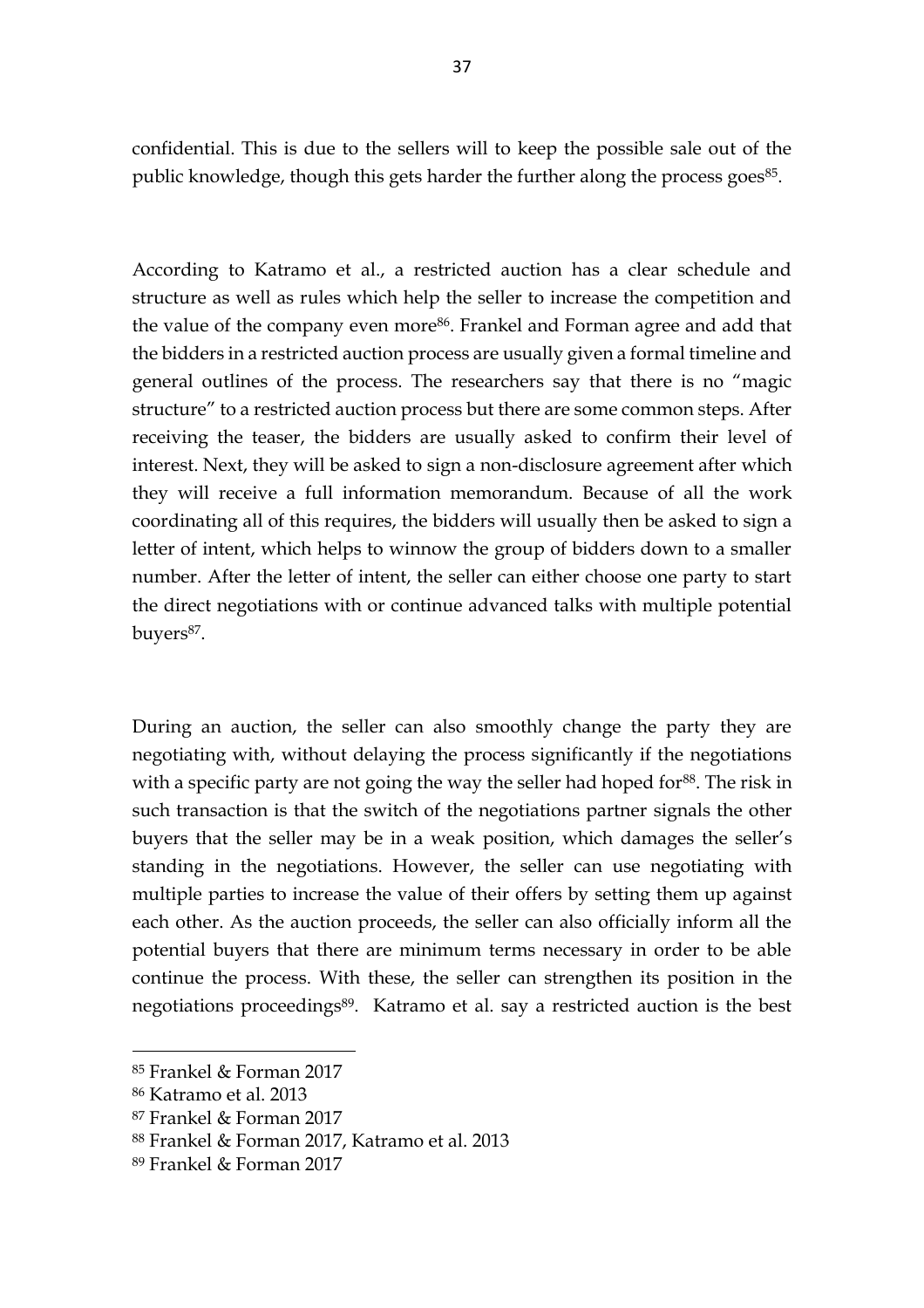process option if the company for sale is expected to raise interest in several buyers. In a restricted auction the confidentiality is also higher compared to an open auction. The risk is not choosing a significant buyer candidate that could have maximized the price payed for the company<sup>90</sup>.

3.4.4. Open auction

Katramo et al. state that an open auction, and to some extent a restricted one also, is a time-consuming process and relatively expensive<sup>91</sup>. According to Blomquist et al., beginning an auction can be justified for example with maximizing the selling price or another trade term. If this is the case however, the business must be a notable one. According to the researchers, an auction can also be the chosen trade process for the sale of a "big family company or a startup -company that has gone past the first stage"92. As said before, in an open auction every willing buyer candidate is accepted to the first round. This is to achieve the highest possible selling price but at the same time, the owner's intention to sell becomes public which can affect the company's relationships as well as its personnel. The risk of sensitive information ending up in the hands of wrong entities is also present<sup>93</sup>.

Katramo et al. recognize four different main phases in an open auction. The first phase is establishing what the business or the company for sale is comprised of and what the possible trade circumstances could be. In the second phase the seller draws up the strategy, prepares the material needed and begins marketing. Before the last phase the chosen buyer candidates are contacted, the selling material is sent to them and the best candidates are picked. In the fourth and last phase the buyer candidates deliver their final bids, based on which the buyer candidate to get into the final negotiations with, is chosen<sup>94</sup>.

<sup>90</sup> Katramo et al. 2013

<sup>91</sup> Katramo et al. 2013

<sup>92</sup> Blomquist, Blummé, Lumme, Pitkänen, Simonsen 2001: 13

<sup>93</sup> Katramo et al. 2013

<sup>94</sup> Katramo et al. 2013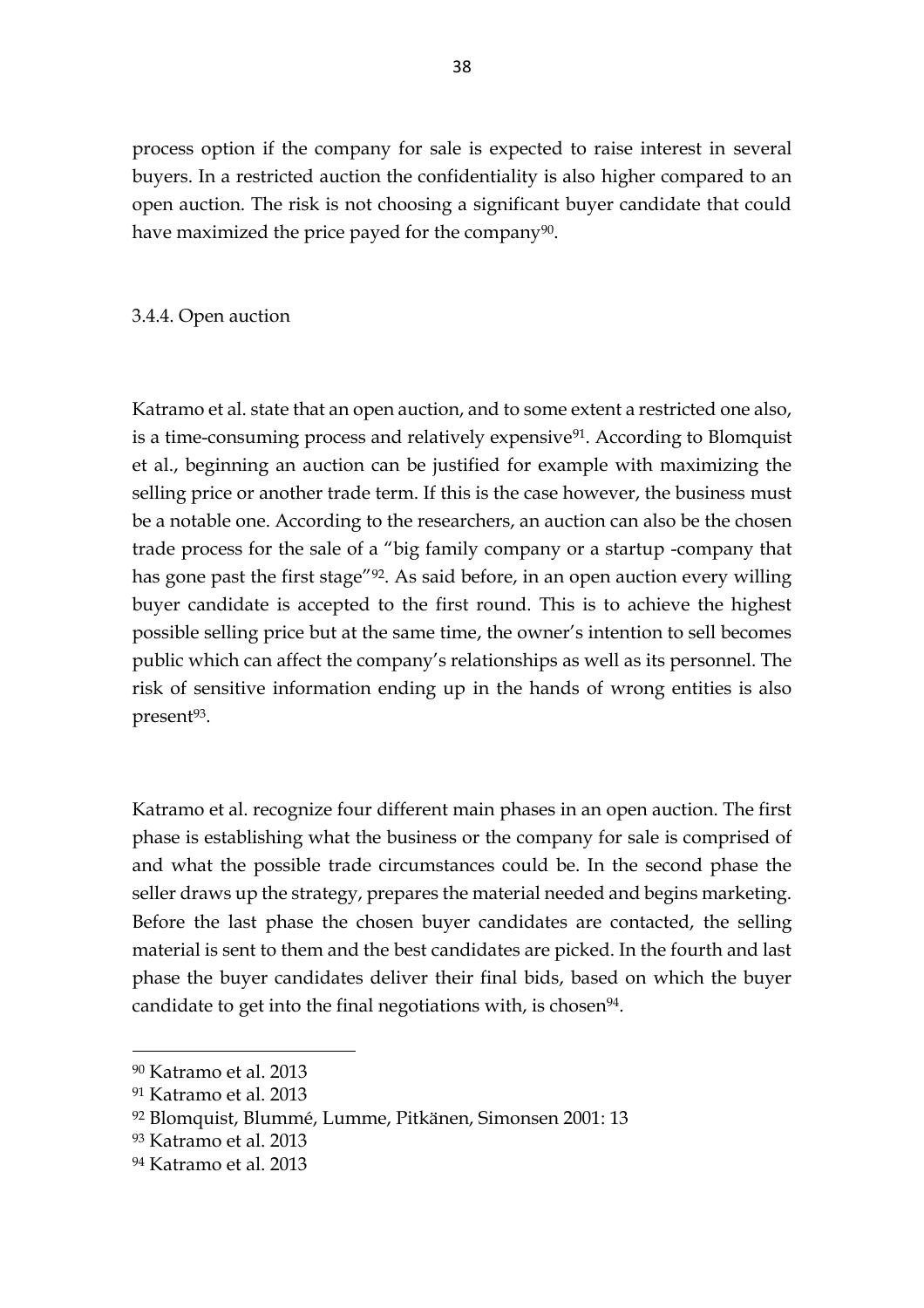Selling a company through an open auction requires a great number of external experts, for example investment bankers, but also a big input from the company on sale and its management. In other words, the management cannot focus on the day-to-day business operations with its full capacity. However, it is an excellent way of maximizing the price payed in the merger or acquisition by inviting multiple different buyer candidates to compete on the target company. From the buyer's point of view, the auction process is not usually the best option due to its competition set-up, the obligation to be flexible and the unsure outcome. The expenses are also higher compared to, for example, direct negotiations.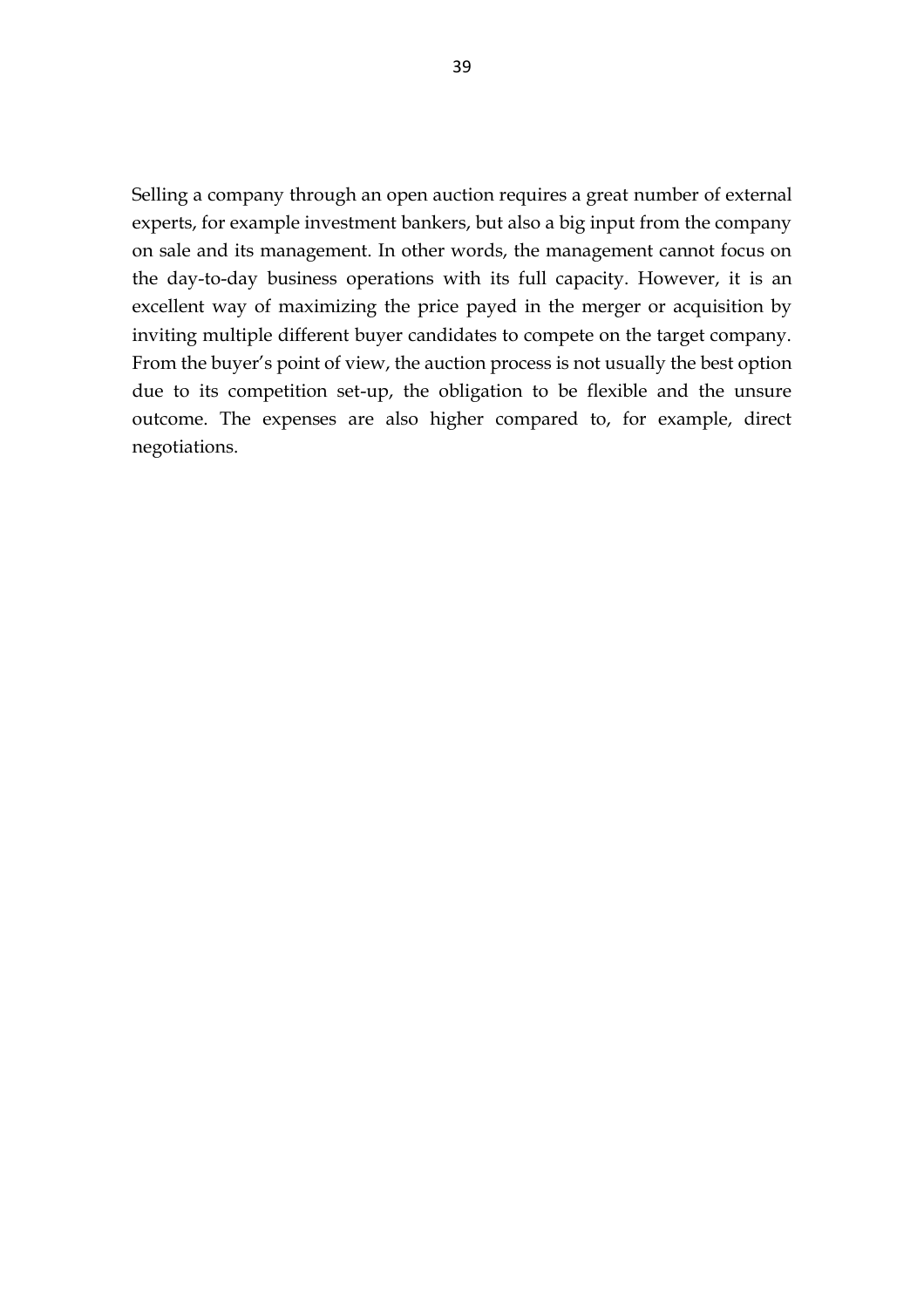# 4. CONTRACT LAW IN MERGERS AND ACQUISITIONS

## 4.1. Norms regulating contracts and contract negotiations

Mergers and acquisitions and the related negotiations involve a number of contracts straight from the beginning of the process all the way to making the final sales contract and these contracts are regulated by different laws and regulations. These contracts also bring a variety of responsibilities and obligations upon the parties and they affect the negotiations, going forward in them and the issues agreed during them. There is a strong contractual freedom in the Finnish contract law and its sub-categories, but they have certain preconditions, especially regarding mergers and acquisitions where the process is so complex and the amounts of money usually growing to high numbers. The freedom of contract gives the parties a variety of possibilities to affect their position in the negotiation proceedings but they have to keep in mind that certain actions can have consequences.

The structure of a merger or an acquisition transaction is a contract and in addition to that, during the negotiations there is a number of contractual instruments in use to carry out the deal, whether the chosen process is one-onone negotiations, a restricted auction or an open auction. Both auctions usually require more contracts to be concluded comparing to a one-on-one negotiation, which can be fairly straight forward in some cases. In auctions, teasers, as well as information memorandums are usually required in order to proceed in the negotiations. This is mainly because of the seller's will to protect its sensitive and valuable information, but also to get a picture to what extent the potential buyers are actually interested in the company. This means contract law and its paragraphs are strongly present during the negotiations and the phases before the actual negotiations even begin. 95

<sup>95</sup> Hoppu & Hoppu 2016: 62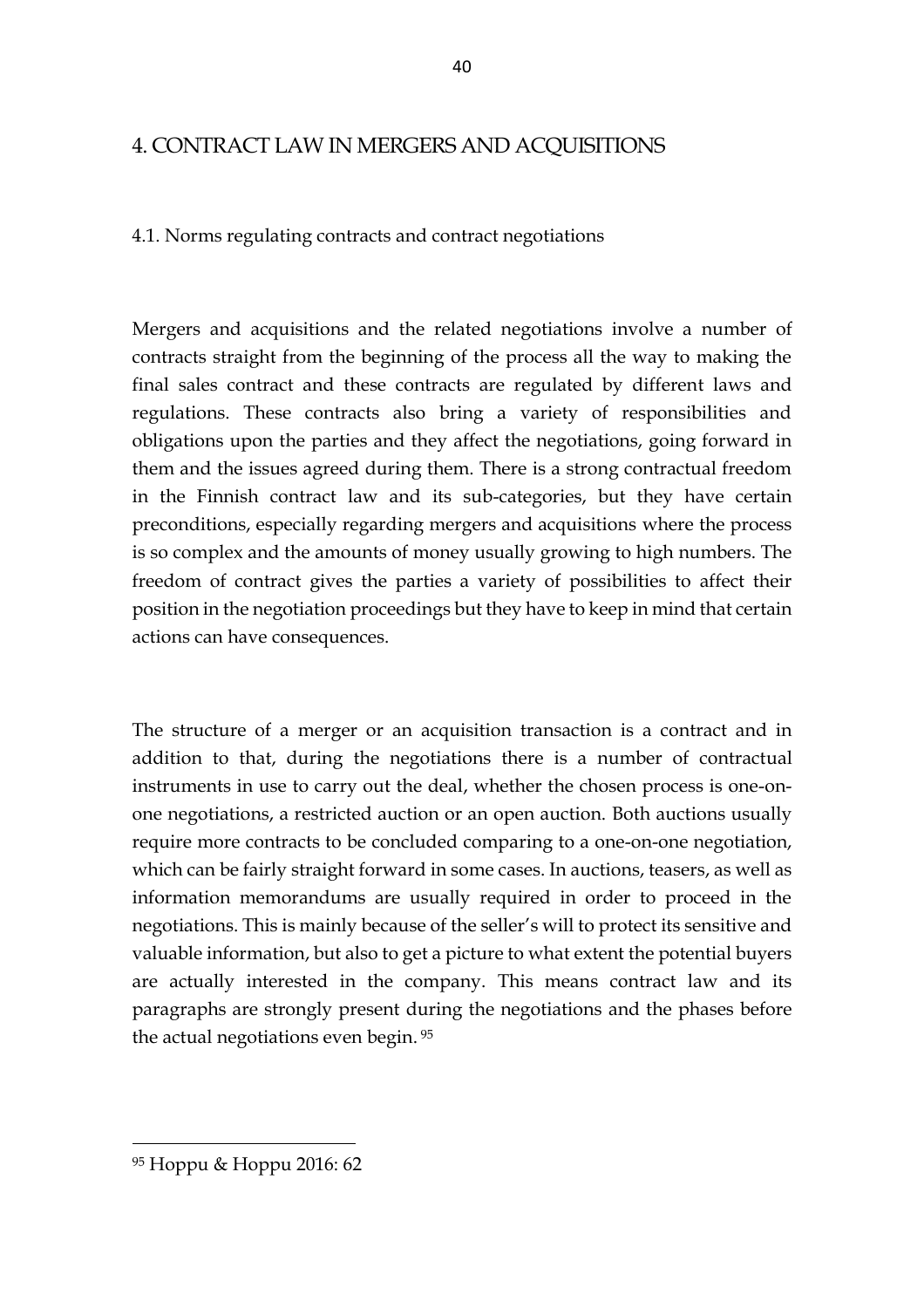Simply put, a contract is a legal act between two parties which "requires a consistent declaration of intent from two persons". As so, Hoppu and Hoppu state that the legal effect is formed when the parties agree on the wanted change in the legal state<sup>96</sup>. The basic provisions which govern concluding a contract can be found in the Finnish Contracts Act. According to the act, a binding contract is formed by an offer and an accepting answer to that offer. However, the offer must be formed so that it can be given an accepting or a rejecting answer. In an offer there is also usually a time limit that the answer must be given in and even if there is none, the offer should be answered accepting it "in a time that the offeror could have reasonably calculated to take to give the answer when making the offer". If the accepting answer does not arrive in the time limit or in a reasonable time or it is a rejected answer the offeror is freed from his commitment to the offer97. An accepting answer that arrives late is however considered as a new offer that the original offeror has a chance to answer to. There is however, exceptions to this rule<sup>98</sup>.

A contract can also be formed through negotiations and this is usually the case with mergers and acquisitions. According to Hemmo, in contract negotiations the parties make preliminary suggestions as to the contents of the contract, pose questions, gather information and go through possible contractual stipulations. In mergers and acquisitions, these can be for example, the included share of the company that is in question, in which form the transaction could take place or what are the responsibilities and liabilities of the parties. This exchange of information and suggestions happens without legal liability. However, negligent actions can lead to liability for damages for unnecessary expenses and equivalent damages occurred to the opposing party<sup>99</sup>.

As said before, there is a strong principle of freedom of contract in the Finnish legislation of contracts. According to Saarnilehto, freedom of contract has originally meant a freedom of choice as well as the ability to form and use one's

<sup>96</sup> Hoppu & Hoppu 2016: 62

<sup>97</sup> Contracts Act (13.6.1929/228)

<sup>98</sup> Hoppu & Hoppu 2016: 63-64

<sup>99</sup> Hemmo 2008: 85-86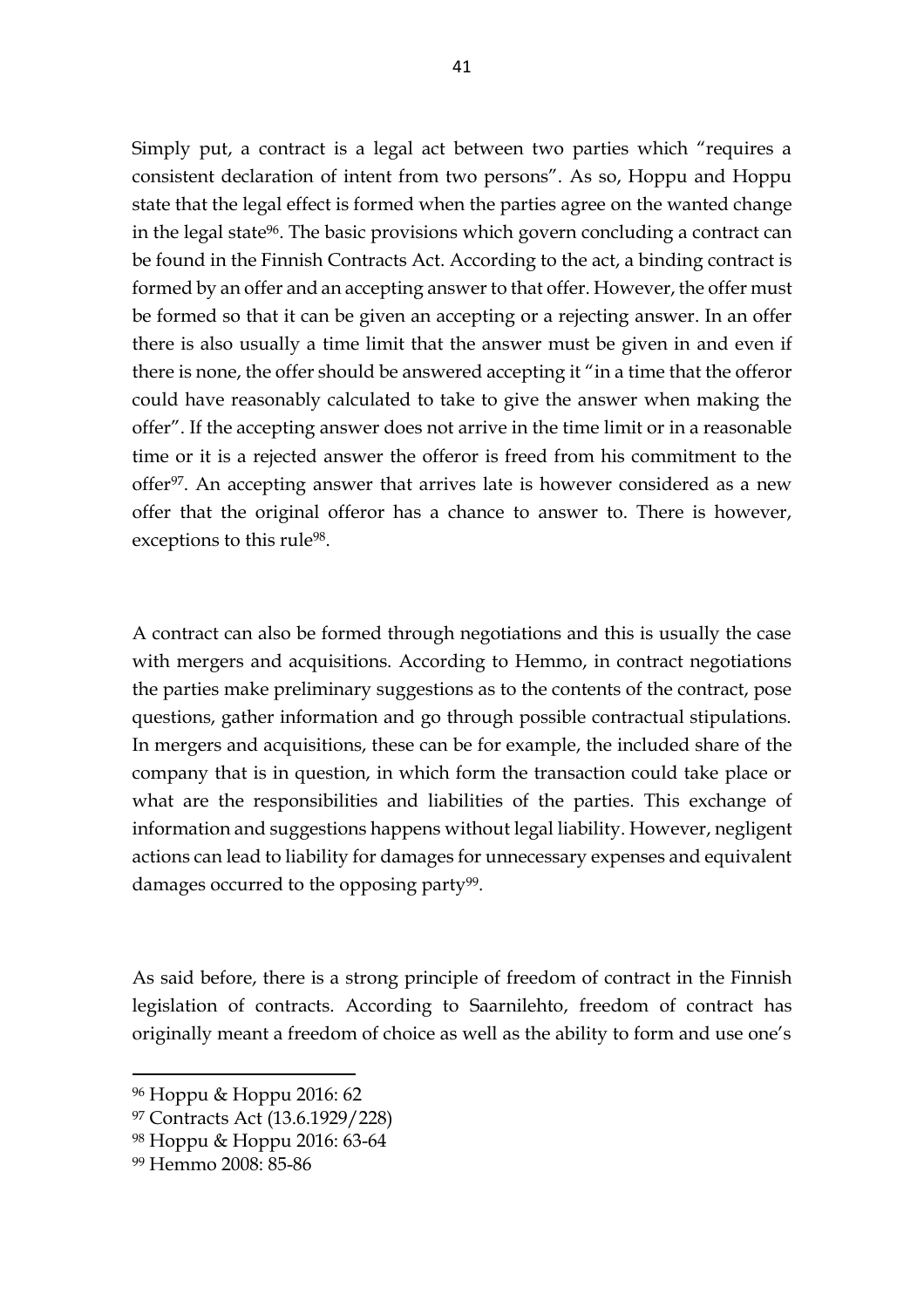own legal will but nowadays, characteristics regarding risk allocation are linked to it too. With a contract and the freedom connected to its contents the parties allocate the risk between themselves in order to reach a common goal<sup>100</sup>. This is strongly present in mergers and acquisitions. The buyer wants the seller to ensure the information given is accurate and truthful and the seller may, for example, want a guarantee from the buyer of the ability to pay the agreed fee. Because of the freedom of contract, there is no mandatory method in allocating these risks so the parties can negotiate them between themselves.

Both Hemmo and Saarnilehto list different elements of freedom that can be included into contractual freedom. The elements are the freedom to decide, freedom of choice, freedom of content, freedom of form, freedom of type and the freedom to terminate. The freedom to decide means the parties have a freedom to do or not to do contracts in general. The freedom of choice gives the parties the freedom to choose their contract partner, the freedom of content the freedom to choose on which terms the contract is to be made, the freedom of form the freedom to determine in which form or order the contract is to be made. The freedom of type gives the parties the freedom to choose the type of contract they want to make and the freedom to terminate the chance to any of the parties to withdraw from the contract within the law. The parties have also the freedom to agree on the regulating law and the method of resolving disputes<sup>101</sup>.

Out of these elements of contractual freedom, especially the freedom of content and the freedom to agree on the regulating law are applicable to mergers and acquisitions and the contracts made during their negotiations. A merger or acquisition contract does not have any legal obligations content wise, with the exception of property, so the parties can negotiate the content to suit them as perfectly as they can. In international mergers and acquisitions, which most of said transactions are, the parties have a possibility to choose which countries national regulations shall apply and whether any possible disputes emerging will be resolved in an arbitrary or in a public forum. Also, the other elements apply, as in any contract. For example, even if a party is conducting negotiations,

<sup>100</sup> Saarnilehto 2005: 37

<sup>101</sup> Hemmo 2008: 64-65, Saarnilehto 2005: 37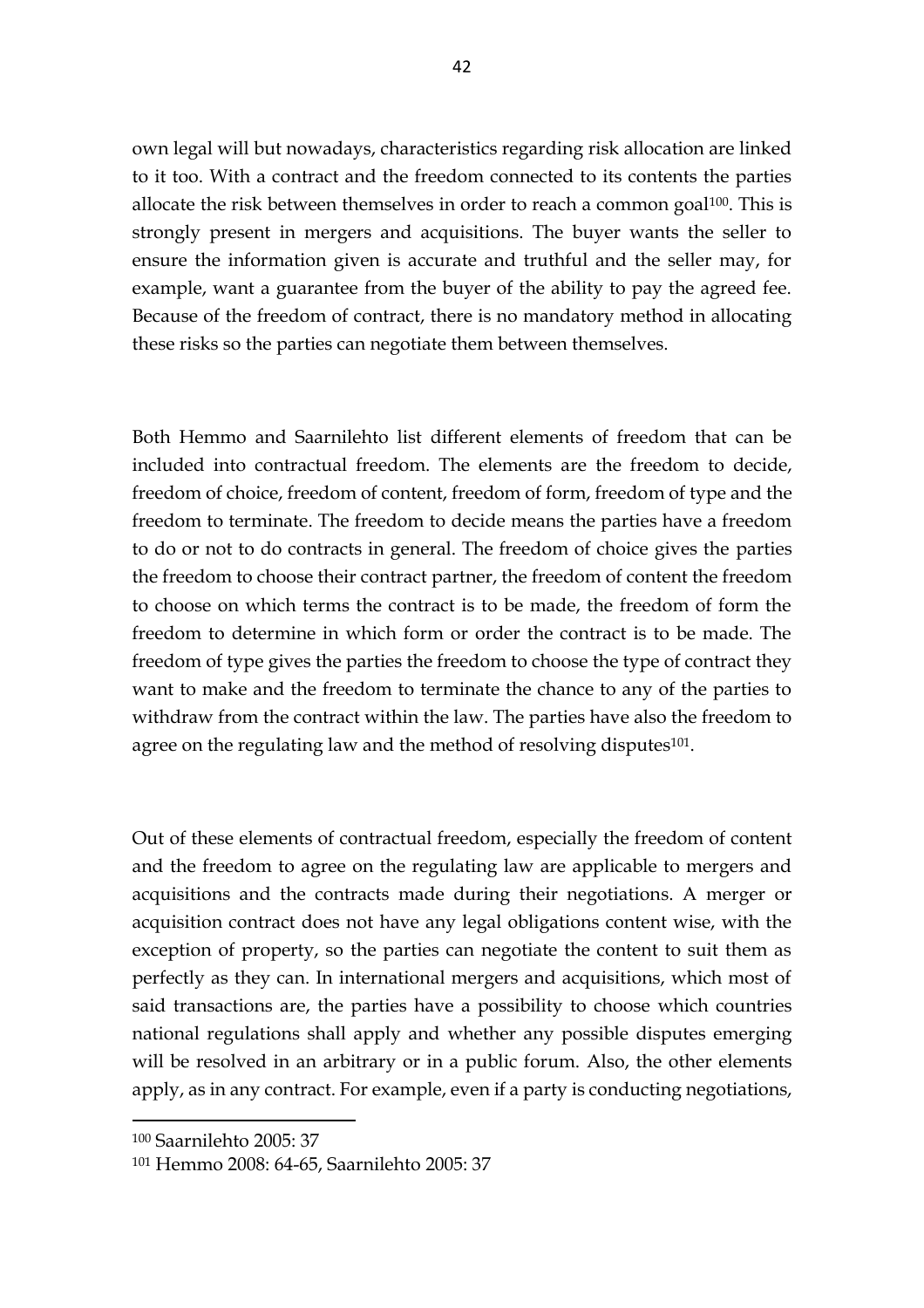they can decide to not enter into a contract if they consider the terms not to be acceptable. However, if they act in a way that the other party can assume a contract will be agreed, they can be liable for damages as will be shown later on in the thesis. Also, the seller has a choice to make on the partner they want to engage in the transaction with, especially in an open or a restricted auction. On the other hand, the freedom to terminate cannot usually be applied to the contracts made in merger and acquisition negotiations, even though it would be possible from the legal point of view102. The reason for this is the amount of expenses put to the negotiations being so large, the parties usually want to include the liability for damages for at least the resources used on the negotiations.

Agreeing contracts and negotiating them includes also different responsibilities and liabilities that are applied, either directly or when agreed upon, to the negotiations at hand and acting in them. This is also the case in mergers and acquisitions. The so-called responsibility of negotiating instructs the contract negotiations themselves, although as a general rule negotiations do not inflict legal validity. The responsibility of negotiating does not appear in the Finnish legislation itself, but it is applied in practice through the responsibility of acting to conclude an agreement that includes, for example, the termination of the contract negotiations or the invalidity of the contract. The basis of the responsibility, in this case, is acting to make a contract which is also known as the doctrine of "culpa in contrahendo" <sup>103</sup>.

The questions of law regarding the responsibility of acting to make or conclude a contract can be divided into three main groups, according to Hemmo and Hoppu. They are continuing the negotiations for an extended time, an unacceptable negotiation action and special contracts about the contents of the negotiations. In the first one, the responsibility and through that the liability for damages arises when the negotiations proceeded to a stage where the opposite side has with good reason trusted that a contract will be formed and the freedom to terminate the contract negotiations cannot be used as an excuse anymore.

<sup>102</sup> Hemmo & Hoppu 2006

<sup>103</sup> Hemmo & Hoppu 2006, Hemmo 2008: 121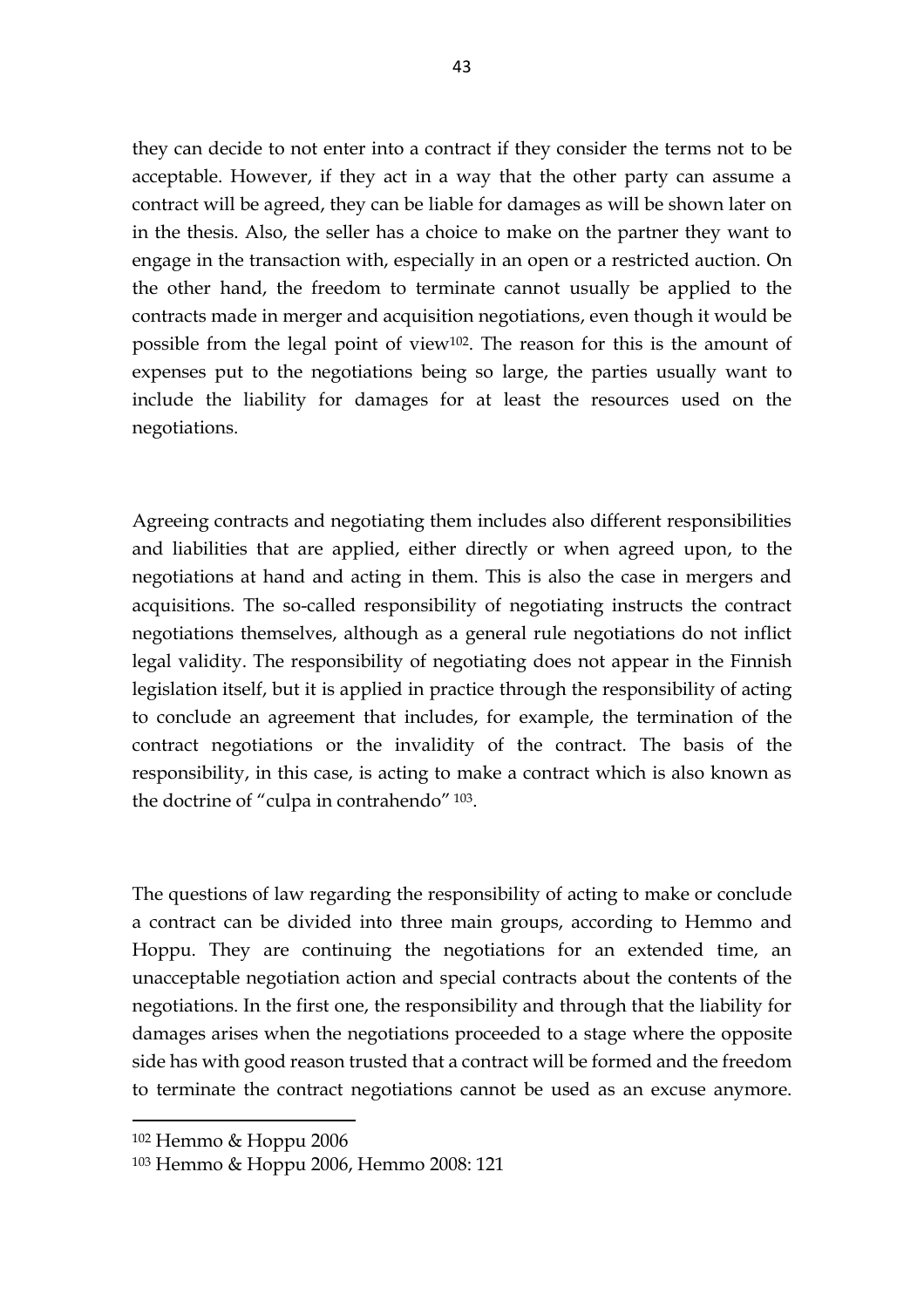Hemmo and Hoppu describe this situation as one where the negotiating partner has been given "an over optimistic understanding of the probabilities of concluding a contract". This is strongly present in mergers and acquisitions, especially as the negotiations usually take a long time and the expenses grow to significant numbers. Also, a similar situation may incur during mergers and acquisitions if the negotiations have reached a stage where a letter of intent has been signed, but a negotiating party suddenly wants to revisit certain terms of the contract that were already agreed on<sup> $104$ </sup>. In a case in the Finnish Supreme Court, number 2009:45, the following ruling was made:

> *"A limited company had negotiated with a property owner about renting a commercial hall from the owner's property. After almost a year of negotiations, the limited company retracted from the negotiations. Because the limited company had acted in a way in the negotiations that it had formed reasonable expectations of concluding the rental contract in the property owner, the limited company was charged to compensate the property owner those rental incomes that it had lost after declining to continue a previous rental relationship trusting that the negotiated contract would be agreed. The limited company was also charged to pay for the reconstructions made in the property that were demanded by the limited company."<sup>105</sup>*

According to Hemmo, an unacceptable negotiation action refers to a situation where one of the parties has begun preparing actions without a real intention to conclude the contract or has presented false information during the negotiations, pressured the opposite side or otherwise acted inappropriately. Hemmo and Hoppu add that neglecting a party's obligation to disclose information can also be, and usually is, an unacceptable negotiation action. Considering mergers and acquisitions, in such cases there usually incurs additional sanctions as the information handled and its completeness is so vital for valuing the transaction<sup>106</sup>. Negation to mislead and a certain type of protection of confidence as manners of negotiations appear in the Finnish Supreme Court ruling 1999:48. In the statement of reasons the following was mentioned as general statements:

<sup>104</sup> Hemmo & Hoppu 2006, Hemmo 2008: 123

<sup>105</sup> Finnish Supreme Court ruling 2009:45

<sup>106</sup> Hemmo & Hoppu 2006, Hemmo 2008: 123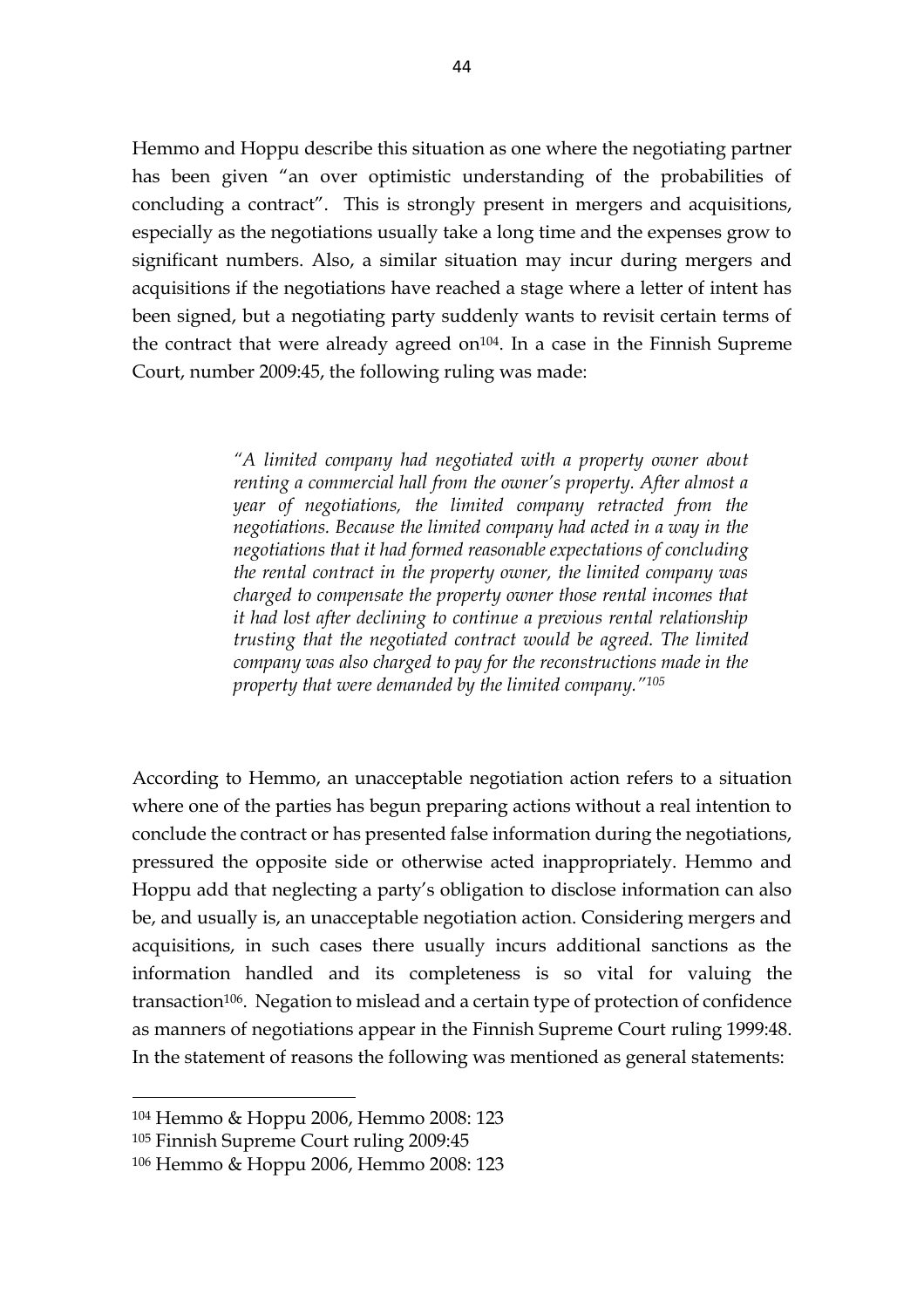*"It is not allowed to proceed in contract negotiations so that the opposite side becomes mislead or otherwise sustains damages. The side whose confidence and reasonable expectations generated from the contract negotiations has been offended is entitled to a compensation due to the offence to conclude an agreement. The compensation depends on the nature of the offence and how far in the agreement conclusion the parties had progressed".<sup>107</sup>*

In the third type of the responsibility of negotiating, the parties may have agreed on something special about the principles of the competition bidding or following other manners of proceeding or, for example, the division of the negotiating expenses. In addition, forming a negotiations contract that clarifies the methods to be used forms the responsibility of negotiating.<sup>108</sup>

Saarnilehto presents another obligation that applies to contract negotiations and acting in them: obligation of loyalty. In the Finnish contract legislation, the obligation of loyalty refers to "the obligation to take the opposite sides interests into consideration to a reasonable extent without endangering one's own contractual rights unreasonably"<sup>109</sup> . Hemmo and Hoppu agree, and describe the responsibility as one that forbids a party in a legal act to solely pursue their own interests and that at the same time they also need to take into consideration the opposite sides rights and benefits. According to the researchers, the instance is also usually expressed in a way that considers the contract to be a common agenda for the parties, regardless of their opposing interests, and that both of their interests need to be taken into consideration evenly<sup>110</sup>.

According to Saarnilehto, a breach in the obligation of loyalty is seen as a restricted contractual offence and sometimes even as fraud. In a broad sense the obligation of loyalty appears in the contract negotiations, when fulfilling the

<sup>107</sup> Finnish Supreme Court ruling 1999:48

<sup>108</sup> Hemmo & Hoppu 2006, Hemmo 2008: 124

<sup>109</sup> Saarnilehto 2000: 129

<sup>110</sup> Hemmo & Hoppu 2006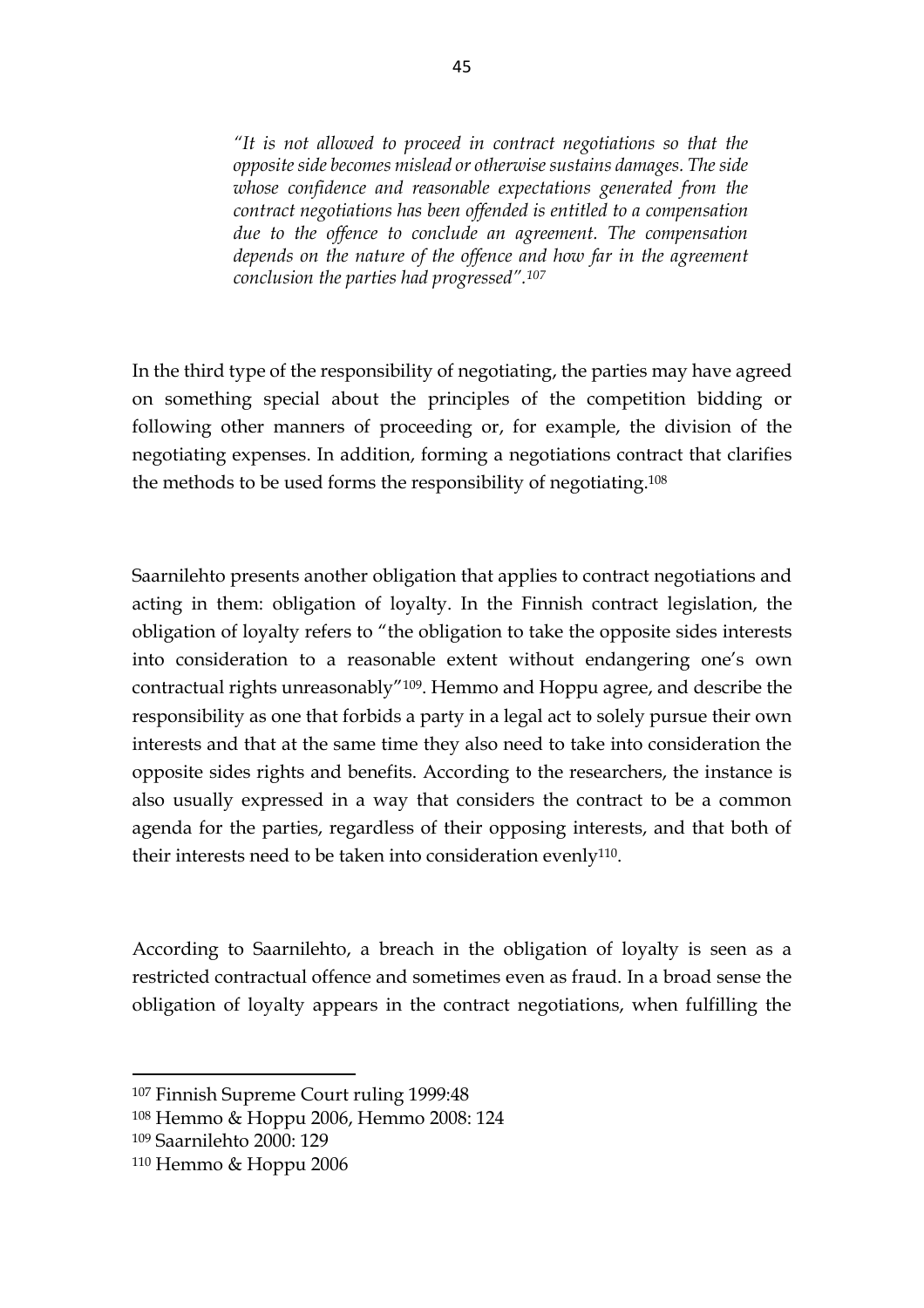contract as well as evaluating a contract offence111. This obligation can also come into consideration when interpreting mergers and acquisitions and the negotiations held on related contracts. After all, the transaction that is being negotiated is usually of such importance that it can affect the party's business and its success greatly. In addition, if a party, whether it is the seller or the buyer, acts against the obligation of loyalty, they set themselves in a position where their reputation as a negotiating party can be inflicted. This can affect their future business dealings.

In mergers and acquisitions the parties are usually expected to be equal and sensible negotiators that operate according to their own motives within the freedom of contract. Thus, the obligation to investigate and to disclose are imposed on them, the former to the buyer and the latter to the seller<sup>112</sup>. Both are usually realized during the due diligence investigation. Mergers and acquisitions being primarily a purchase of goods, both the obligation to investigate and to disclose are applied according to the law regulating the purchase of goods. According to Blomquist et al., the obligation to investigate generally means "the buyers obligation to inspect the target of the purchase in such a capacity that the buyer can lose their right to appeal to a mistake in the target of the purchase due to not carrying out an investigation despite the chance to do so or otherwise inspect the target of the trade". Therefore, it is comparable to the demand of a justifiable sincere mind where the subject of investigation is whether "a person had known or should have known" about an issue affecting the deal or the target of the trade113. In the Finnish Sale of Goods act, Section 20, the following is stated:

> *"The buyer cannot claim a matter to be a fault if they ought to have known of the fault while making the deal. If the buyer has inspected the item before the deal or without an acceptable reason neglected the sellers recommendation to inspect the item, they cannot claim a matter to be a fault that they should have detected during the investigation, assuming the seller has not acted in a way that is contrary to honor and without dignity."<sup>114</sup>*

<sup>111</sup> Saarnilehto 2000: 129

<sup>112</sup> Blomquist et al. 2001: 14

<sup>113</sup> Blomquist et al. 2001: 14

<sup>114</sup> Sales of Goods Act (27.3.1987/355)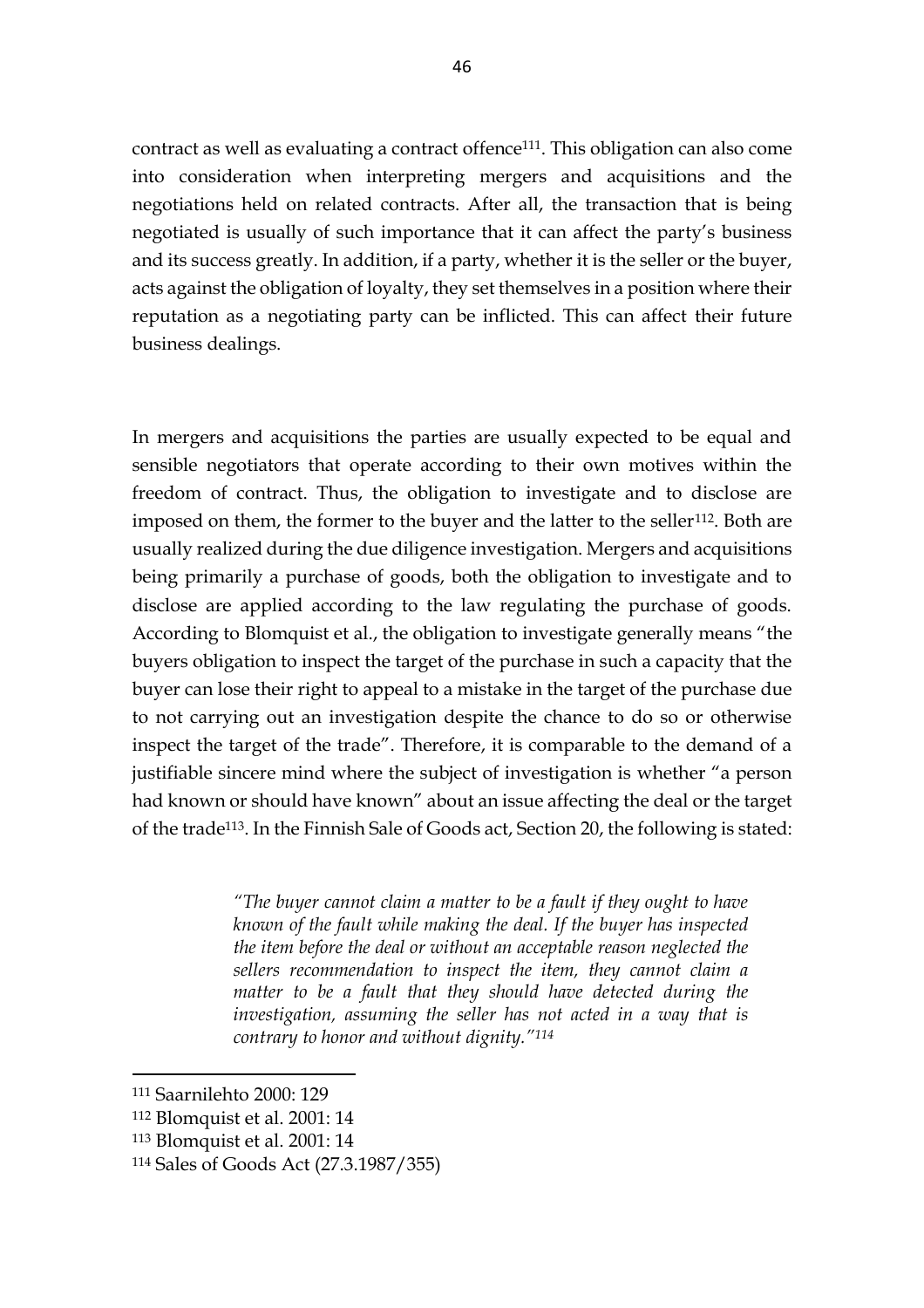In mergers and acquisitions the obligation to investigate is primarily considered to be fulfilled if a thorough person familiar with the field has decided to buy, after considering all issues affecting the deal. Neglecting the obligation to investigate does not impose sanctions to the buyer, but by neglecting the obligation, the buyer takes a conscious risk that "the deal binds them as it is regardless of a possible mistake"115.

The buyers obligation to investigate the target of the trade, usually in mergers and acquisitions to make a due diligence investigation, can be fulfilled in different ways. Blomquist et al. list five of these ways. The first way for the obligation to be fulfilled is through the buyer's independent investigation. The second way is through the seller's invitation to the buyer to inspect the target. The invitation can be either individual or general. This can be abdicated with an "acceptable reason" stated in the Finnish law of the purchase of goods but rarely comes into question in mergers and acquisitions. There are exceptions however, according to Blomquist et al., for example if the seller gives extensive guarantees and warranties or otherwise restricts the investigation. The obligation can also be fulfilled only by a chance given by the seller to carry out said investigation. However, the buyer can experience that they did not have "a real opportunity to carry out an investigation on the target of the trade" and later on appeal to the matter. Such circumstances restricting a real opportunity to carry out an investigation can be for example limited time available. A real opportunity to carry out an investigation is evaluated case-by-case. The fourth way for the obligation to be fulfilled is the buyer's doubt of a breach of contract. In these cases, however, there must be a specific reason for the investigation. The fifth and last way for the obligation to be fulfilled is due to trading practice or an express stipulation<sup>116</sup>. As a result of the aforementioned issues, investigation of the target of the trade has become a main rule in the contract practices regarding mergers and acquisitions.

<sup>115</sup> Blomquist et al. 2001: 15

<sup>116</sup> Blomquist et al. 2001: 15-16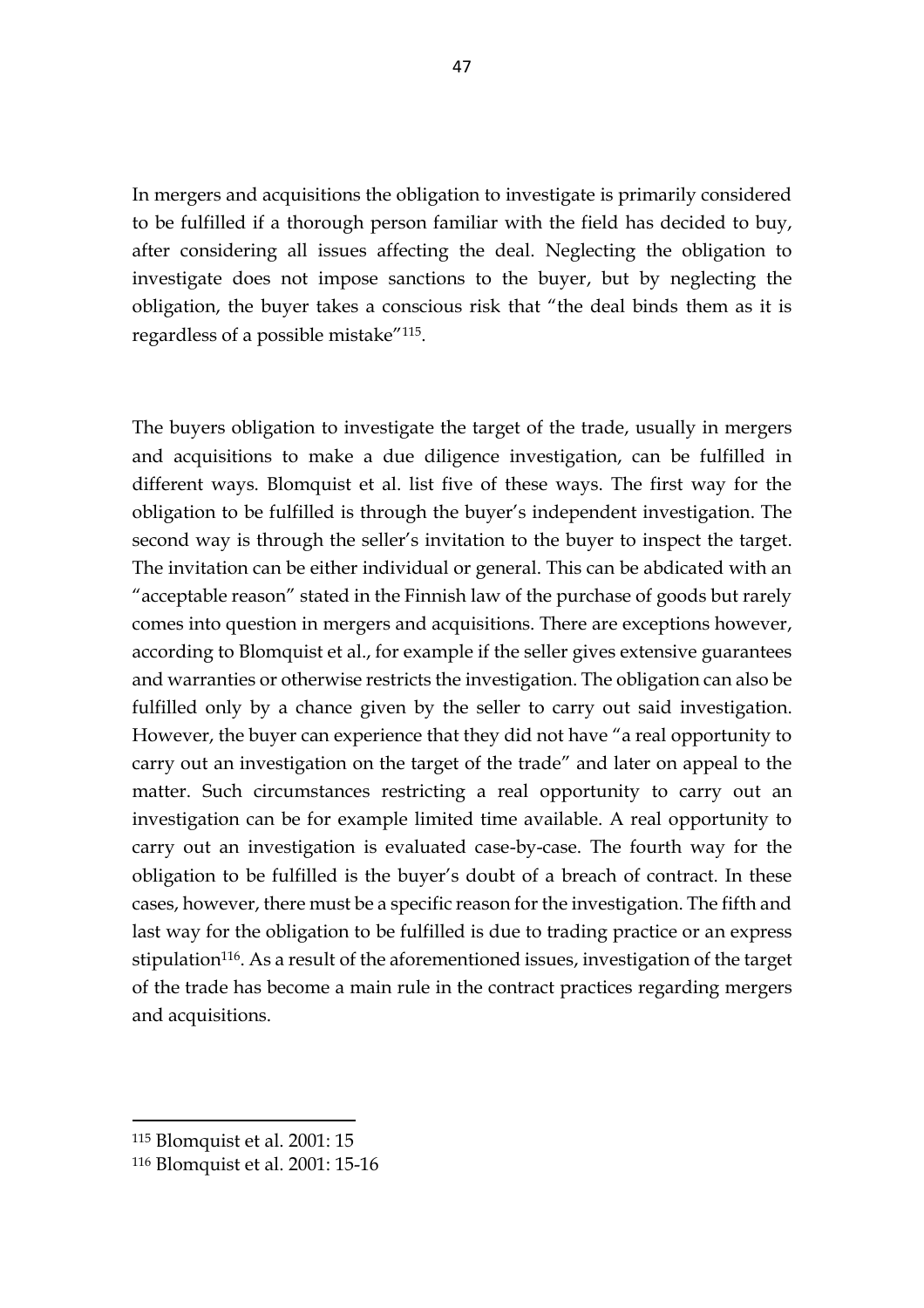According to Blomquist et al., the sellers obligation to disclose means primarily that the opposing side has to be given accurate information on all issues affecting the deal that have significance to the opposing side and that can be presumed to affect ones decision to make a contract or fulfilling an obligation relating to it. Abdicating the obligation to disclose means either giving inaccurate information or withholding it. In addition, Blomquist et al. state that the more detailed the information the seller gives to the buyer about the target of the trade the more significance it has when evaluating the fulfillment of the buyer's obligation to investigate<sup>117</sup>.

However according to Annola, the use of superior knowledge is not always reprehensible. There is a chance to make use of the imbalance of information in contractual relations under certain circumstances. Annola mentions market economy as an example. It is built on the basis that everyone operating in it is pursuing the best possible contract from their point of view118. This is also the case in mergers and acquisitions and the related contracts in their negotiations. This should be evaluated together with the obligation of loyalty presented by Saarnilehto and find a balance between the two. Hemmo adds that the obligation to disclose information usually means that either the deal or the negotiation circumstances become more unfavorable to the one disclosing the information, in mergers and acquisitions the seller, than they would be without the obligation. However, failing to disclose information, especially of a significant type, can break the trust between the parties, so giving out the necessary information is usually the better option for the seller<sup>119</sup>.

The selling party in a merger or an acquisition is also considered to have complete information about the company's wealth and business, according to Blomquist et al.. Therefore, the buyer has usually has the right to presume that the seller informs them about any deviating properties in the target of the trade. In addition to this, in mergers and acquisitions the seller is often considered to have an "active obligation to disclose concrete issues regarding the target of the

<sup>117</sup> Blomquist et al. 2001: 16

<sup>118</sup> Annola 2005: 67-68

<sup>119</sup> Hemmo 2003: 276, 278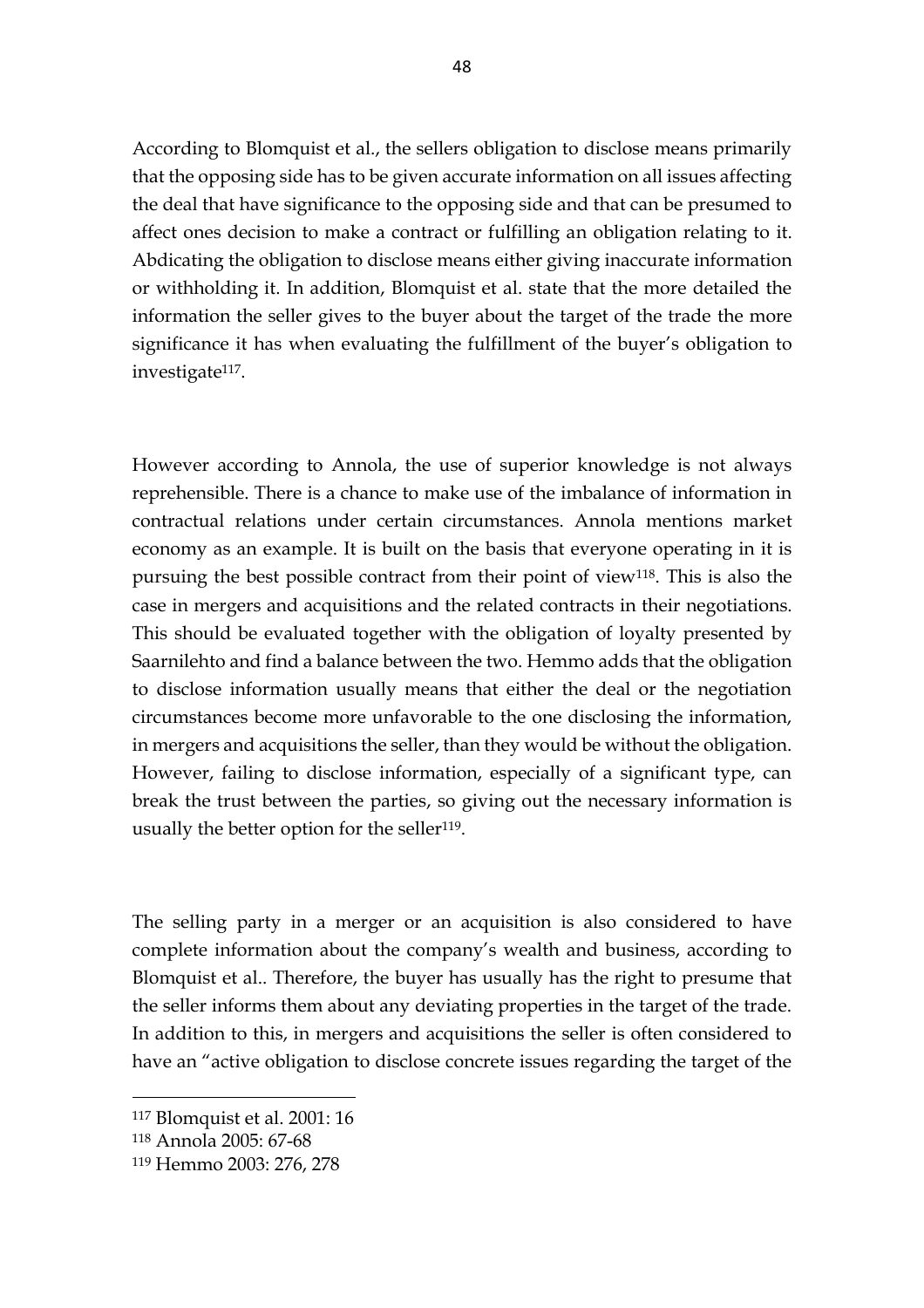trade" <sup>120</sup>. However, general praise of the company, the seller's opinion or inexact or indistinct information does not usually cause the seller to be liable for the error. In other words, the context and circumstances affect the buyer's right to trust the information given out by the seller<sup>121</sup>.

Blomquist et al. state that if the seller urges the buyer to investigate the validity of the information given by the seller while giving out said information, regardless of how concrete or detailed it is, "neutralizes the given urge to investigate the meaning of the information given in relation to the guarantees and warranties of the seller and thus their liability for damages". Holding the information available is usually not enough though. In mergers and acquisitions the seller can also have, in addition to the active obligation to disclose, an obligation to correct information deemed inaccurate given to the buyer or the buyers incorrect impression about the target of the trade. However, the obligation to correct is conditioned on that the seller knows about the inaccuracy of the information they have given or about the incorrect impression the buyer has.<sup>122</sup>

### 4.2. Application order of the norms

Most of the legislation considering business agreements are optional noncompulsory rules. This is also the case in mergers and acquisitions. This means that the negotiating parties can displace the legislation impacting said legal relationship with contract stipulations and terms. The regulations of law apply only if nothing else has been agreed. Because of the practical impossibility to create such legal provisions that would make effective and appropriate acts possible in every sections of business, the Finnish legislators have only enacted laws considering business deals that are general, and have left the rules affecting

<sup>120</sup> Blomquist et al. 2001: 16

<sup>121</sup> Annola 2005: 67-68

<sup>122</sup> Blomquist et al. 2001: 17-18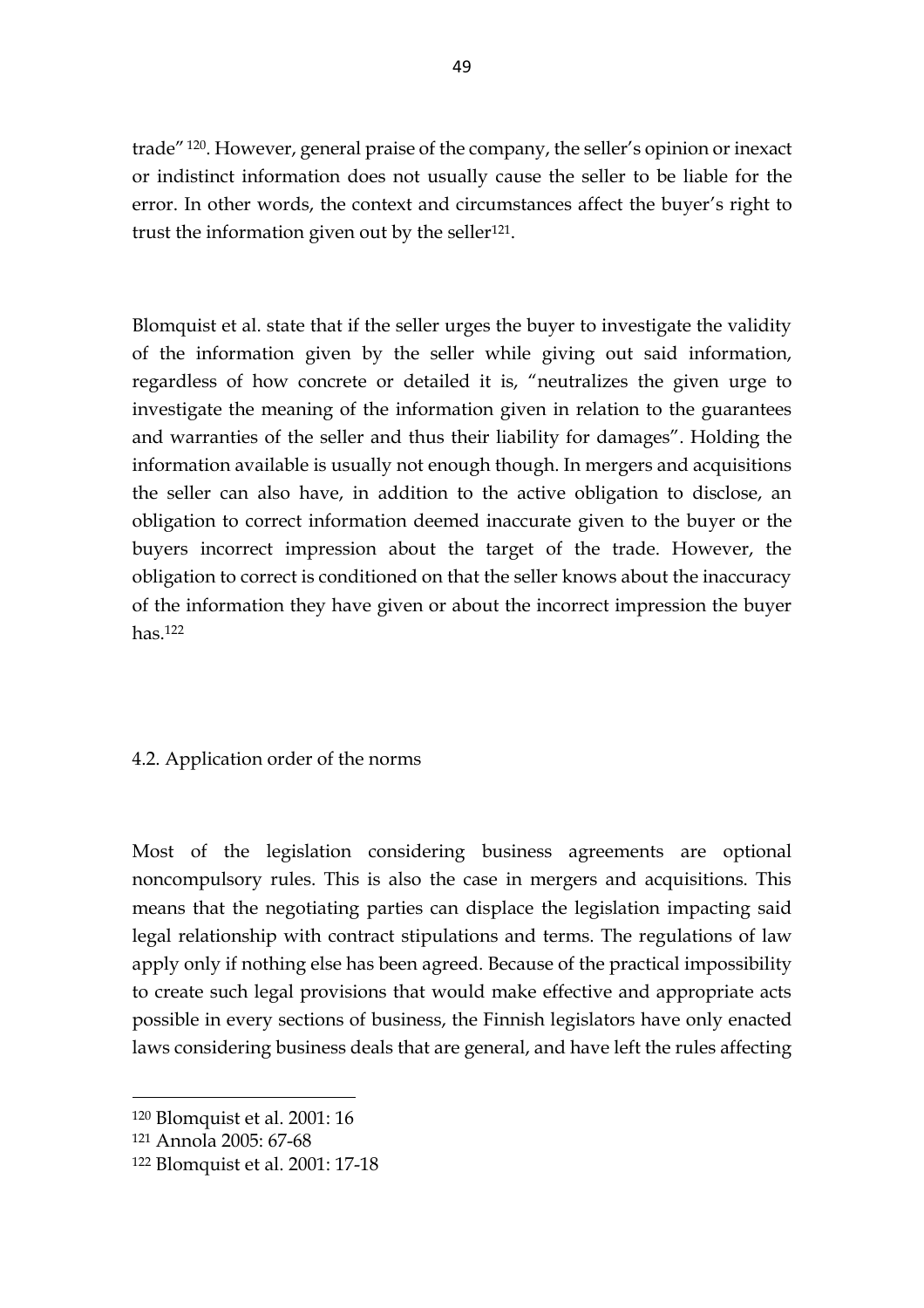specific lines of businesses to be considered through contract practice in said line of business. Mergers and acquisitions are one such line of business. However, if certain contract stipulations have not been taken into consideration in a business deal, optional non-compulsory legislation come into effect.<sup>123</sup>

There are several norms applied to mergers and acquisitions and their contracts, which usually have different content and therefore are in contradiction with each other, as addressed before. In order for a company to be able to make effective use of the concluded contracts as risk management, they must recognize the order in which the norms are applied to the contracts. First is the imperative legislation, which precedes everything else. As so, imperative legislation cannot be substituted with contract stipulations. If there is contradiction between the two, the contract stipulations are ignored, and the imperative provisions shall be applied instead. 124

However, as mentioned before, there is usually no imperative legislation in contracts concluded in business, as the parties are usually equal in power and position or at least so close to each other that one does not have an overwhelming power over the other. This is true to mergers and acquisitions. In practice, almost any legislation impacting the transaction can be substituted with contract stipulations and terms. This includes everything from the Sale of Goods Act to the Contracts Act. However, if a dispute between the parties arises, there are certain provisions that apply, for example provisions considering liability for damages.

Next in the order of application is contract stipulations agreed by the contract parties involved. They can displace anything else, except for imperative legislation, as was demonstrated above. Parties of a business negotiation have the freedom to draw up the contract stipulations applied to their legal relationship. This can be clearly seen in mergers and acquisitions as the final contract itself and the ones agreed before it vary in form, content and legal

<sup>123</sup> Hemmo & Hemmo 2006

<sup>124</sup> Hemmo & Hemmo 2006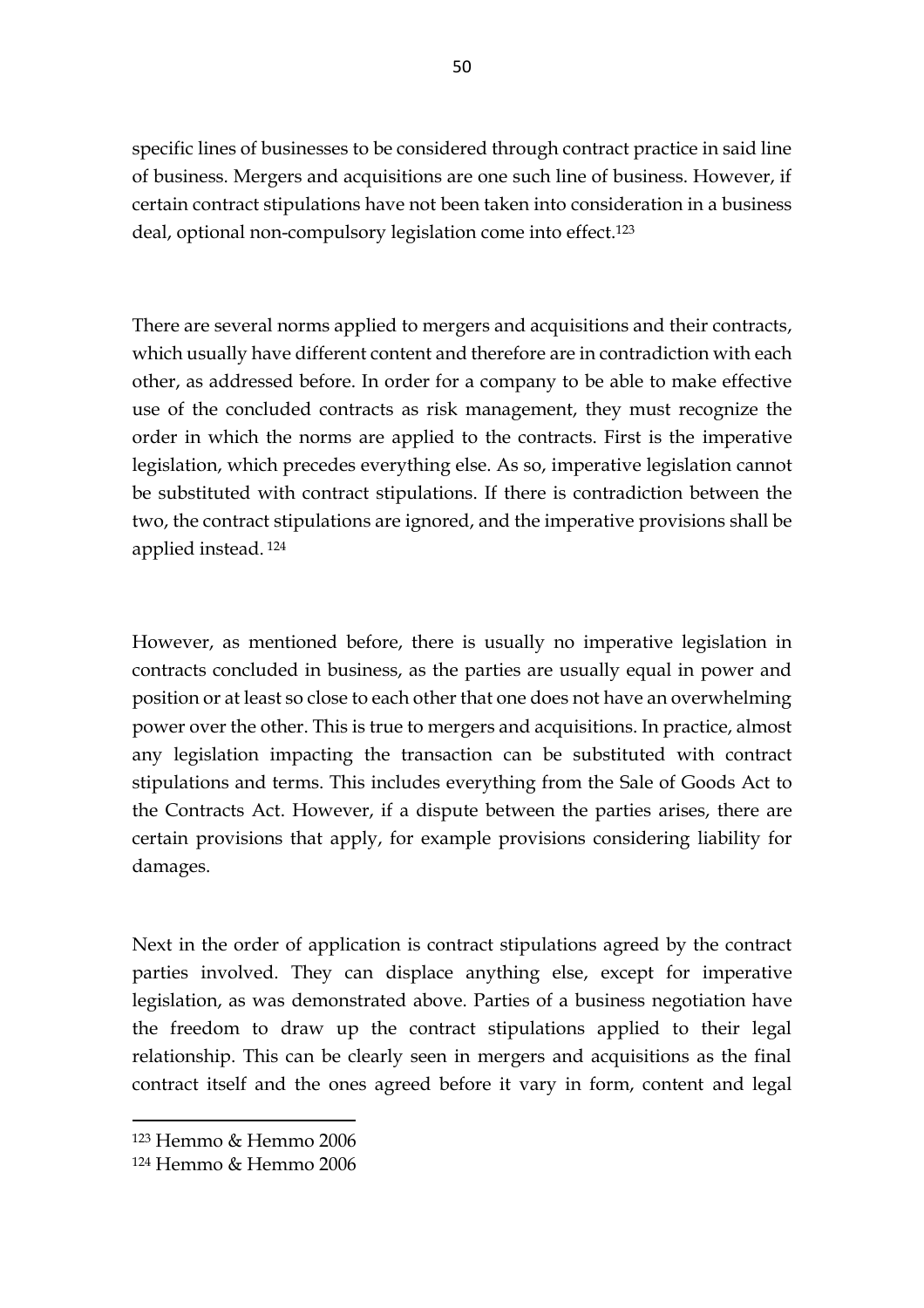liability among others. If a dispute between the two parties proceeds all the way to a court or arbitrary, as is usually the route in mergers and acquisitions, the contract stipulations agreed by the parties are applied as the norms regulating the case instead of any optional non-compulsory legislation. This way a company can significantly affect their legal position in their business environment125. This is highlighted in mergers and acquisitions where the impact of the deals are usually highly significant both for the parties as well as the market they are a part of. An active negotiating party can make use of the freedom and increase their stakes in given situations.

Third in line in the order of application are established practices between the parties, which displace optional legislation and its norms. The idea behind established practices is that the parties would not have to specifically agree on certain manners of proceedings during the contractual relationship, rather it could be formed into a norm during the legal relationship through the adopted established practices<sup>126</sup>. This, however, does not apply very well into mergers and acquisitions as the contractual relationship is usually a non-recurring transaction. One situation that can be an exception is where the parties have made similar deals in the past, for example a company acquiring another in sections or during a long period of time. In such case the same parties may agree similar contracts and divisions of liabilities and responsibilities multiple times which can mean the formation of an established practice between the two parties. This can, however, be hard to prove afterwards.

After established practices, in line is trading practice prevailing in the field. However, a trading practice must be generally known in the field and established in order to be considered as a source of law. In mergers and acquisitions these are for example the due diligence investigation and the different non-disclosureagreements. Sending out an information memorandum to auction members and agreeing on a letter of intent can also be considered as trading practices of the field in question. If either one of them are excluded from the process, there is usually a specific reason for this. All the above are discussed in more detail in the

<sup>125</sup> Hemmo & Hemmo 2006

<sup>126</sup> Hemmo & Hemmo 2006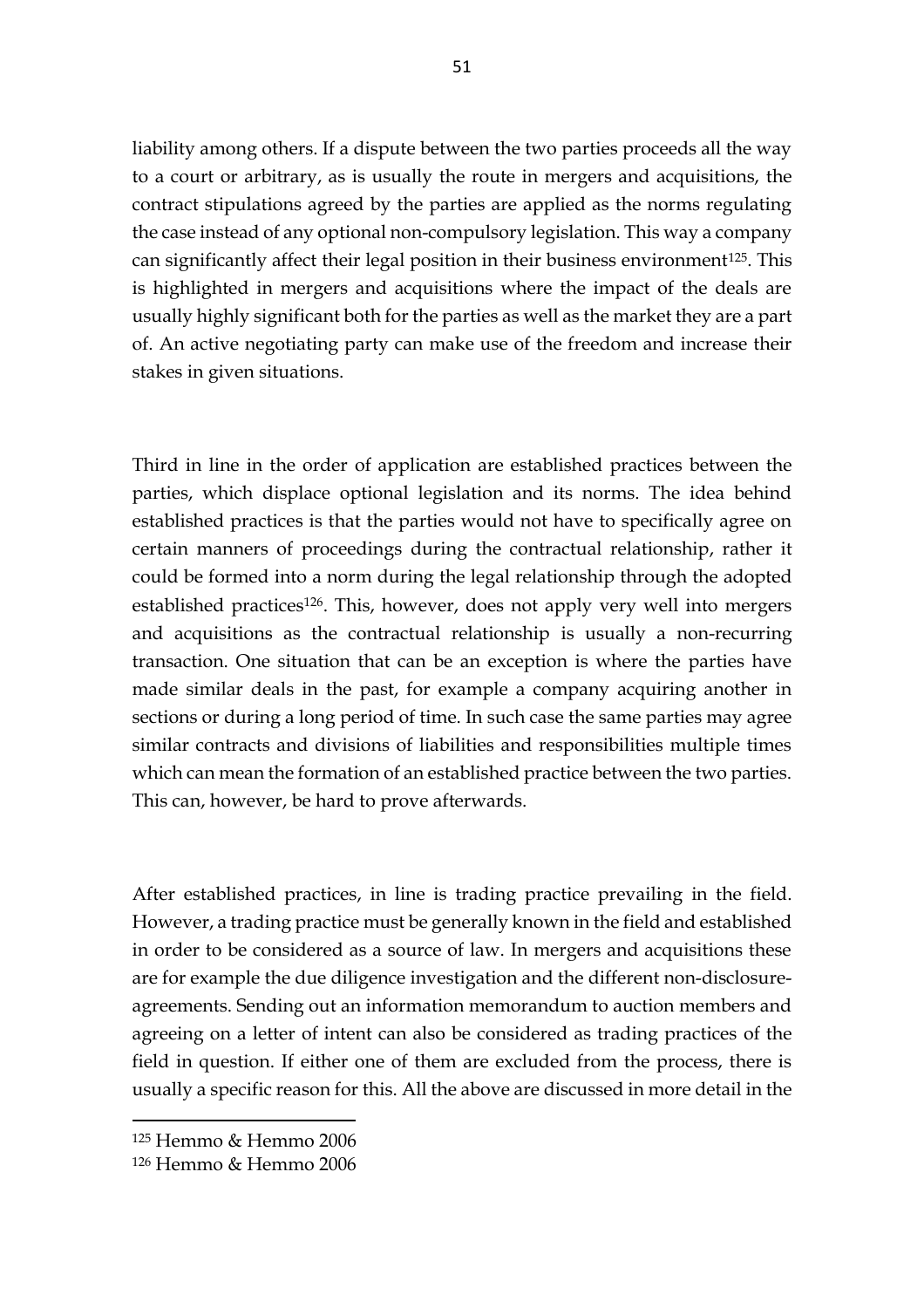next chapter. Trading practices can be deviated with contractual stipulations. In practice it is possible to appeal to a trading practice, especially when there is no specific legislation regulating the contract type in use. In such cases the contractual relationship is evaluated based on general contract law principles and trading practices.<sup>127</sup>

The last one in line in the application order of norms applied to contracts is optional non-compulsory legislation, according to Hemmo and Hoppu. In most contract types concerning business, there is no optional noncompulsory legislation but concerning mergers and acquisitions there is some<sup>128</sup>. These are for example the Sale of Goods Act and the Contracts Act. As mentioned before, the parties can substitute these with contract stipulations and terms, but they can also be explicitly included in contracts so that they cannot be substituted. Some terms in said legislations can be highly useful for a negotiating party and in consequence, they may want to include them so that they come into application. The reason can be anything from gaining advantage or just a party wanting to protect themselves from possible risks and liabilities. In addition to the legislation, stipulations and practices mentioned above, legal practice or case law as well as the application of principles of contract law from laws specifically mandated to certain contract types can be used as sources of law, also in mergers and acquisitions and related negotiations.

<sup>127</sup> Hemmo & Hemmo 2006

<sup>128</sup> Hemmo & Hemmo 2006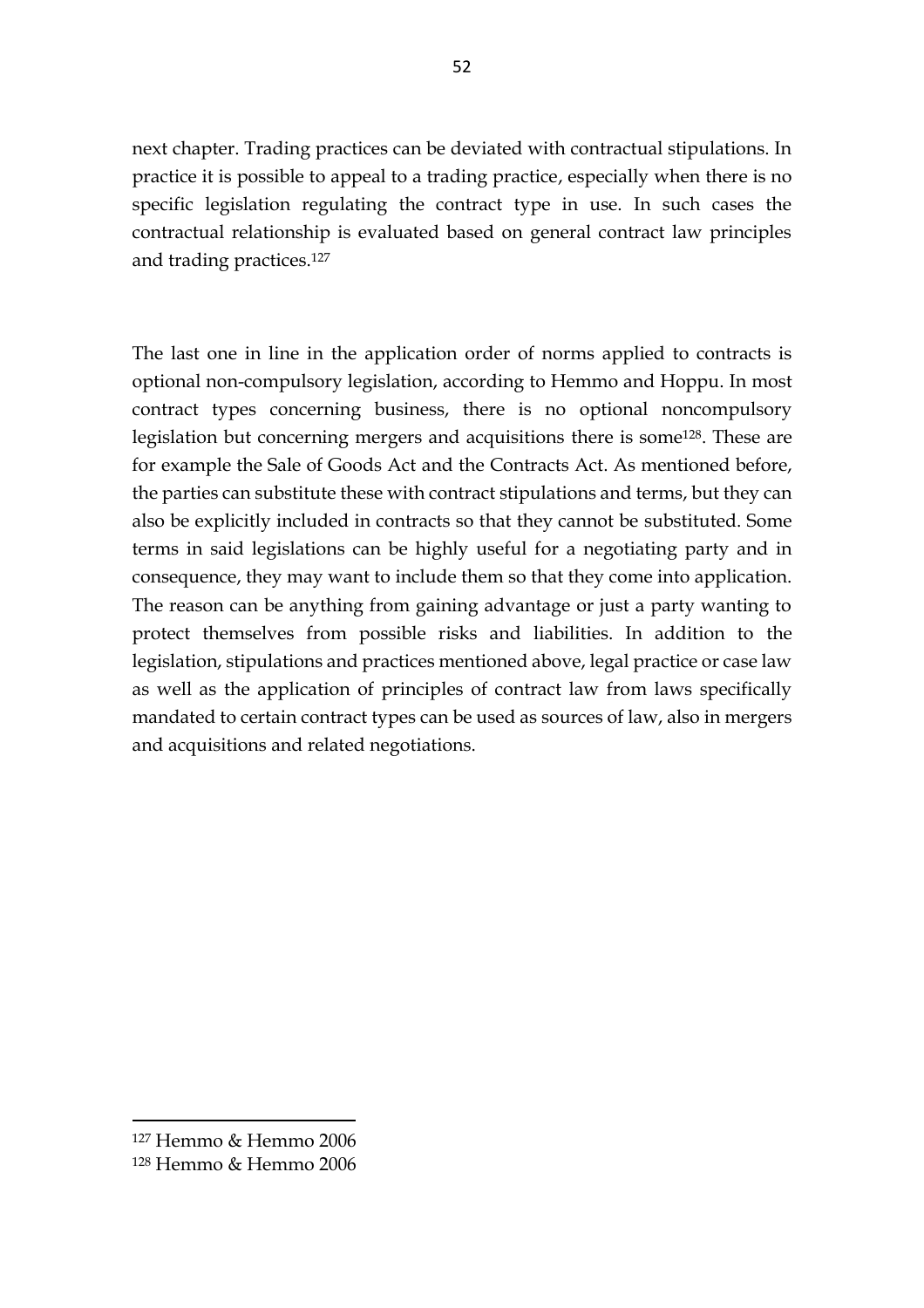## 5. STARTING THE NEGOTIATIONS

5.1. Negotiations of mergers and acquisitions in general

Mergers and acquisitions usually include rather long negotiations before concluding the final sales contract and the actual transaction taking place. Both the seller's and the potential buyer's position depend heavily on the target of the trade and the chosen process form of the transaction. In the beginning of the negotiations, a buyer tries to position itself regarding the other potential buyers with different kind of contracts, while the seller wants to protect its trade secrets from leaking to competing companies. In addition to this, the buyer wants assurance that it has a real possibility to actually see the finalization of the transaction and justify their usage of resources to the negotiations. The seller, on the other hand, wants to be sure that the potential buyer is in fact serious with their claims, and tries to maximize their profit from the deal. According to Katramo et al., in this stage the parties try to unify their views so that the possible due diligence investigation can even come into question<sup>129</sup>.

If the parties have advanced to the stage that the buyer or buyers are to begin the due diligence investigation, they have almost certainly already invested a significant amount of resources to the process. In addition, executing a due diligence investigation, even a light one, requires more resources. This is why it is important that the parties have as unified views of the potential trade taking place as possible and that the buyer candidate or candidates are in fact, the best ones.

The best buyer candidate for the seller is determined, amongst other things, through the price of the trade, the financial capacity of the buyer and other terms agreed in the negotiations, according to Katramo et al.. These can be, for example, the division of liabilities and responsibilities after the trade or the pace of the

<sup>129</sup> Katramo et al. 2013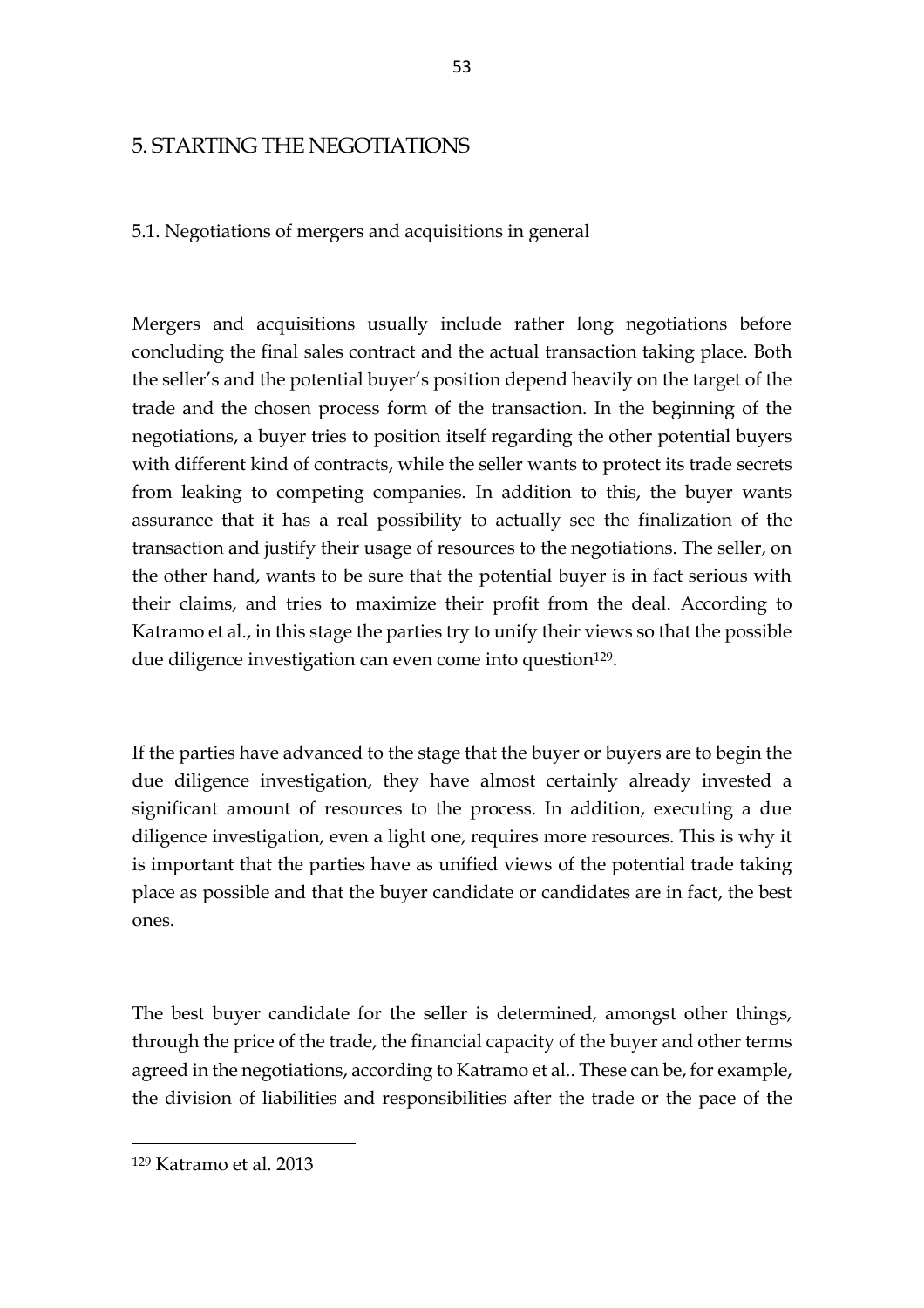process. The position of the seller is improved if they can deduce at an early stage if the buyers pricing is based on synergy benefits, as discussed earlier, or if they can utilize some kind of debt leverage in the transaction at hand. Finding out the motives of the buyer gives the seller a view of the mind of the buyer which can help them during the negotiations<sup>130</sup>. Frankel and Forman agree and say that determining a list of potential buyers can be difficult. The researchers say that the seller will usually first turn to its direct competitors, which is natural, however the best candidate may be from a completely different line of business. Therefore, the seller needs to consider potential buyers from several industries with which it is not necessarily familiar with. It also needs to consider all the different reasons that a company may have in order to do the deal, this is to say if the motive is synergy benefits or just profits, as mentioned also by Katramo et al. <sup>131</sup>.

In addition, Frankel and Forman mention the way the potential buyer is going to integrate the seller's business to its own as a factor the seller may want to consider. This happens usually when the seller is the original owner and founder of the company and the company holds a sentimental value to the seller. A company considered only with maximizing the shareholders' value will simply choose the buyer that is prepared to pay the highest price for the company. Lastly, the researchers mention that it may be more beneficial for a seller to choose a buyer that is experienced in mergers and acquisitions and uses them as a strategic tool, although it is always possible to deal with a first-time buyer<sup>132</sup>. Dealing with an experienced party can decrease the expenses of the negotiations by speeding up the process and increase the trust in the buyer, however it can also mean harder negotiations for the seller as the buyer will know what they are doing and what instruments to use to their advantage.

From the buyer's point of view, the value of the target of a successful trade is determined during the negotiations. It is affected by both the targets individual capability of making a profit as well as the synergy benefits from the trade. These

<sup>130</sup> Katramo et al. 2013

<sup>131</sup> Frankel & Forman 2017

<sup>132</sup> Frankel & Forman 2017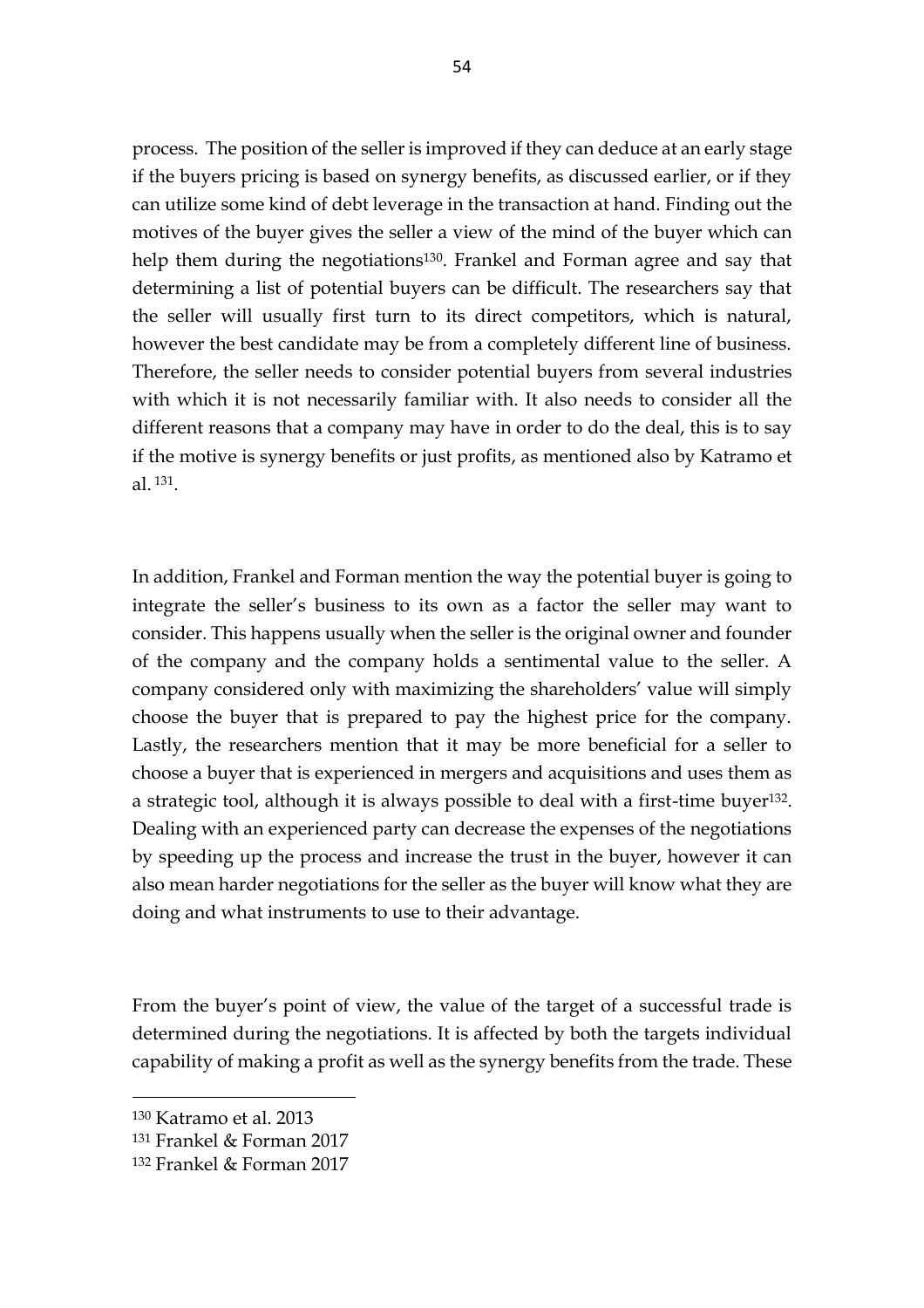are determined with the different contractual instruments used in the negotiations, with which the negotiating parties gather information of each other and increase their trust in one another through dividing liabilities and agreeing on different terms. This means, according to Katramo et al., that a successful negotiation process needs elaborate preparation, right analysis of the given information, a clear negotiations tactic and an understanding of the other party's strategic and tactical goals. An open and trusting atmosphere furthers an efficient negotiations process. 133

In the trade negotiations the negotiating parties have different kinds of contractual instruments to use in different stages in the negotiations. With them they can position themselves juridically, control the risk arising from the transaction and its contracts and aim to the best possible contract from their point of view. The contractual instruments applied to the negotiations that can be used differ from one process form to another.

5.2. In the beginning of the negotiations

As merger and acquisition negotiations are almost always a significant and expensive process for both parties, it is usually wise to enter into a negotiation contract in the beginning of them134. A negotiation contract can be used in any form of merger or acquisition and all of the process possibilities, even though in deals concluded by auction it usually comes into question when the negotiating parties have been limited to one or in some cases, a few candidates. According to Hemmo, a negotiation contract does not have an independent commercial meaning, rather it serves as a tool in the pursuit of the actual trade contract. A negotiation contract also decreases the legal uncertainties during the negotiation phase135.

<sup>133</sup> Katramo et al. 2013

<sup>134</sup> Hemmo & Hoppu 2006

<sup>135</sup> Hemmo 2008: 616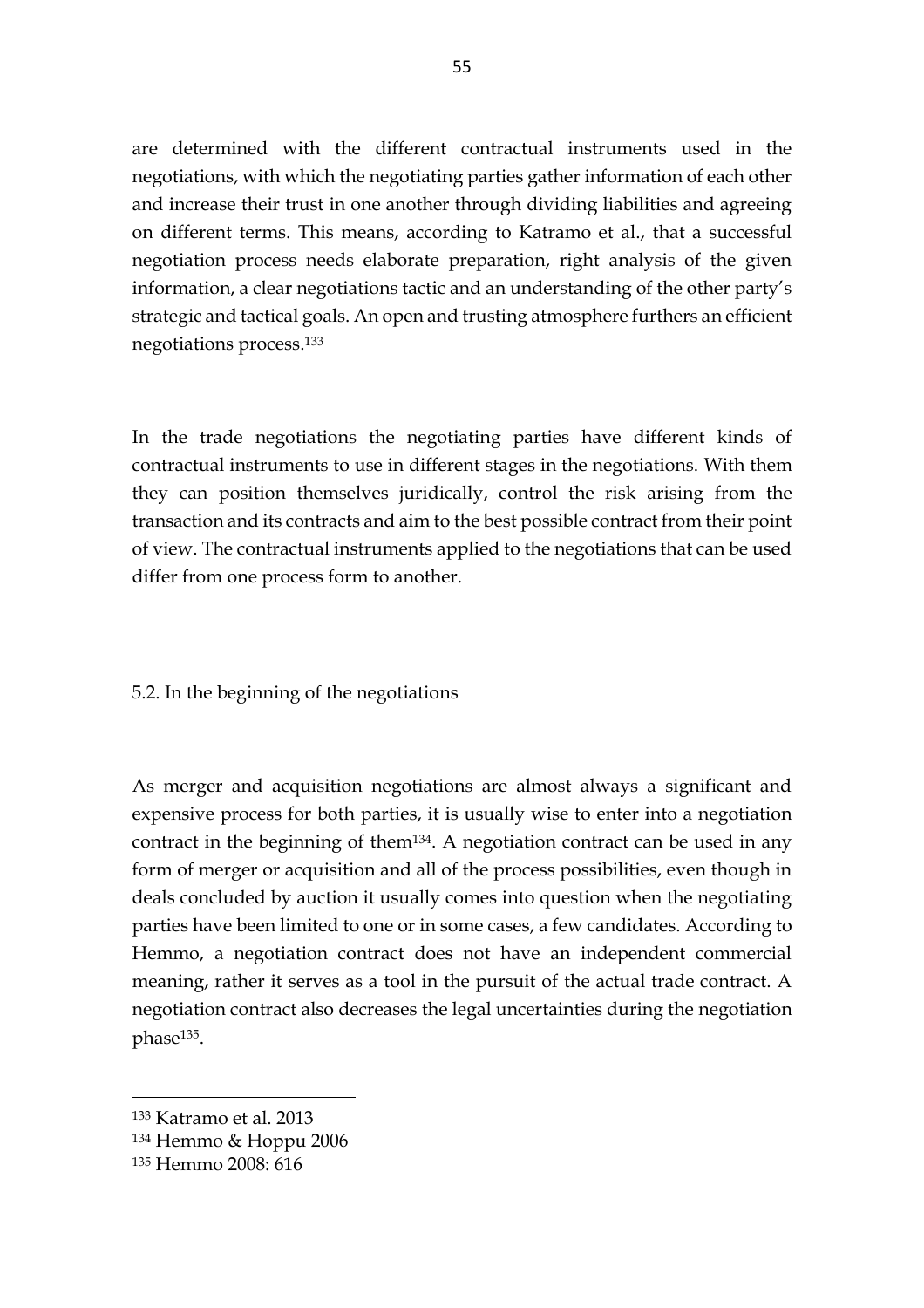Terms that can be included in a negotiation contract are for example the previously mentioned principles guiding the negotiations or the division of the expenses occurred during the negotiations in case the negotiations do not lead to a trade contract. This is especially useful and important for the party that is required to invest more resources to the transaction, in the form of investigation for example, than the counterparty. A negotiation contract can also focus on the way the contract should be agreed, the process of solving a dispute, exclusivity or the terms of confidentiality136.

Exclusivity can already be agreed on in a negotiation contract, as per Hemmo and Hoppu, or later on during the negotiations as Hemmo suggests<sup>137</sup>. Regardless of the timing, an exclusivity contract commits the other participant, in this case the seller, not to enter into negotiations regarding the same deal with outside sources. This especially is in the interest of the buyer. According to Hemmo, with an exclusivity contract the buyer can for example "buy time" in connection with a purchase offer as the elimination of other competing offers increases the motive to invest in the negotiations process. An exclusivity contract is also a useful contract instrument when a final trade deal is likely to be agreed on and the participants want to decrease the amount of uncertainties around the negotiations138.

Hemmo adds however, that an exclusivity contract does not in its basic form eliminate the right of a participant to withdraw from the negotiations with the other contract partner, and later on enter into negotiations with a third party. The author states that the issues of liability regarding an exclusivity contract usually revolve around the compensation of negotiation expenses deemed unnecessary139. Miller and Segall go as far as to say that especially the seller should not in any case agree to an exclusivity contract or term that limits the flexibility to terminate the engagement<sup>140</sup>. However, agreeing to an exclusivity contract increases the trust between the partners which increases the chances of

<sup>136</sup> Hemmo & Hoppu 2006

<sup>137</sup> Hemmo & Hoppu 2006; Hemmo 2008: 619

<sup>138</sup> Hemmo 2008: 619

<sup>139</sup> Hemmo 2008: 620

<sup>140</sup> Miller & Segall 2017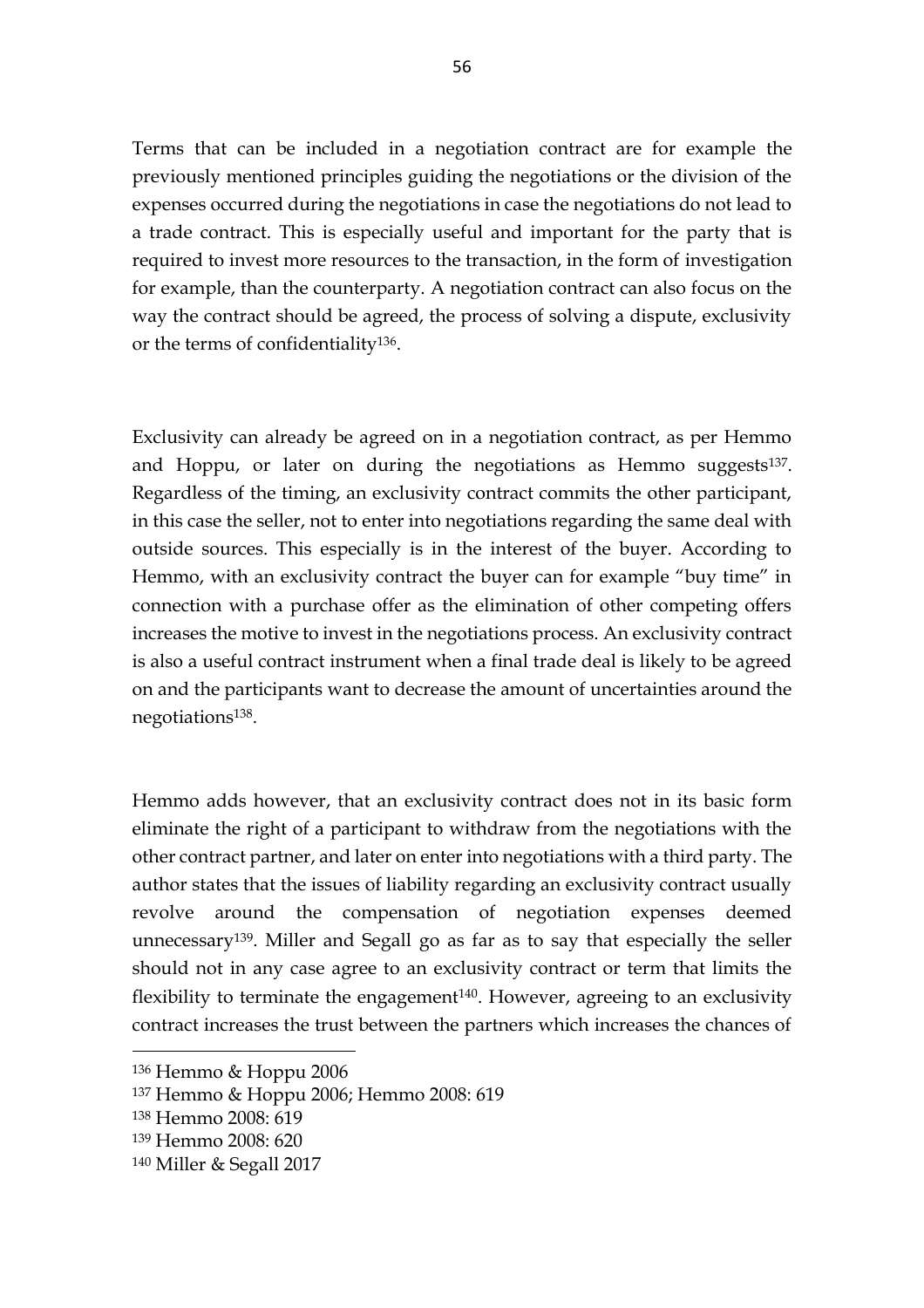arriving to a mutually beneficial final contract, which is why it can also be seen as a useful contractual instrument for the seller. Frankel and Forman explain this by stating that some buyers will exit the process if they cannot get the seller to agree to exclusivity<sup>141</sup>.

Confidentiality can also be agreed in connection with a negotiation contract but in mergers and acquisitions it is beneficial, especially to the seller, to separate it from other contracts or agreements to highlight its importance. Miller and Segall say that in mergers and acquisitions, the issue of confidentiality is "extremely important and delicate"142. A confidentiality agreement, or a non-disclosure agreement, is a contract usually included in the early stages of a merger or acquisition. The contract is used in every form of mergers and acquisitions and all of the process possibilities almost without exceptions<sup>143</sup>. In direct negotiations a non-disclosure agreement is made at the latest before the investigation of the company to be bought is allowed, whereas in auctions it is usually signed before the sales brochurem alias the information memorandum, is done144. Whichever the case is, the obligations of a non-disclosure agreement are realized at the latest when the buyer candidate or candidates proceed to go through their investigation of the target company, in other words the due diligence process $^{145}$ .

A non-disclosure agreement and the secrecy obligation coming into effect because of it can cover the fact that negotiations are being held as well as the concealment of trade secrets or other similar information gathered during said negotiations, according to Hemmo<sup>146</sup>. Miller and Segall agree and say that a nondisclosure agreement, in essence, says two things: firstly, that the recipient of the confidential information agrees to keep the information confidential and not to disclose it to anyone other than on a need-to-know basis and to only those who themselves have signed the actual non-disclosure agreement, and secondly, that the recipient agrees not to use the confidential information for any other purpose

<sup>141</sup> Frankel & Forman 2017

<sup>142</sup> Miller & Segall 2017

<sup>143</sup> Miller & Segall 2017, Katramo et al. 2013

<sup>144</sup> Katramo et al. 2013

<sup>145</sup> Huhtamäki 2014: 276

<sup>146</sup> Hemmo 2008: 618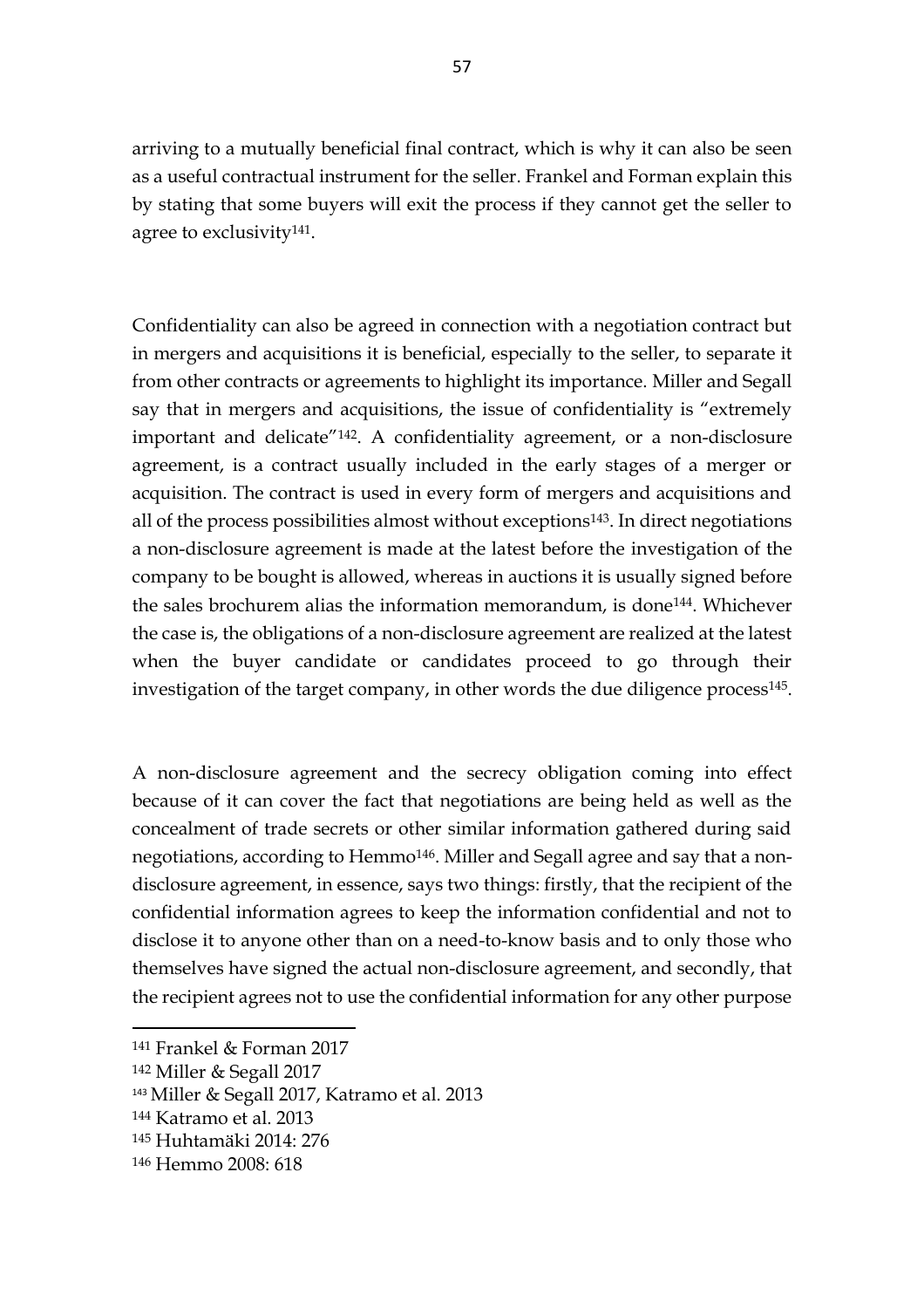than in connection with the proposed transaction<sup>147</sup>. Vapaavuori states that a non-disclosure agreement is a quite standardized contract, especially in mergers and acquisitions, even though the terms can vary case by case if need be. The author generalizes five different parts that can be found in almost every nondisclosure agreement. The parts are party information and opening phrases as well as the scope of application, the definition of confidential information, obligations of secrecy and usage restrictions and their exceptions, measures to ensure confidentiality and lastly, terms regarding special issues and ending phrases148. A specific ending phrase in non-disclosure agreements used in mergers and acquisitions is often the means to resolve a dispute, which almost always is arbitration<sup>149</sup>.

According to Vapaavuori, questions regarding secrecy obligations do not differ that much whether the transaction is a stock trade or the purchase of business. The most notable difference is that the parties may be different legal subjects. When a business is purchased the seller is the company in whose name the nondisclosure agreement is also made. When trading stocks, the sellers are the target company's stockowners. In this instance, the non-disclosure agreement may be made both in the name of the company as well as the said stockowners personally150. The parties ought to also think who they can share the information at hand with, Hemmo adds. Different commercial, legal and technical advisors are commonly used in mergers and acquisitions and it is important to outline their right to use the confidential information<sup>151</sup>.

As addressed before, in mergers and acquisitions the buyer candidate is usually a competitor to the seller, for instance in industrial mergers and acquisitions. Therefore it is in the interest of the seller, in addition to protect the information from ending up in the hands of outsiders, to prevent the exploitation of the information by a competitor. Mergers and acquisitions can break down due to a variety of reasons and in such instance depending on the negotiation phase, a

<sup>147</sup> Miller & Segall 2017

<sup>148</sup> Vapaavuori 2005: 187

<sup>149</sup> Katramo et al. 2013

<sup>150</sup> Vapaavuori 2005: 141

<sup>151</sup> Hemmo 2008: 618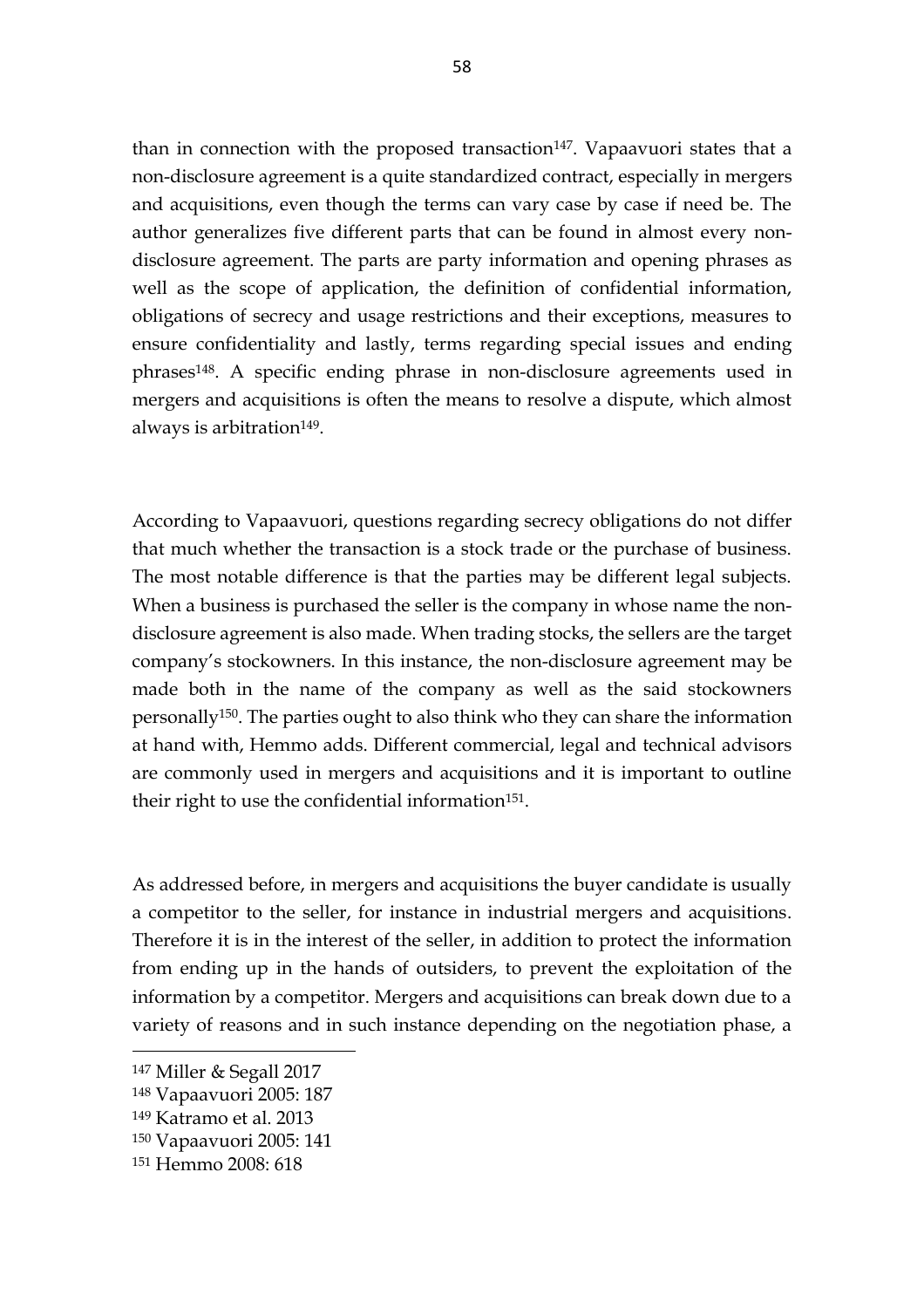different amount of trade secrets and other useful information might be at the hands of a competitor<sup>152</sup>. Due to this, a breach of contract -clause is usually added to a non-disclosure agreement. Usually the clause is formed so that the party that has experienced a loss is "to be reinstated to a state where they would be if the breach of contract would not have occurred", according to Katramo et al.153.

However, no non-disclosure agreement can compensate the significance of protecting one's trade secrets, which is why the seller should give out information and material in phases as the negotiations proceed and the trust between the parties grows stronger and thus, the probability of the finalization of the transaction increases154. Miller and Segall agree to this and add that especially the seller must realize that even the tightest non-disclosure agreement is "just a piece of paper" and that if the agreement is violated by a potential buyer in situation where the transaction falls through, the fact may not ever become apparent and even if it would, it would be extremely difficult to prove it155. The Finnish legislation has addressed this problem and in 2018, the Law of Trade Secrets was passed, which specifies the circumstances which are to be considered as a breach of confidentiality in trade secrets and defines the sanctions applied in such situations<sup>156</sup>.

Vapaavuori adds that a strict confidentiality agreement can also be in the interest of the final buyer. For example, in a merger or an acquisition made through auction there are several buyer candidates and the seller usually discloses sensitive material to all of them. In such instance, a strict confidentiality agreement can protect the "losing" candidates' possibility to exploit the information and secure the competitive advantage that the buyer sought after through the transaction in the first place<sup>157</sup>. Frankel and Forman agree and add that while a non-disclosure agreement primarily protects the seller, it also provides some protection to the buyer during the negotiations, as the buyer also

<sup>152</sup> Hemmo 2008: 618; Vapaavuori 2005: 140

<sup>153</sup> Katramo et al. 2013

<sup>154</sup> Miller & Segall 2017, Vapaavuori 2005: 140

<sup>155</sup> Miller & Segall 2017

<sup>156</sup> Law of Trade Secrets 595/2018

<sup>157</sup> Vapaavuori 2005: 141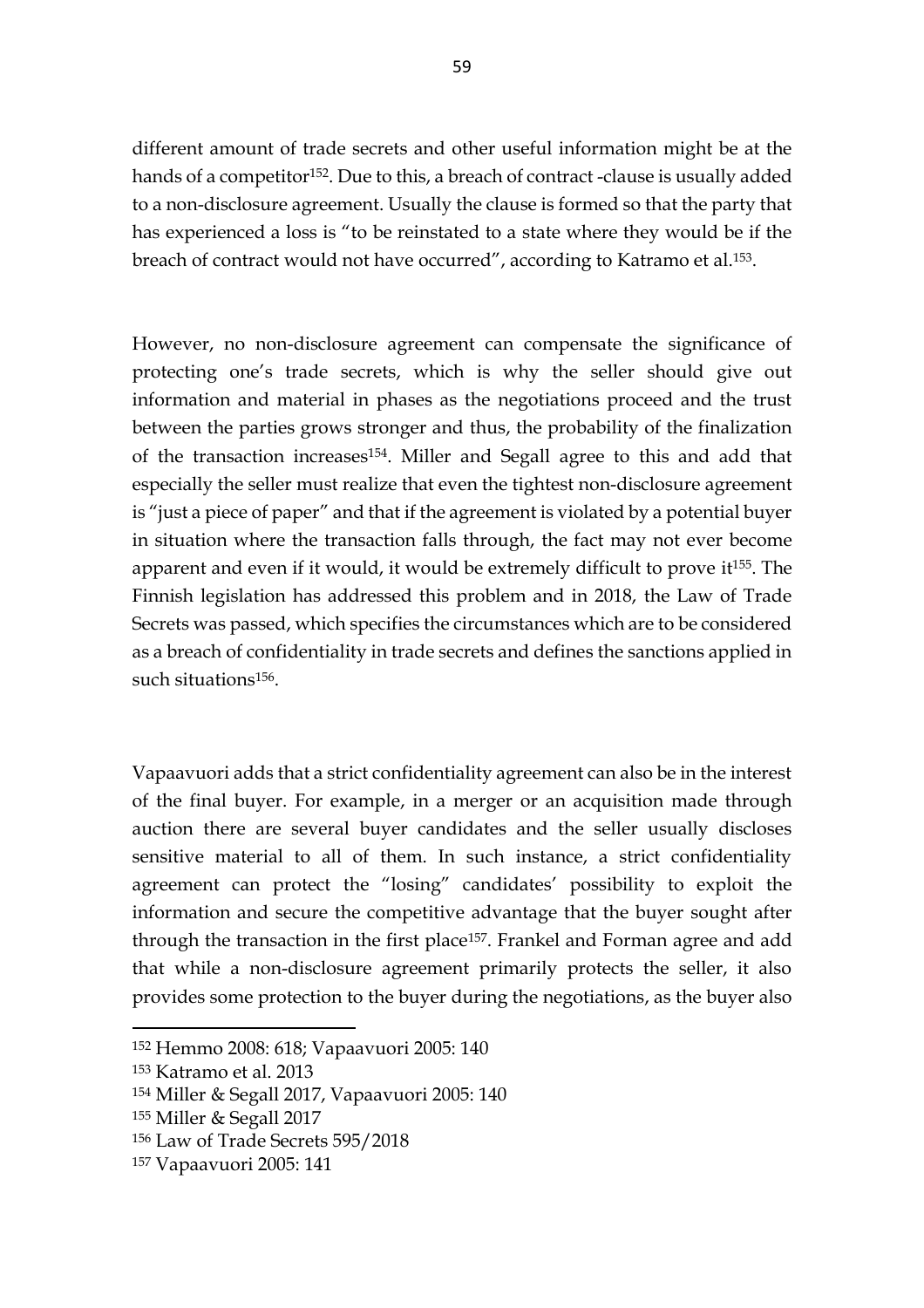may need to disclose some sensitive information about its business to the seller. In addition, the intention of buying the targeted company itself is valuable information from the buyer's part as it is an indication of its motives on the market which it may want to keep quiet during the negotiations<sup>158</sup>.

A non-disclosure agreement has a particular purpose if one or both negotiating parties is a publicly listed company. According to Katramo et al., the knowledge of the possible merger or acquisition or the negotiations regarding them can be considered as insider information that is to be included in a non-disclosure agreement. That being said, in an instance where only the buyer is a publicly listed company, it may be in its interest to agree on a non-disclosure agreement in order to prevent the leaking of information regarding the possible trade to the public from the seller's part159. Huhtamäki agrees and emphasizes the significance of a non-disclosure agreement regarding publicly listed companies as "market rumors" can have considerable effect to the merger or acquisition parties' market value160.

According to Katramo et al., in mergers and acquisitions made through auction, both restricted and open ones, the seller usually draws up a sales brochure, in other words an information memorandum, after the initial confidentiality agreement. The purpose of an information memorandum is to present the target company to the participants of the auction and wake their interest towards said company. It can include among other things a description of the company's business, products, customers, markets or for example financial success. 161

Frankel and Forman state that an information memorandum can be, and usually is, also used in one-on-one negotiations. The contents of an information memorandum does not have a prescribed form, however it usually includes more detailed financial data and an overview of the business and operations as

<sup>158</sup> Frankel & Forman 2017

<sup>159</sup> Katramo et al. 2013

<sup>160</sup> Huhtamäki 2014: 276

<sup>161</sup> Katramo et al. 2013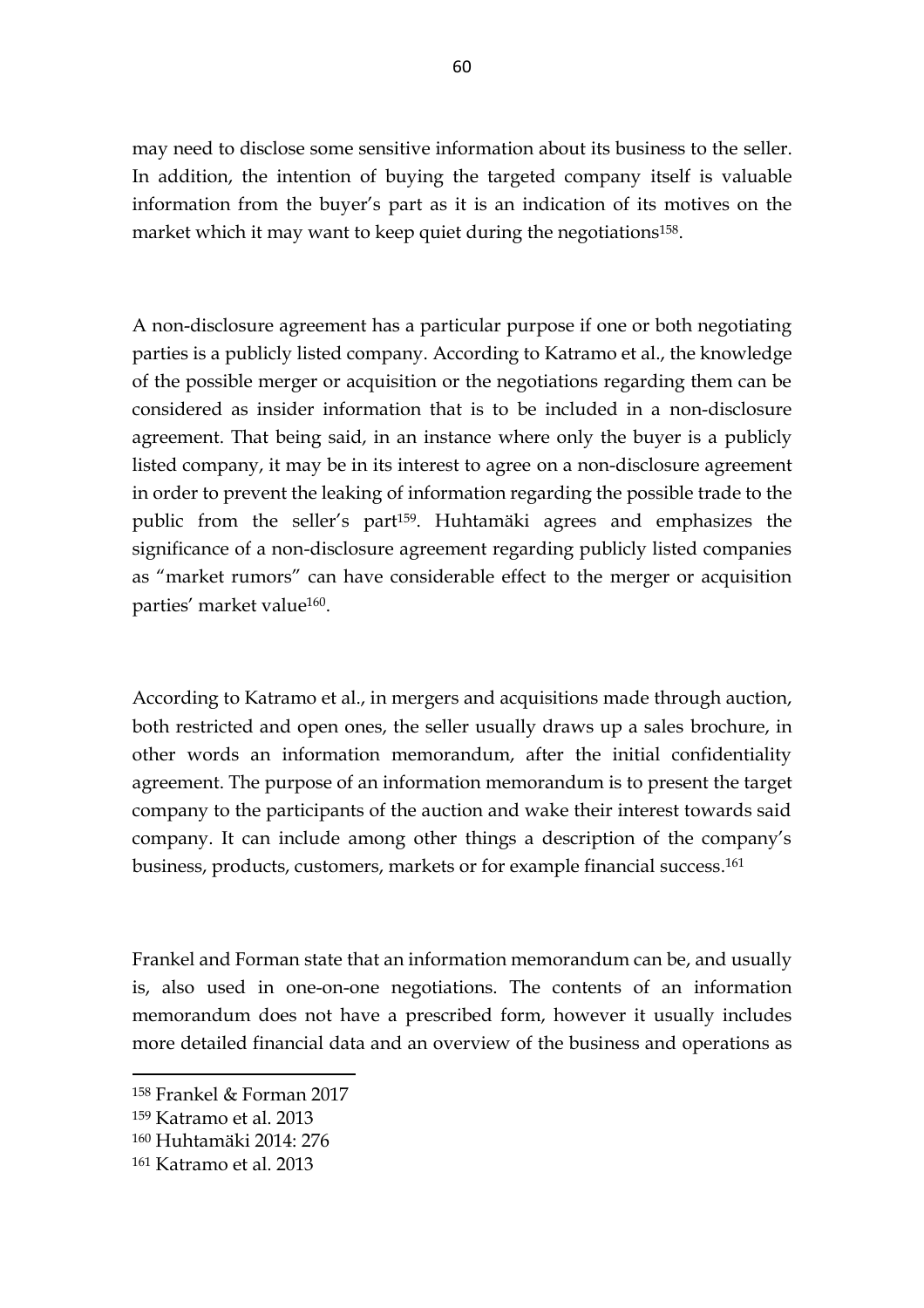well as the company's key assets. In a way, an information memorandum serves as a precursor to a full due diligence investigation. Although an information memorandum does not usually contain any sensitive information, a confidentiality agreement, as addressed above, is usually demanded before a participant can familiarize themselves with the document<sup>162</sup>.

An information memorandum can also be understood to be a part of the marketing material, although it can also affect the responsibilities of the trade and its parties, according to Katramo et al.. In the Finnish Sale of Goods Act it is stated that there is a fault in the object of the trade if the object of the trade does not reflect the information that the seller has given out about its attributes or usage and the information is assumed to have affected the trade. A similar interpretation can be made if the seller neglects their obligation to disclose such information about the attributes of the object of the trade that can be assumed to affect the trade and which of the seller ought to have known about and the buyer could have assumed to be informed about<sup>163</sup>. However, according to Blomquist et al., the seller often refuses the responsibility regarding the information memorandum as the buyer candidates themselves have the chance to check the company and its attributes by completing a due diligence investigation<sup>164</sup>. That being said, in order to avoid these responsibilities the seller has to urge the buyer candidates to a certain type of inspection, as mentioned before.

Even before the signing of a confidentiality agreement and giving out an information memorandum to the selected party or parties, when the seller is the one making the approach to the potential buyers, they usually send out a document called a teaser. The purpose of the teaser is to inform the recipients of the seller's intentions of selling. A teaser is usually a one- to two-page document that includes some basic information about the business and gives a "very high level" description of the business that is for sale.<sup>165</sup>

<sup>162</sup> Frankel & Forman 2017, Katramo et al. 2013

<sup>163</sup> Sales of Goods Act (27.3.1987/355)

<sup>164</sup> Blomquist et al. 2001: 13

<sup>165</sup> Frankel & Forman 2017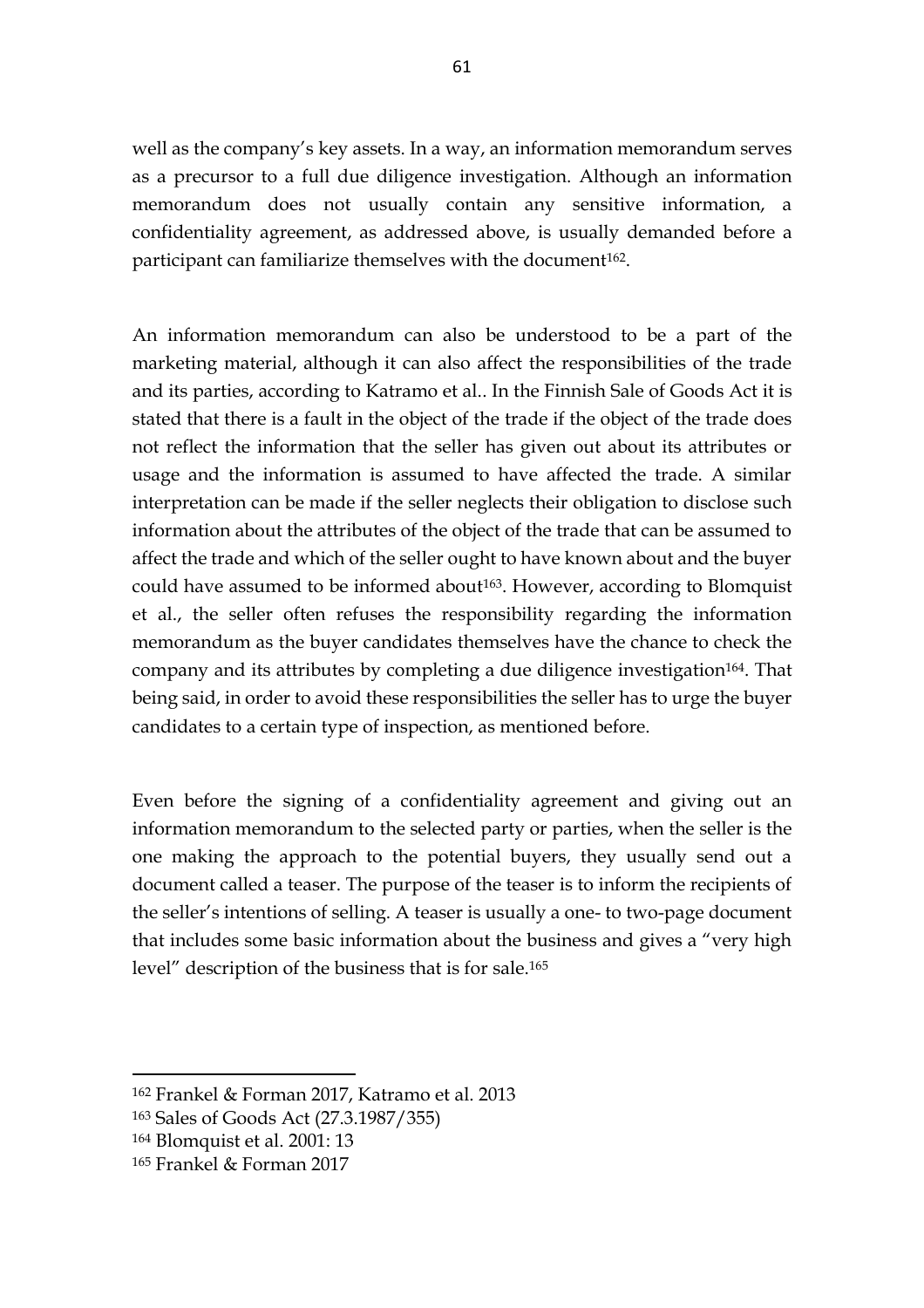## 6. LATTER STAGES OF THE NEGOTIATIONS

#### 6.1. Letter of intent

As the negotiations have proceeded from a negotiation contract and a confidentiality agreement, among others, to a situation that the parties can for some parts agree on the possible final result, it is common in mergers and acquisitions to form a letter of intent. The purpose of a letter of intent is for the buyer to express their willingness to buy the target company and define some main features of the possible final trade contract. A letter of intent can also be used, to the advantage of the potential buyer, as a tool to prevent the seller to "shop" the company to other candidates. This means that the seller cannot seek or enter into discussions with other bidders or potential buyers for a specified period of time166. However, in order for this term to come into effect, it must be explicitly mentioned in the letter of intent.

A letter of intent is not, however, a contractual instrument that binds the parties to agree to complete a final trade contract such as the preliminary contract, although its interpretation can lead to the compensation of expenses used on the negotiations of a possible trade that ultimately broke down<sup>167</sup>. In addition, in a letter of intent the parties can also agree on the extent of the sellers contribution to research and negotiation expenses, for example in an instance where negotiations are being held with multiple buyer candidates and the deal is not made with the other party of the letter of intent, says Katramo et al.. This commitment to compensate a losing candidates expenses used for the negotiations decreases the threshold to take the risk of expenses and encourages to continue said negotiations even though succeeding in merger and acquisition negotiations is uncertain<sup>168</sup>.

<sup>166</sup> Miller & Segall 2017

<sup>167</sup> Hemmo 2008: 150

<sup>168</sup> Katramo et al. 2013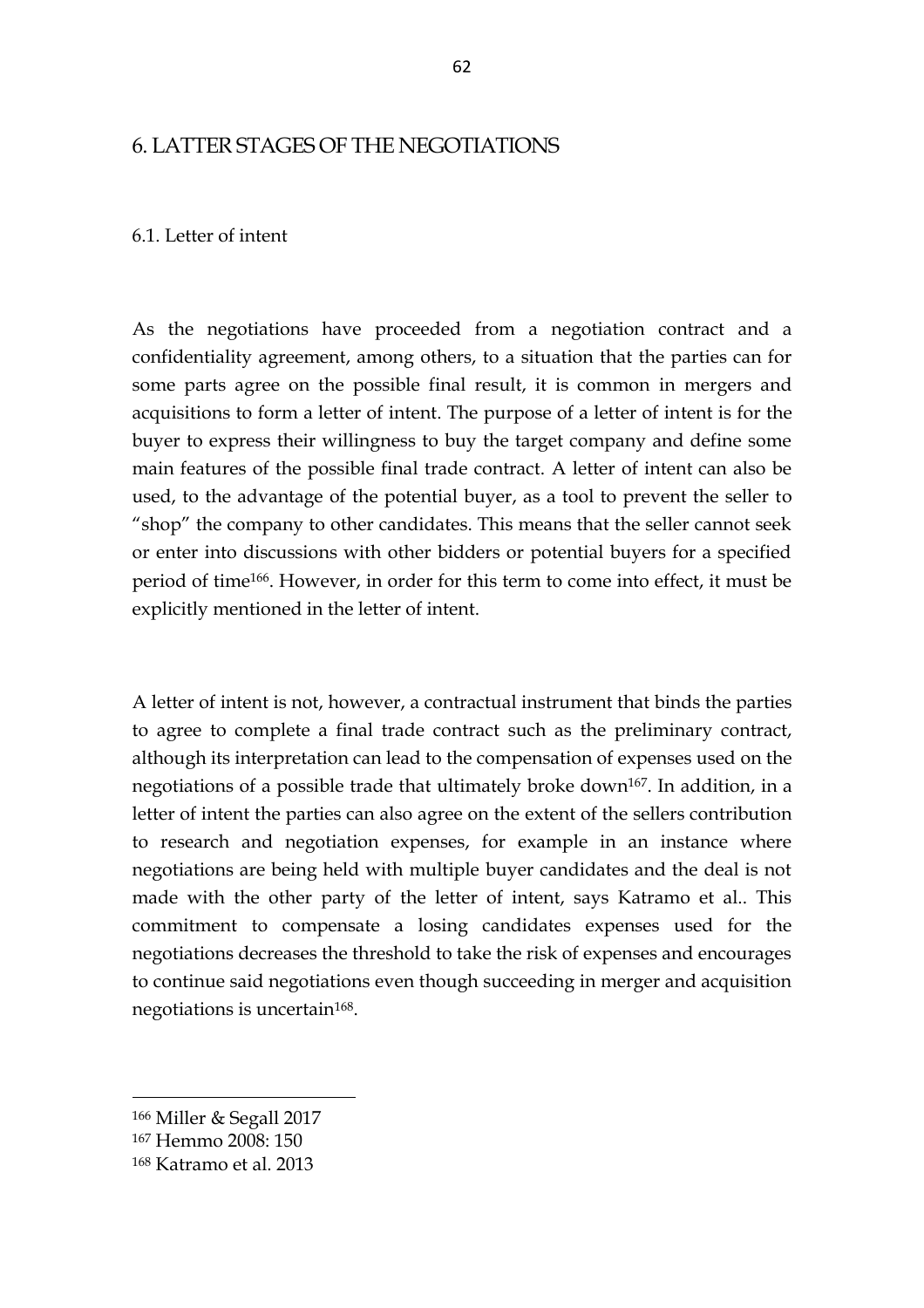The contents of a letter of intent is agreed on case by case, although according to Katramo et al., there are a few terms that are usually included in the contract. The first thing in a letter of intent is often a description of the company, which is the target of the merger or acquisition. An initial price is also usually included in a letter of intent. The price is based on previously mentioned matters that the two parties have already agreed on. The negotiations period of validity, in other words, the date that the final trade contract can be signed, is also written in a letter of intent. The negotiating parties usually agree the transaction to be conditional to a due diligence investigation. This can be mentioned in a letter of intent. The method to resolve disputes as well as various liabilities to damages may be agreed on in the terms of a letter of intent<sup>169</sup>.

In conclusion, the more there is information and terms already agreed in the letter of intent, the more trust it builds and therefore can help the process to evolve. This can be useful and even vital, particularly to the seller. Miller and Segall point out that in their view, the seller should try to get as much information and detail into the letter of intent as possible. This means key economic points as well as legal aspects. There is a lot of potential pitfalls in the process of mergers and acquisitions and often the seller's strongest point of leverage is at the beginning of the negotiations as it has the most information and the power to use it. Here, a definitive letter of intent serves as a considerable tool<sup>170</sup>.

However, the negotiating parties have to be careful not to include all elements and terms of a binding contract in a letter of intent, or at least the full unanimity between the two parties of the subjects mentioned above if they want to preserve aspect of inconclusiveness associated with the letter of intent. In the Finnish Supreme Court's decision number 1996:7, a document intended to be a letter of intent was seen as a binding preliminary contract in a sale of a company's shares, as it included some of the aforementioned elements:

> *"The letter of intent agreed between the parties was unambiguous and highly detail oriented. The contract text consisted of all essential*

<sup>169</sup> Katramo et al. 2013 <sup>170</sup> Miller & Segall 2017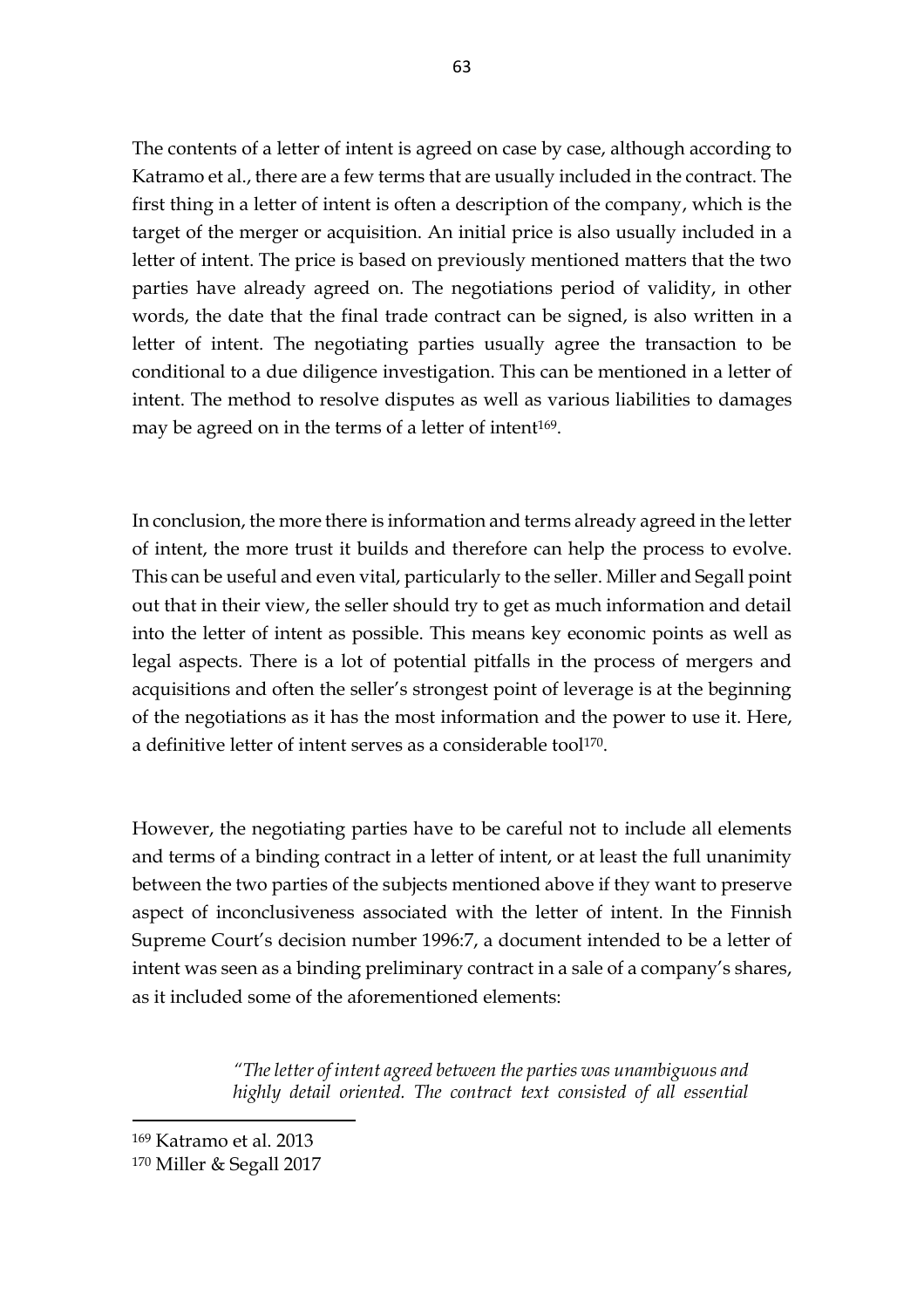*terms of the trade. The target of the trade was precisely identified and the trade price as well as the time of the trade was determined. Furthermore, the target and the terms of the rental agreement in the letter of intent was identified with details in the contract. Considering this, as well as the fact that there was a trade contract with all its terms attached as an appendix in the contract, it can be determined that the contract was, based on the wording, a unambiguously binding preliminary contract of a share deal."<sup>171</sup>*

Annola, however, sees the lack of commitment regarding a letter of intent a problematic attribute in certain situations, as it can create mistrust even though the purpose is fulfilling the obligation. In response, the author has sketched an interesting contract instrument to be used in the negotiations phase of a trade which purpose is "to help reach the main contract through supporting the negotiations". The meaning of the instrument is to create trust between the partners through sharing information and creating tools to support the negotiations. Consequently, a binding contract is not needed in order to reach a trusting relationship between the parties. To entities negotiating about a merger or an acquisition, this is instrumental. Annola has named the contract instrument as Relation Plan Document, alias RPD. The tools of the RPD include the main contracts core conditions which are in the center. The center is surrounded with the shared vision of the parties, individual overall arrangement and operating environment which form the surroundings of the coming main contract as well as the terms that regulate the negotiations. <sup>172</sup>

According to Annola, the RPD's core conditions and the visions interaction form its central dynamic as they indicate the starting point of the negotiations and the goal of them. However, a contract is always evaluated as a part of its environment. In the RPD this is done by including the document with clauses that support the content creation of the main contract. In turn, the clauses are formed in relation with the operating environment as well as the individual overall arrangement formed by the contract<sup>173</sup>. By using the mentioned tools together, the transaction negotiating partners have a possibility to picture the final main contract without actually committing to signing it. This can act as an

<sup>171</sup> Finnish Supreme Court ruling 1996:7

<sup>172</sup> Annola 2016: 6-8

<sup>173</sup> Annola 2016: 8-9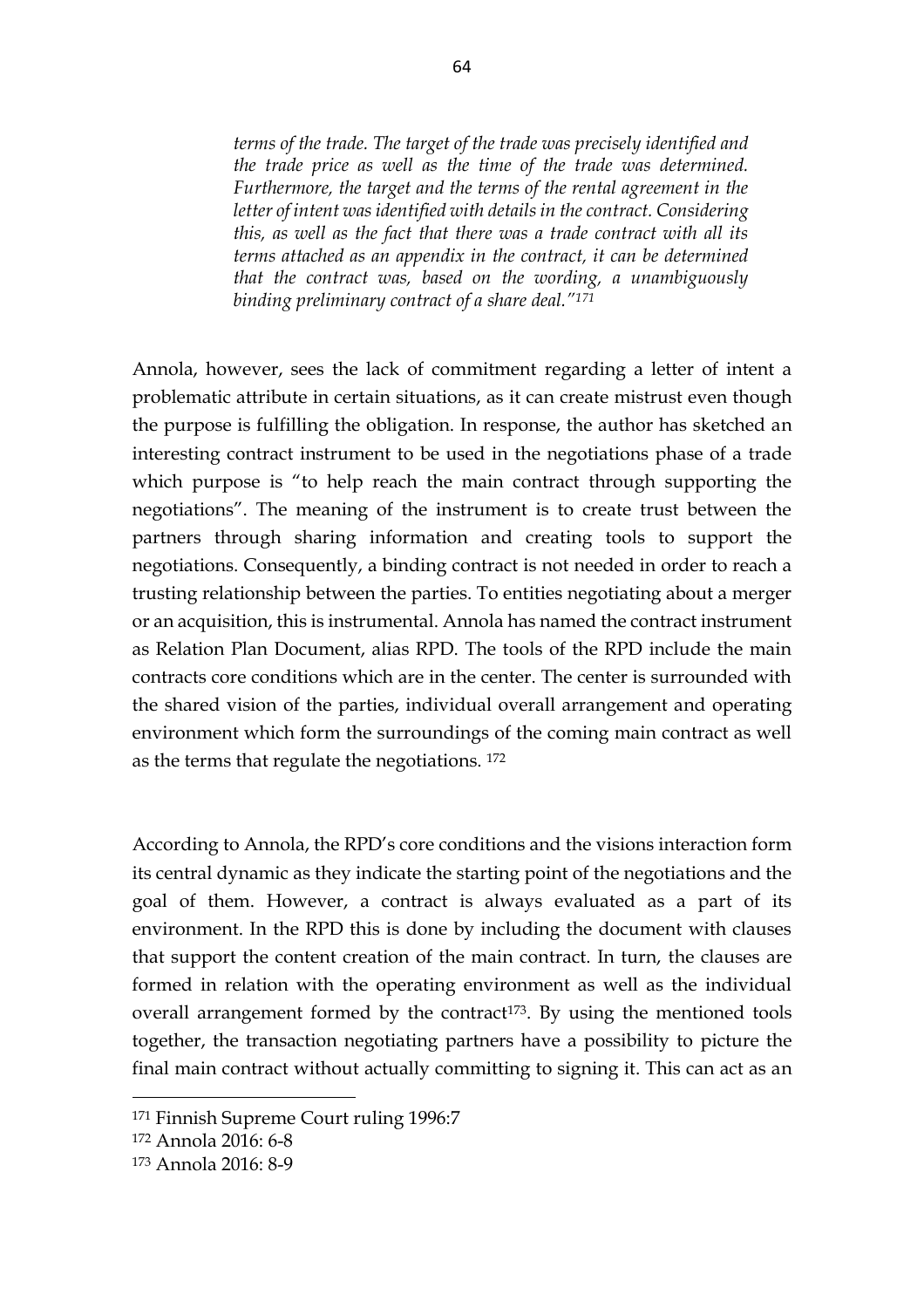encouraging element to continue the negotiations and striving for the final contract.

#### 6.2. Preliminary contract

A merger or an acquisition can also be made in two phases. In this case, the negotiating parties form a so-called preliminary contract in which they agree to form the final contract. The reason behind the willingness to make such a contract is, for example, that the negotiating parties want to ensure that the final contract will be made even though all the information needed is not available. The seller of the company can also be hesitant to let the buyer candidate to make the due diligence investigation if the preliminary contract is not signed. If the buyer candidate has signed a preliminary contract, they have forfeited the right to refuse the purchase of the company, assuming that the investigation does not bring forward any extraordinary information that could affect the trade<sup>174</sup>.

The preliminary contract is also a contractual instrument that reduces the uncertainty caused by the negotiations. The parties may have a need to undertake actions that create costs. This is where a preliminary contract can be used to commit the other party to pursue the final contract. In this instance, the topics already agreed upon considering the final contract can be included in the preliminary contract, even though the parties are not yet ready to enter into the final contract with all its details. The responsibilities of a party that has entered into a preliminary contract are not restricted to only the negotiation costs, in the case they refuse to agree the final deal. The party that has been refused of the final contract is also eligible for "the financial benefit that the final contract represents"175.

<sup>174</sup> Hemmo & Hoppu 2006

<sup>175</sup> Hemmo 2008: 142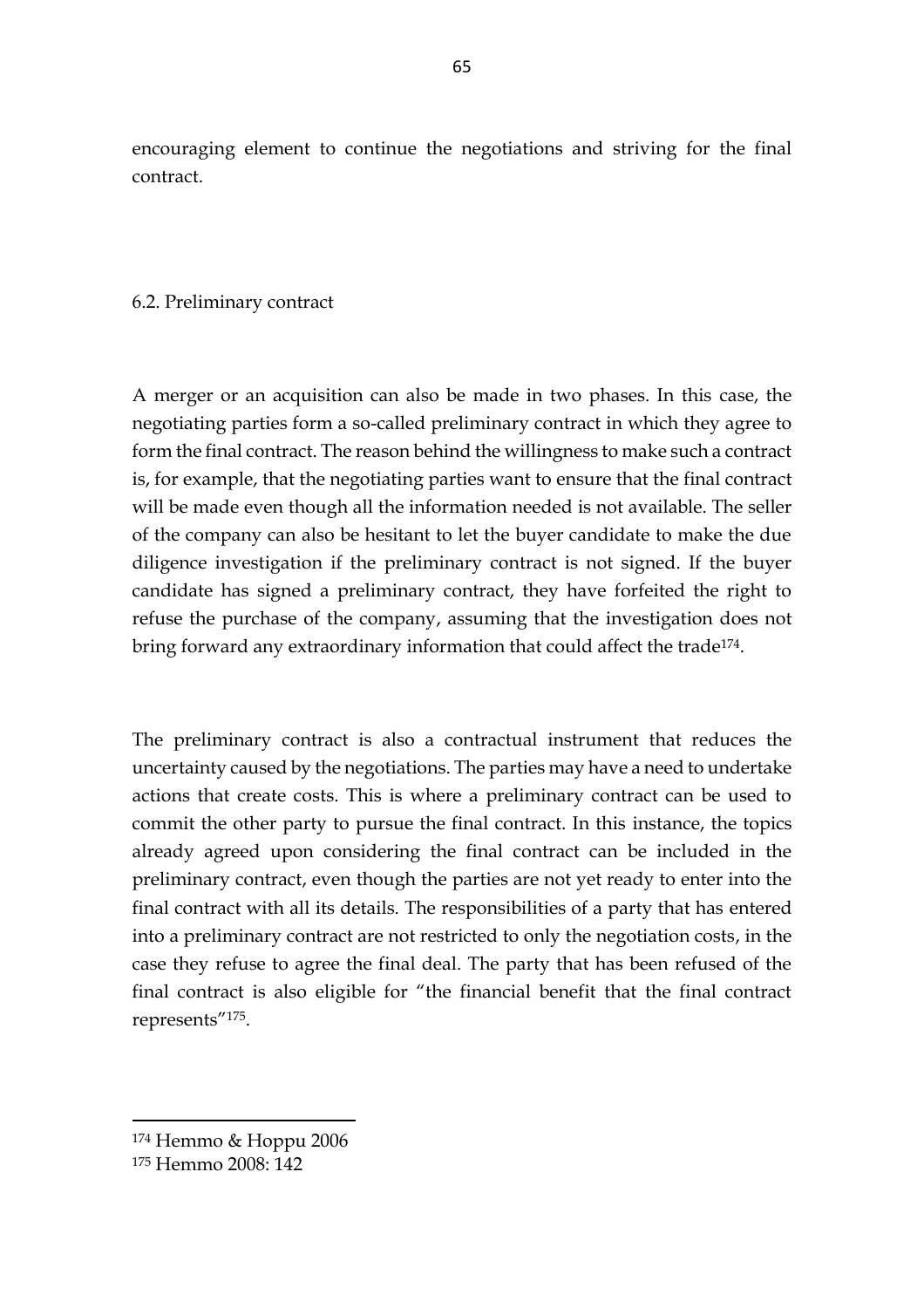As mentioned before, a preliminary contract is binding and as such, a stronger contractual instrument than a letter of intent. Consequently, a preliminary contract is formed with just one buyer candidate either in straight negotiations or when the participants of an auction have reduced to one instance. A preliminary contract must also have a specific enough description of the contents of the final contracts that is targeted. According to Saarnilehto, a preliminary contract is not binding if it does not portray what kind of a contract the two parties are striving for. A preliminary contract is also not binding if it is dependent on a condition, for example acquiring funding for the merger or acquisition, and the condition is not fulfilled<sup>176</sup>. This is a highly useful instrument, especially for the buyer as it promotes trust between the parties but is not absolutely binding.

According to Hemmo however, the obligations that a preliminary contract brings to the parties can have two problem areas. First of all, a preliminary contract can be made on a precondition concerning the future, for example gathering funding as mentioned above, that may not be fulfilled for a variety of reasons, as discussed above. Secondly, the negotiating parties may not arrive to an agreement of the remaining contractual factors that were left open. In such case, the contract either becomes void due to the lack of mutual understanding or it is supplemented with terms decided with another instance than the parties themselves. In principle, the effects of the terms not being fulfilled in a preliminary contract do not vary much from the effects of any other contract's binding factors, but Hemmo states that the practical relevance can be bigger due to the higher number of details left open. Changes to the preconditions must also be significant to have effect on the obligations, as contracts normally include a reasonable amount of risk. This is the case especially in mergers or acquisitions. In addition, the lack of consensus of certain details does not prevent the parties from forming the final contract. In such instance, according to Hemmo, the centricity of the open details and the possibility of supplementing the contract based on optional provisions comes into consideration.<sup>177</sup>

<sup>176</sup> Saarnilehto 2005: 70-71

<sup>177</sup> Hemmo 2008: 143-144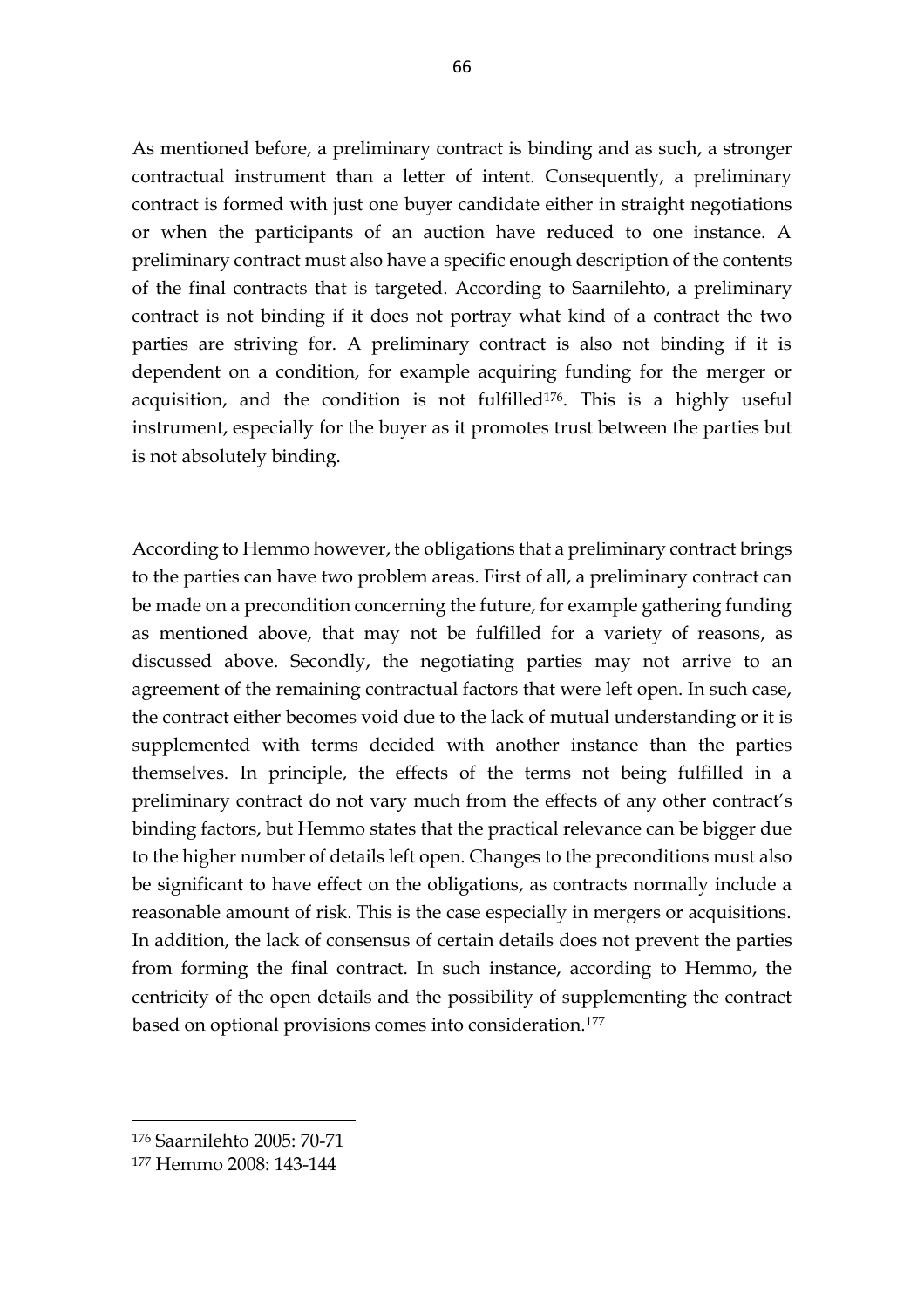If a preliminary contract is made binding and the other party refuses to fulfill it voluntarily, the other party can either demand fulfilling the contract, a settlement based on the preliminary contract or compensation of damages. However, a negotiating party cannot always demand any of the above, for example when the nature of the contract is such that the other party cannot be forced to act according to the contract. Commonly such case is solved with the compensation of damages, as is done in mergers and acquisitions, even though it can also be used as an additive to other claims.<sup>178</sup>

### 6.3. Due diligence investigation

The due diligence investigation is one of the most important and largest individual instruments in the negotiation phase of a merger or acquisition and an established custom regarding mergers and acquisition, even though executing it is not regulated by any individual law or provision. In practice, a due diligence investigation is performed through interviews and turning over information in the so called "data room", in other words a location online where electronically saved documents can be read. According to Katramo et al., the purpose of a due diligence investigation for the buyer is the ascertainment of the presumptions regarding the target company and its operating environment that can affect the terms of the merger or acquisition and in certain situations, the finalization of the whole trade<sup>179</sup>. Blomquist et al., phrase that its primary purpose is "to give the buyer a clear picture of the target company and its value as well as decrease the risk possibility of unknown responsibilities"180.

Usually the due diligence investigation is a preliminary examination of the target of the merger or acquisition but it can also be divided into several phases. As the process moves forward, the seller turns over more information in general and with more details about the company being bought. Katramo et al. state that a

<sup>178</sup> Saarnilehto 2005: 71

<sup>179</sup> Katramo et al. 2013

<sup>180</sup> Blomquist et al. 2001: 18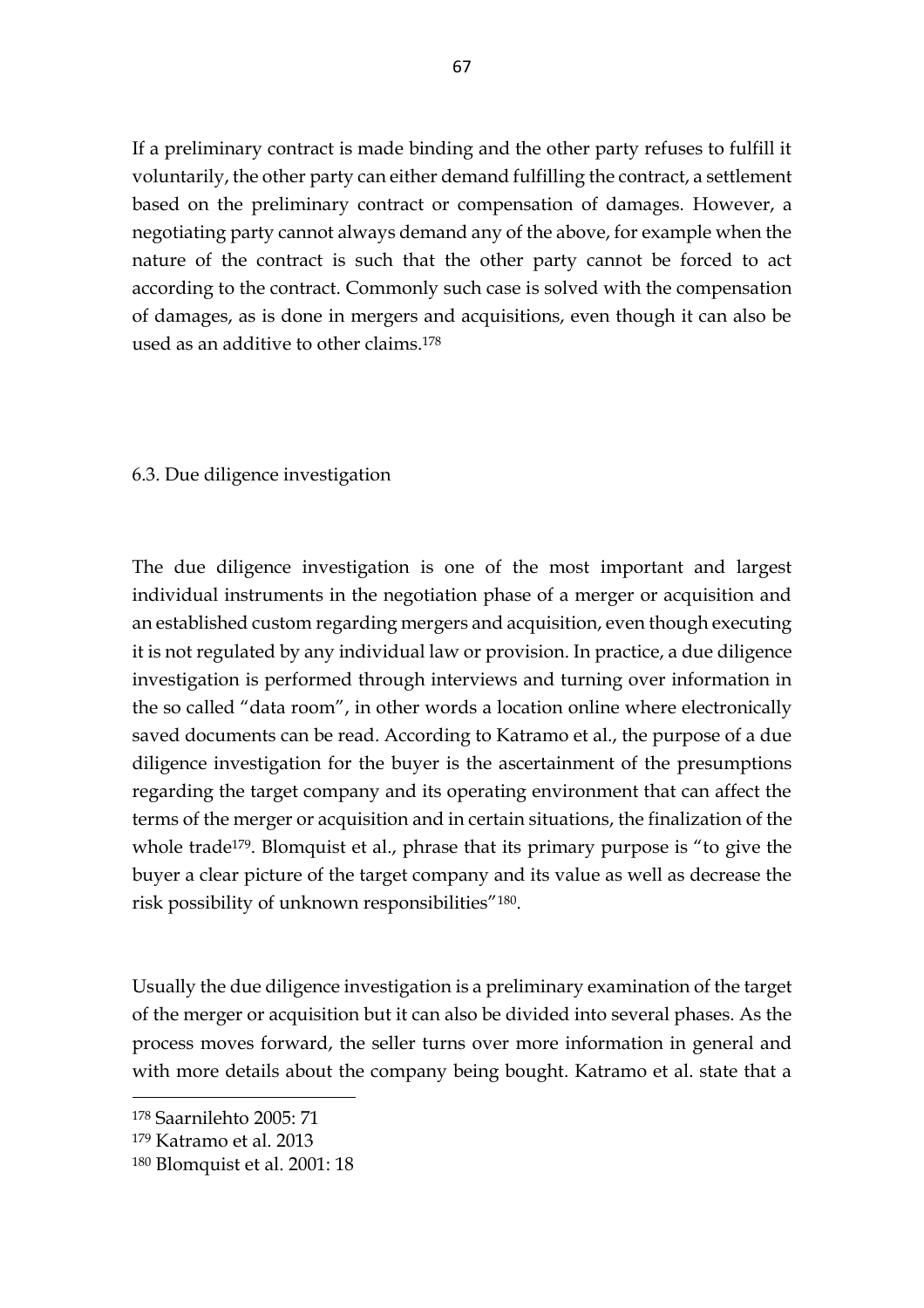due diligence investigation is more concise if the transaction is a simple business purchase compared to an inspection regarding an international conglomerate<sup>181</sup>. According to Blomquist et al., the size of the company being bought can also have a contrary affect. When the company being investigated is small, the buyer is assumed to execute a more detailed due diligence investigation than a buyer acquiring a large company182. Certain lines of businesses can also presuppose a more in-depth inspection, for example due to intellectual property or environmental factors. These types of business lines can be for example high technology fields or industries handling chemicals<sup>183</sup>.

The extent of due diligence investigation is also dependent on whether the transaction is a business purchase or a stock trade and the type of the buyer. According to Bäck et al., when the buyer is a private equity investment firm, the due diligence investigation is usually more comprehensive and standardized as to an inspection performed by an industrial buyer. An industrial buyer has a deeper knowledge of the field at hand and its risks, markets, customers as well as the suppliers and as a result, the buyer can identify more specifically which areas the inspection ought to be focused on. In a merger or acquisition made through a stock trade the due diligence investigation is usually also larger compared to an inspection made regarding a business purchase which is almost always more concise.<sup>184</sup>

As mentioned before, a due diligence investigation can cover different areas of a company and the segments investigated vary from transaction to transaction. According to Bäck et al. however, four of the most usual segments investigated can be identified. These are financial, tax, commercial and legal aspects. The purpose of the financial due diligence investigation is to ensure the accuracy of the financial information the seller has provided as well as to seek specificity and a more in-depth understanding of said information to help make the purchase decision and to proceed in the negotiations. In a financial due diligence

<sup>181</sup> Katramo et al. 2013

<sup>182</sup> Blomquist et al. 2001: 21

<sup>183</sup> Katramo et al. 2013

<sup>184</sup> Bäck, Karsio, Markula, Palmi 2009: 60-62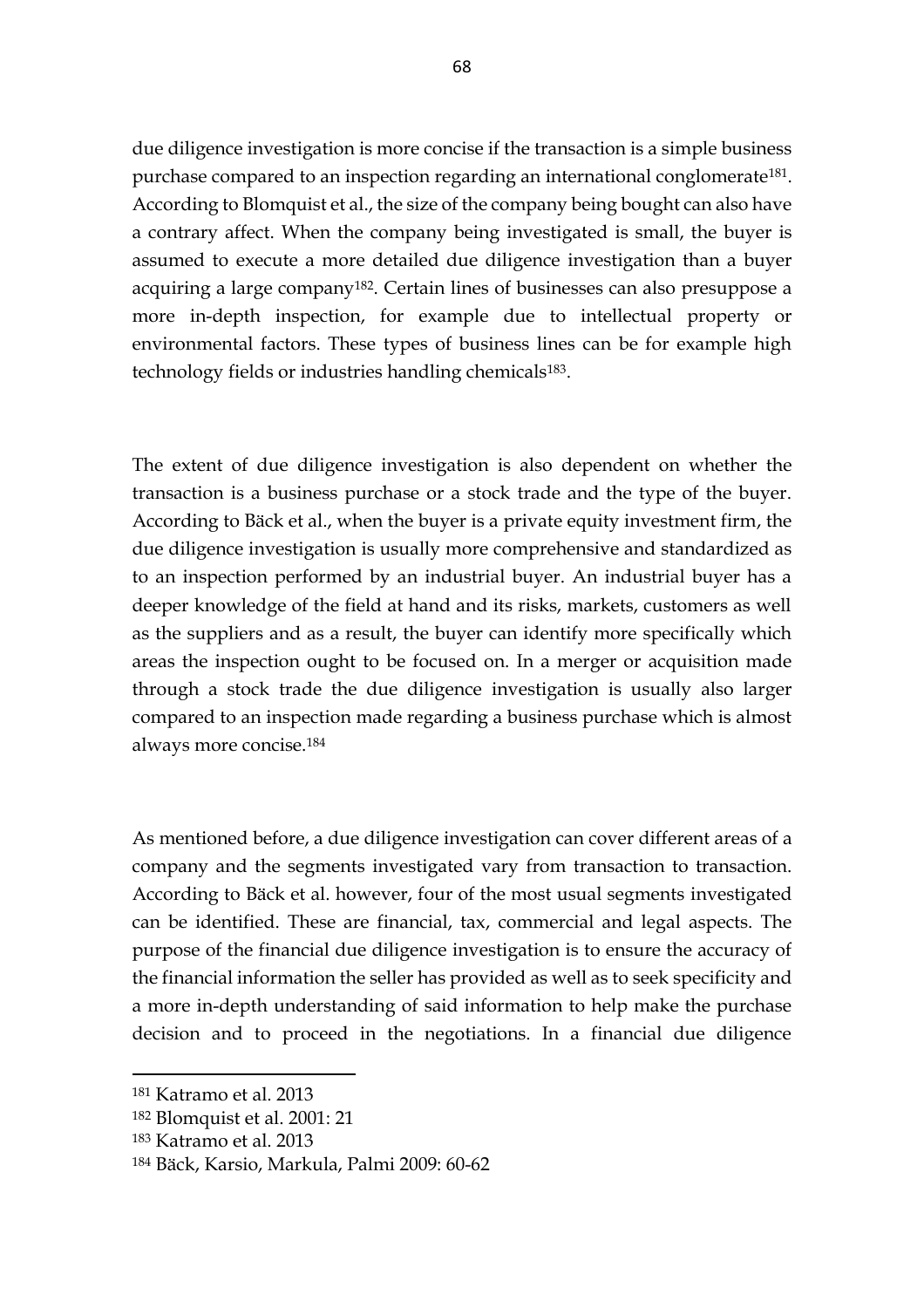investigation the buyer examines, among others, critical subjects affecting the trade and the value determination, funding needs of the target and the trade, subjects that have to be considered in the final contract as well as issues affecting the seizure and integration. <sup>185</sup>

The purpose of a tax due diligence investigation is to gather a representation of the tax position of the company in order to determine its ability to make profit as well as its value. A well performed tax due diligence investigation gathers useful information about the tax position of the target and its situation regarding payment of taxes, possible tax risks and the possibilities to perform tax planning. The goal of a commercial due diligence investigation is to determine the target company's operating environment and the market position in it from a business point of view. According to Bäck et al., in practice this means analyzing the turnover in order to understand the risks of its development.<sup>186</sup>

In a legal due diligence investigation, the buyer determines the rights, responsibilities and obligations regarding the target company and the possible factors restricting their transfer. The possible obstacles of the trade are also determined in a legal due diligence investigation. Also, subjects regarding the determination of the target, information affecting the purchase price as well as issues affecting the negotiation position are sought after<sup>187</sup>. According to Katramo et al., a legal due diligence investigation consists of familiarizing with, for example, the board of directors and the organization, company law documents, contracts and obligations, intellectual property rights, staff subjects, juridical proceedings and their threats as well as conditions regarding competition law188.

The information gathered from the aforementioned parts of the due diligence investigation can also be divided into four general groups according to their importance to the merger or acquisition and their negotiations. The first group is

<sup>185</sup> Bäck et al. 2009: 59, 64

<sup>186</sup> Bäck et al. 2009: 79, 96

<sup>187</sup> Bäck et al. 2009: 92

<sup>188</sup> Katramo et al. 2013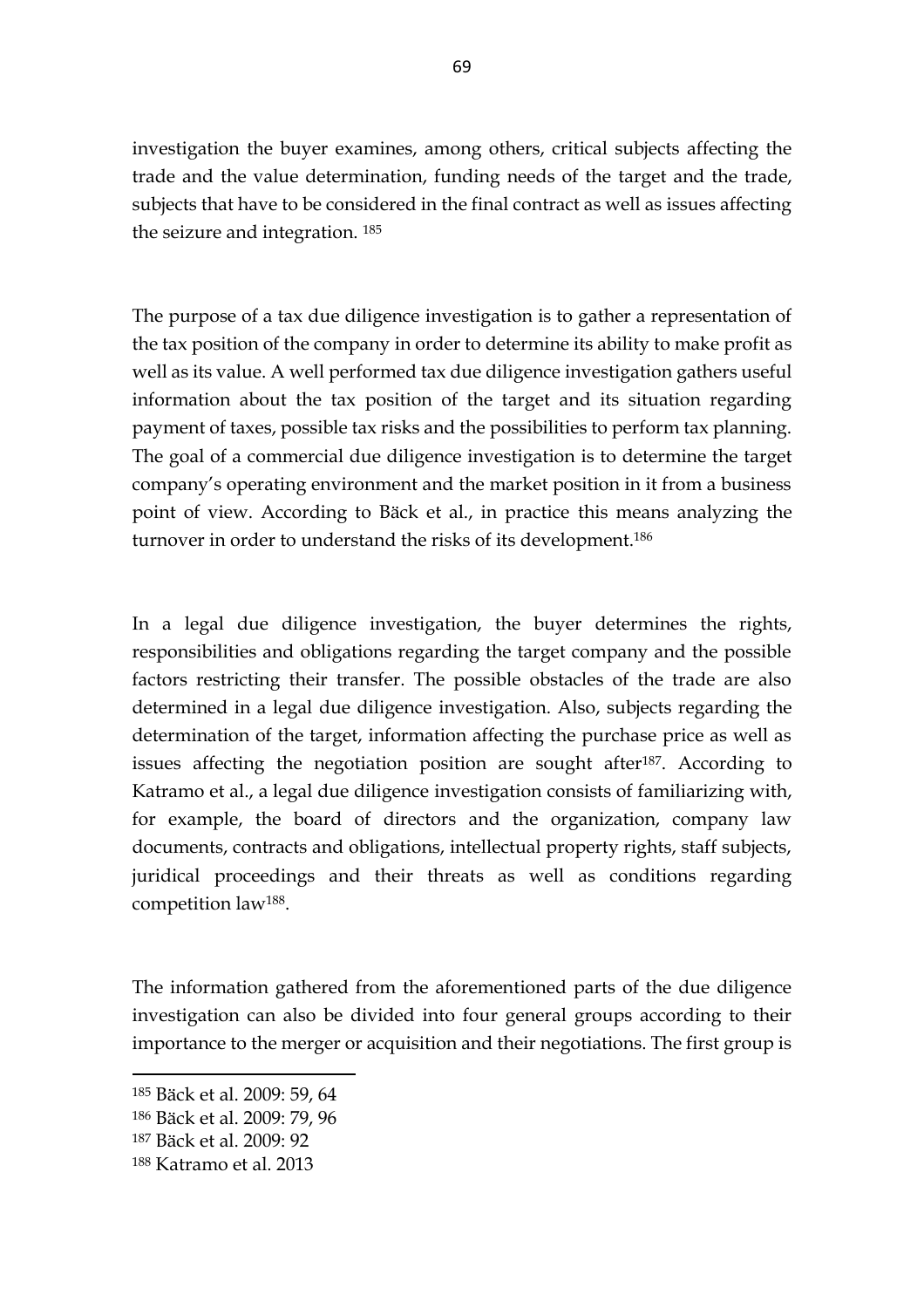the so called "deal breakers", which mean the issues that can endanger the whole transaction. The second group consists of issues that "in essence affect both the determination of terms in negotiations as well as the price". The third group is the issues that affect the structure and the last group the things that affect the sales contract<sup>189</sup>. The division can help the instance executing the investigation to analyze the gathered information and through that, position themselves better in the negotiations.

A due diligence investigation can also be conducted by the seller. This is called a vendor due diligence and its popularity has risen in Finland during the last 10 years. A vendor due diligence investigation is an investigation performed by the seller that is given out to the buyer candidates that have advanced in the auction process, although it can also be useful in direct negotiations. The primary purpose of the investigation is to speed up the merger or acquisition process and to increase the trade price. The authors state that the benefits of a vendor due diligence investigation include a better preparation to the critical questions from the buyers, the possibility to fix issues rising up during the inspection before contacting the buyer candidates, a better ability to compare different purchase offers as well as a better control of the selling process. It can shorten the selling process and decrease the burden on the seller's organization inflicted from the merger or acquisition process.<sup>190</sup>

The buyers aforementioned obligation to request information comes to realization during the due diligence investigation as the buyer familiarizes themselves with the target of the company basically without limitations. According to Blomquist et al., a due diligence investigation has been seen to mean "at least that the buyer has in fact detected what he was ought to detect according to the Sale of Goods Act". A well-executed due diligence investigation increases the buyers awareness and decreases the sellers liability for errors<sup>191</sup>. A possible vendor due diligence investigation conducted by the seller has the same affect. In addition, the non-disclosure agreement's terms come into realization in

<sup>189</sup> Blomquist et al. 2001: 19

<sup>190</sup> Bäck et al. 2009: 114

<sup>191</sup> Blomquist et al. 2001: 22-23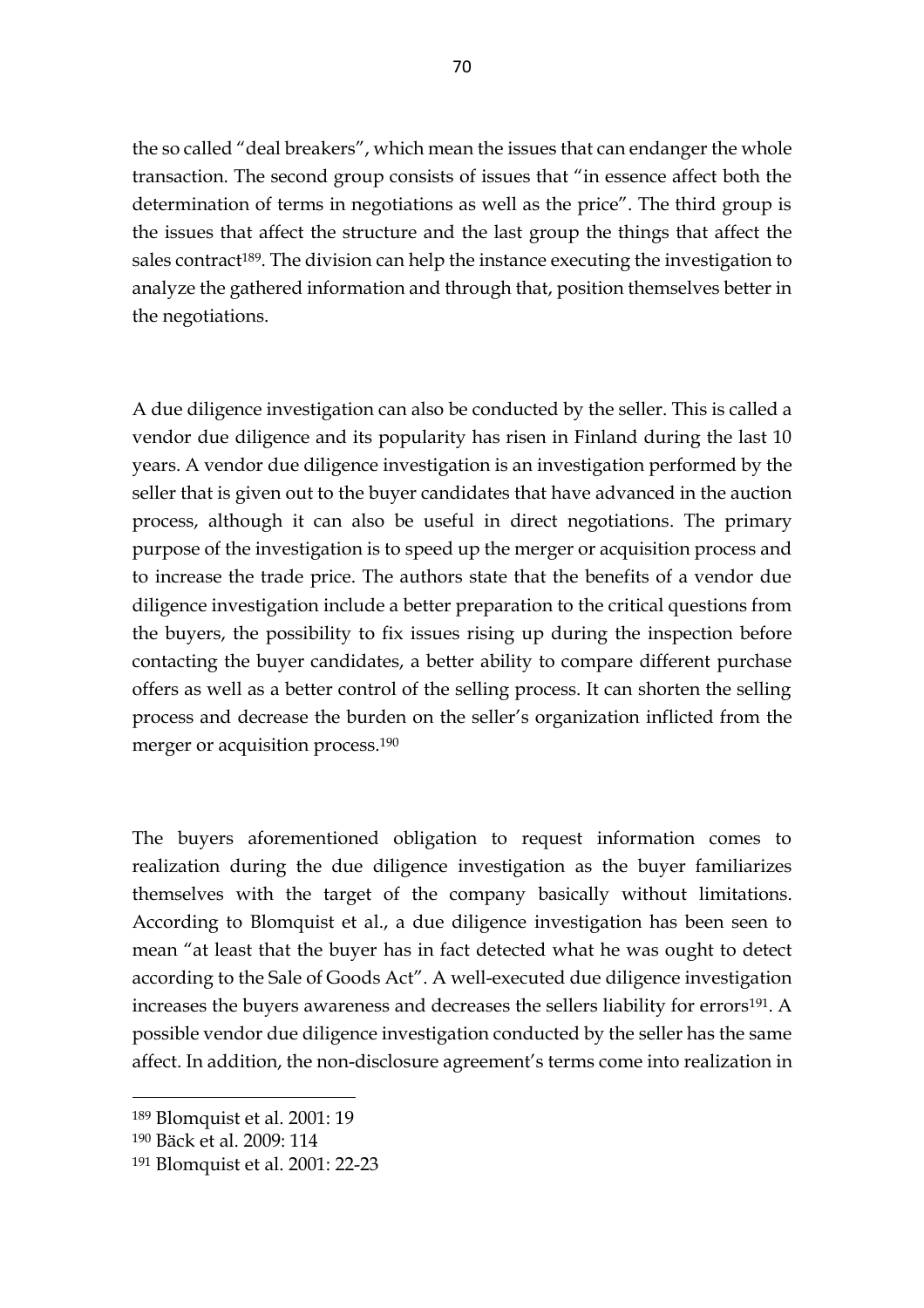connection to the due diligence investigation. Because of this, Katramo et al. emphasize that the investigation should contain only the information that is needed to make a purchase offer, and any unnecessary trade secrets should not be revealed as it could cause harm to the company. This can be protected with the non-disclosure agreement<sup>192</sup>.

In practice the due diligence investigation is a contractual instrument that supports decision making and one that helps determine the target company's value and its attributes, but it can also serve as a tool for the seizure of the trade and its integration. The investigation is present almost all the way of a merger or an acquisition process as it generates more information the further the negotiations go. The execution of a due diligence investigation usually begins when the negotiations process has proceeded to a preliminary agreement of the final sales contract or, after a letter of intent if a preliminary contract is not deemed necessary. According to Katramo et al., after a due diligence investigation the only thing left to do is to sign the final contract, as long as the effects of the subjects risen up in the inspection have been addressed and the possible consequences agreed on<sup>193</sup>.

-

<sup>192</sup> Katramo et al. 2013

<sup>193</sup> Katramo et al. 2013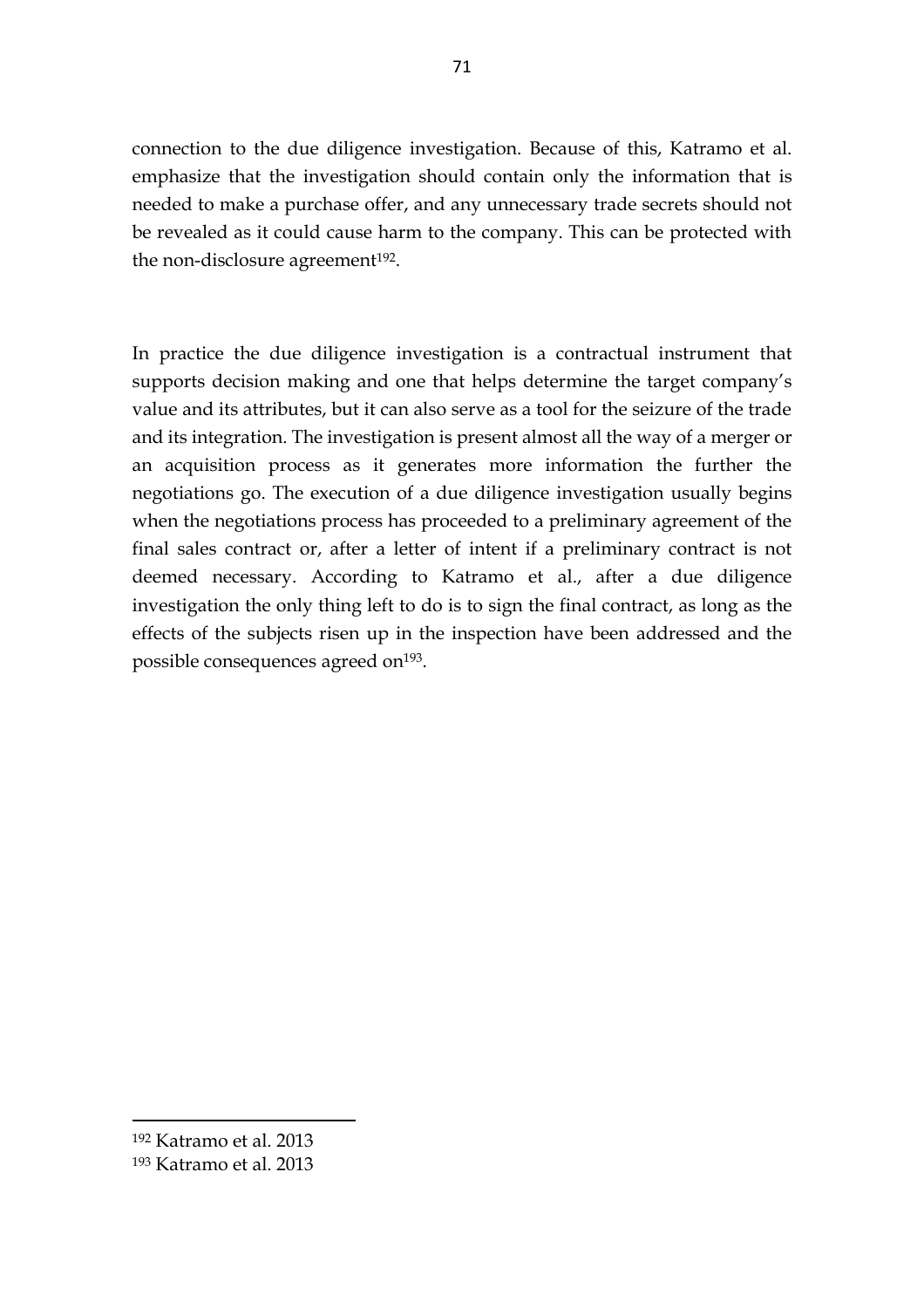## 7. CONCLUSIONS

A merger or an acquisition is a functional way for a company to complete their financial and strategic goals in their respective field, whether it is a case of a private equity investment firm driven purchase, industrial expanding or selling a unit deemed unnecessary. They are a great and often faster alternative to internal growth targets and offer a number of different possibilities to companies that choosing to take part in them. They are also a sufficient way of letting go of a business when a traditional change of generation is not possible for some reason. Because of this, in recent years the number of mergers and acquisitions carried out in Finland, as well as internationally, has grown significantly.

However, a merger or an acquisition is practically always a long and complex process which needs to be addressed appropriately to ensure its success. The transactions can be quite different in form and the parties participating may come from a variety of backgrounds. Thus, the strategic views behind them also differ. The goal can be to grow in size and gain synergy benefits or one of making profit in a more timely manner. Also, whether the transaction considers the shares or only business, is an aspect that needs to be considered. There can also be a variety of motives and prospects behind the transaction, which means the company has to compare the possible transaction at hand to other alternative plans and investments before getting into it194.

The motives of the buyer and the seller differ as the buyer usually sees a merger or an acquisition as a way to grow, expand to different areas or to make a profit. A company can also get into a merger or an acquisition in order to get a hold of a patent or trade secret. The seller on the other hand, is usually in a position where they need or want to separate themselves from an unprofitable entity or do not see themselves capable of developing the company anymore and receive an offer worth considering. A company can also be offered for purchase if the current owners are ready to separate themselves from the company but cannot

-

<sup>194</sup> Karppinen et al. 1986: 118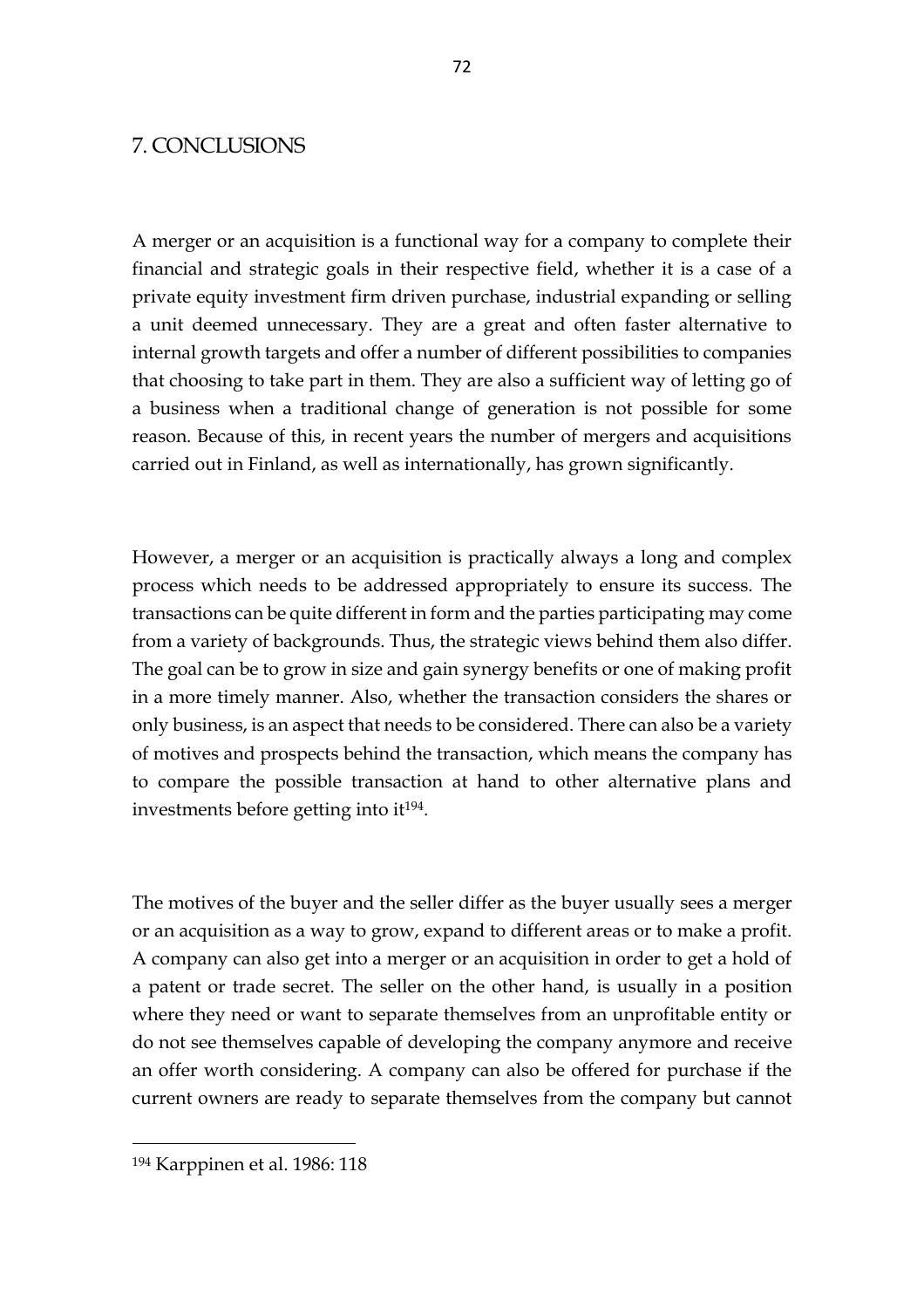do it through a change of generation. If however, the decision to get into the transaction is made, the progression of the chosen process and consequently the outcome can be greatly affected through the negotiations phase.

The motives of both the buyer and the seller as well as the entity making the approach decide the chosen process to carry out the transaction in. This has an enormous effect on the negotiations and how they are conducted, especially to the first stages of them. The process can be one of three possibilities: direct negotiations with two parties, a restricted auction or an open auction. When the buyer is the one initiating the proposed deal, the negotiations are usually conducted as direct negotiations. This is due to the fact that there is no competition, as the targeted company has not made itself publicly open for purchase or actively searched for a buyer to take over the company. Direct negotiations are usually also lighter and more flexible from the contract law point of view, as fewer instruments are used. In direct negotiations, the responsibilities and liabilities also arise earlier than in auctions. This is also beneficial for the seller. The potential seller can, however, use the proposal of direct negotiations as a possibility to convert the situation into an auction of some sorts, as it can usually increase the trade price through the competition generated from an auction.

Because of the possible advantages, when a company offers itself for purchase, they usually do it by some sort of auction. In a restricted auction the potential seller can choose who they approach and thus, gets the possibility to learn more about the company. This is a good way of maintaining a higher level of protection and decreasing the risk of someone exploiting sensitive information about the seller's company. On the other hand, if the process of choosing the candidates is not properly executed, the most profitable buyer can be ignored by accident. In an open auction, whoever can participate in the bidding process. However, an open auction is an expensive process and not necessarily the best option. An auction also offers its possibilities to the potential buyers. They can evaluate the market and the competition by assessing the progress of the auction and how the competition acts in it. In addition, contract law offers tools to make one stand out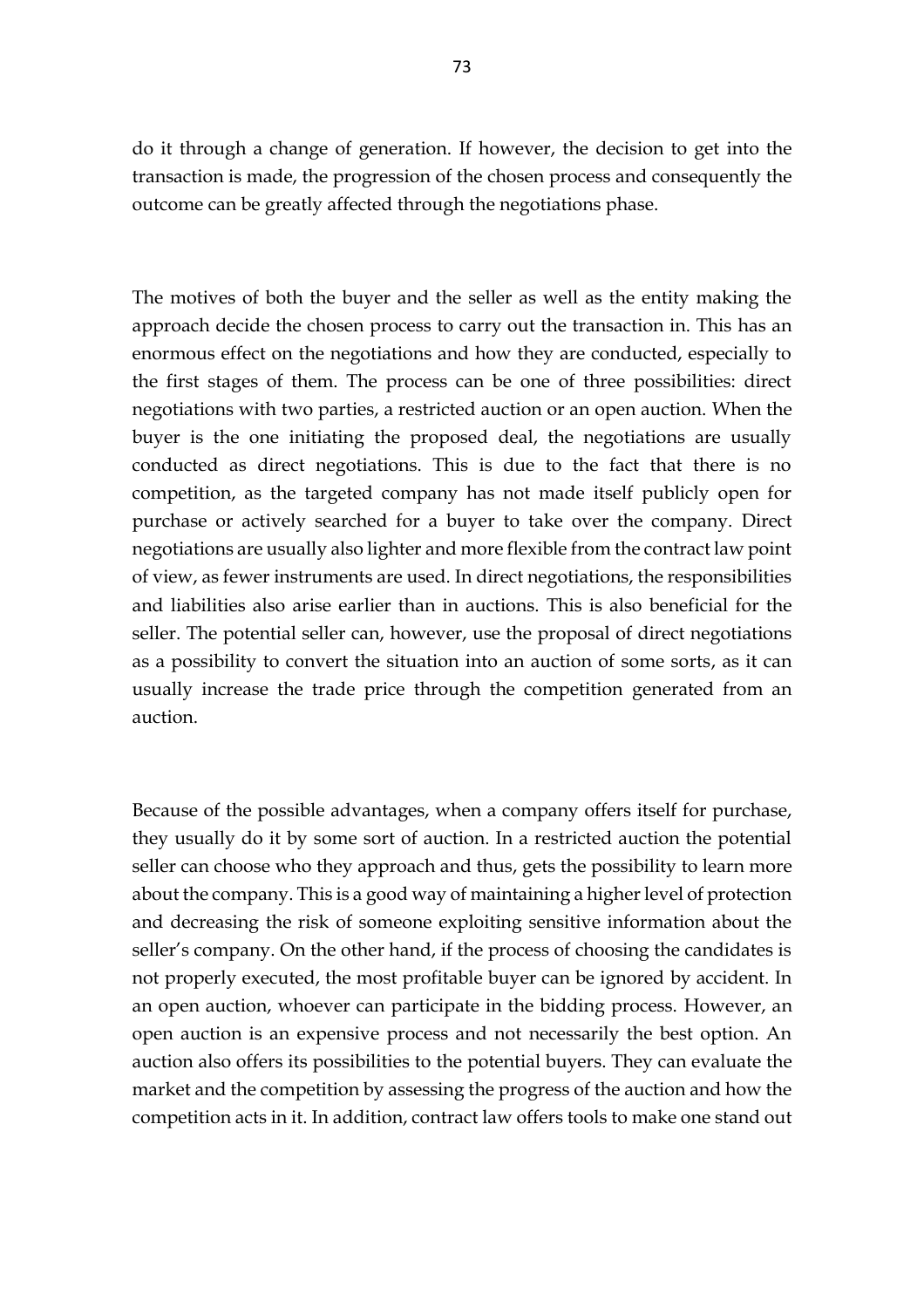in the crowd. Concentrating on, for example, a letter of intent and its content can make a huge difference even though it does not bind the buyer to anything.

When starting and proceeding in merger or acquisition negotiations, a company must keep in mind all of the laws and statutes that govern the transaction. The legislation affecting mergers and acquisitions is widely spread from EU regulations to domestic laws of real property and these also affect the negotiations phase but the biggest effect to the negotiations comes from the elements of contract law. Governing laws can be viewed as a burden or a restricting factor, but they can also be used to gain advantage and to better one's position in the negotiation proceedings.

First of all, the elements of contract law as well as the contractual instruments that it provides for the parties involved can be used to protect one's trade secrets as well as other valuable and sensitive information. The responsibility of negotiating, liability of loyalty and the obligation to disclose play a huge role during the negotiations and act as the determining factors if any disputes on, for example, compensation of damages come into question. Secondly, the buyer and the seller can use the different aspects and tools that contract law offers to change their standing against the competition or regarding the opposing party while striving to reach the optimal deal for them. The buyer benefits from the seller's obligation to disclose, whereas the seller benefits from the loyalty that the buyer has to show during the negotiations. In Finland, there is a great freedom regarding contracts meaning the responsibility of conducting in them and the content of them is largely at the parties discretion, which is why the terms of the contract play a vital role in the negotiations and are the main source governing the relationship between the parties.

In the beginning stage of merger and acquisition negotiations the parties must have in mind what they are trying to achieve through the transaction and approach the negotiations accordingly. In an auction, the buyer wants to be the one chosen for the following one-on-one negotiations but at the same time, not to overpay for the targeted company. The seller wants to maximize the value they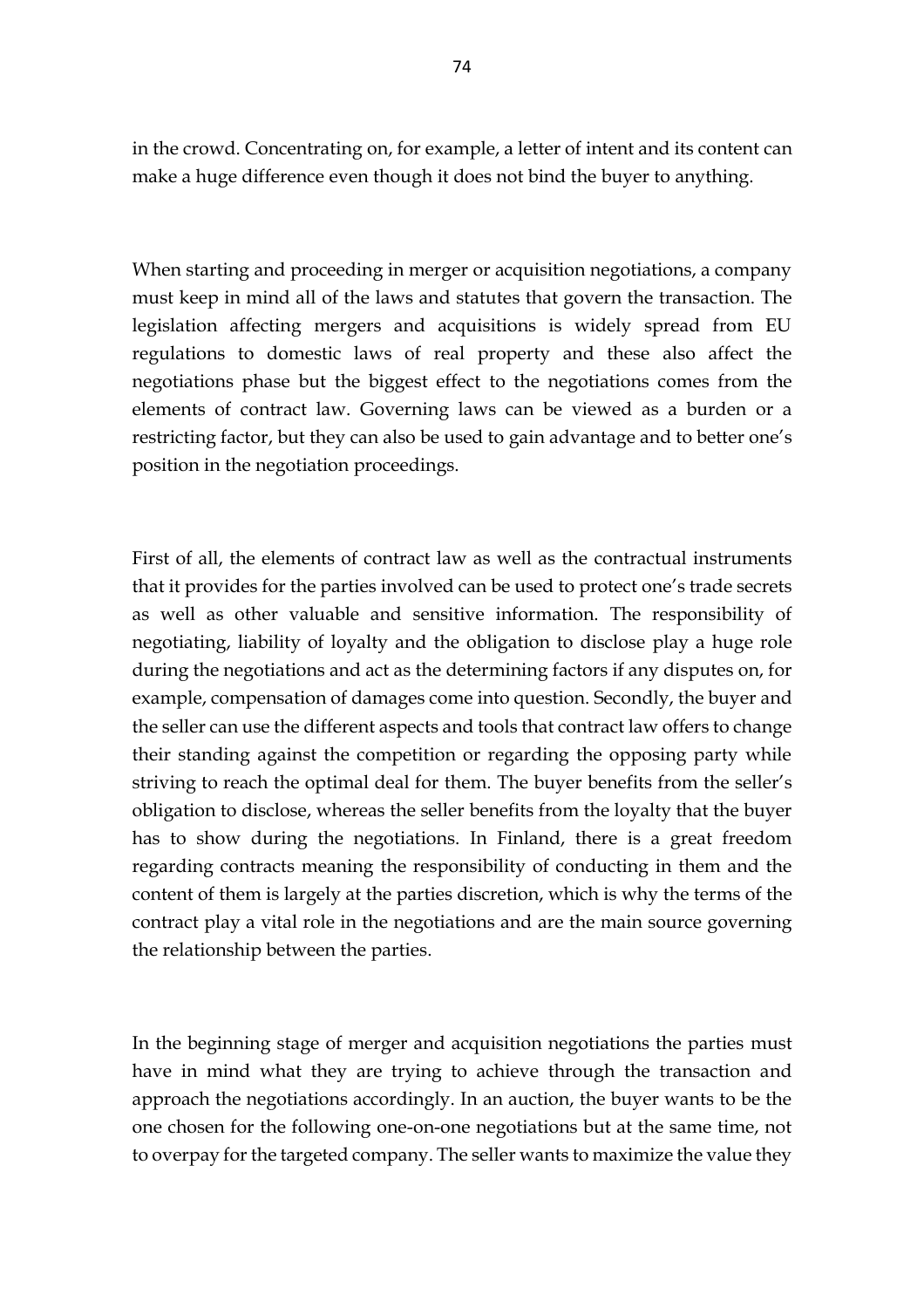are receiving from the company, but they should restrain themselves from just of just seeking for the highest price. The party offering the highest price beforehand may not be the most reliable negotiating party afterwards. Using contract law and its elements, the parties can decrease the risks and uncertainties arising from the negotiations. The most important contractual instrument for the seller in the early stages is the non-disclosure agreement. Without one, a seller should never disclose any remotely sensitive information to a potential buyer, let alone trade secrets. The non-disclosure agreement is also useful to the buyer. When in an auction, the fact that the other competing buyers that ultimately failed to get the deal had to sign the same non-disclosure agreements as the chosen buyer, prevents them from using the information given out also in the buyers disadvantage. Without this, the deal could end up being worth a lot less than the buyer had imagined.

When the negotiations proceed, the trust between the parties grows stronger and the parties can begin to trust that a deal will be made. The seller gives out more and more crucial information about the company and the buyer continues using its resources in order to maximize the chances of the deal actually happening. The importance of the liability of loyalty to the opposing party increases. At this stage, the parties have already come to agreement on some aspects of the deal even though there are still open issues to be addressed. In this situation a letter of intent is a useful tool to put the agreed subjects to writing and to establish the common goal of agreeing on a deal. A letter of intent is not a binding contract so the parties do not agree on anything determining, even though the letter of intent can be used to evaluate the possible need to compensate one's negotiations expenses, if the negotiations are broken off. A letter of intent is a good way for both of the parties to see if they are near each other valuation wise and if there is a possibility of coming to an agreement on the final contract.

A preliminary contract contains much of the same information as a letter of intent, but the legal validity of it is significantly different. A preliminary contract is a binding contract that the parties can use to commit one another to the negotiations and the finalization of the deal. This lowers the threshold for both the parties to allocate more resources and to undertake cost causative actions in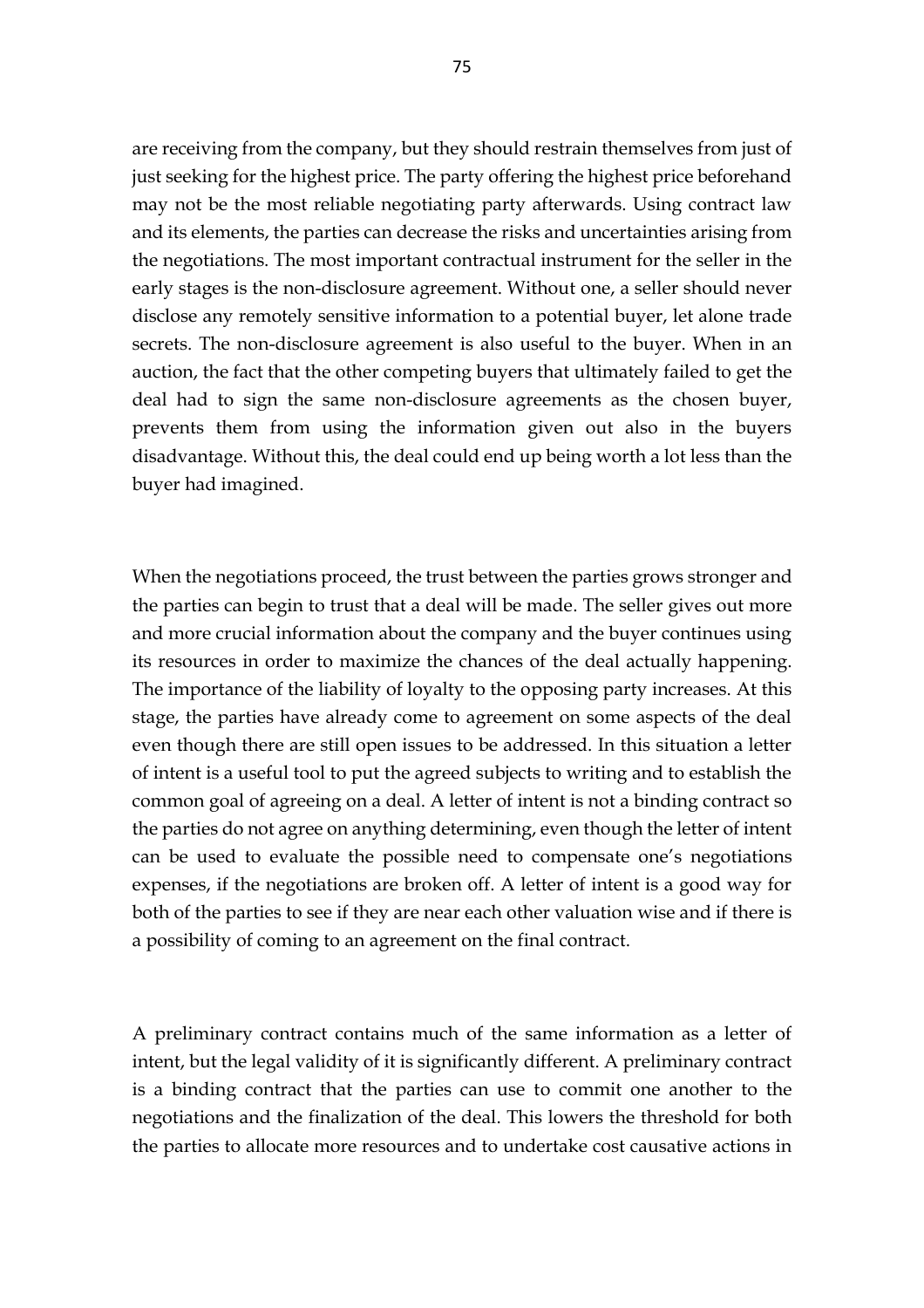the negotiations. If a party breaks off the negotiations after signing a preliminary contract, they may have to positively compensate the suffering party for not concluding the transaction. Thus, a preliminary contract should not be signed unless the parties are certain that the final contract will be agreed upon if nothing extreme does not surface, for example in the due diligence investigation. This can be included as a stipulation in the preliminary contract and is a viable option for the buyer to use during the negotiations. In these cases, the preliminary contract can even be formed as the final contract, but with the contingency of completing the due diligence investigation without anything significant surfacing.

The due diligence investigation is the most important element of contract law and contractual instrument for the potential buyer. This is the phase where the buyer gains access to all of the necessary data and information about the buyer that it needs to make a decision to continue the negotiations at all and the price they are willing to pay. During the due diligence investigation, also the sellers obligation to disclose is implemented. In addition, the buyers right to appeal to a defect in the object of the purchase terminates. Therefore, the due diligence investigation should be conducted with care and concentration, as the ramifications of a poorly executed due diligence investigation can be severe. The different parts inspected during the due diligence investigation vary from transaction to another according to the motives and background of the buyer, but financial, tax, commercial and legal due diligences are practically always included.

As shown above, by using contract law the parties involved in merger and acquisition negotiations can greatly affect the starting point of the negotiations and what to consider when initiating them as well as their positioning when proceeding in them. There is a large number of contracts included in most of the merger and acquisition negotiations which all play a vital role when proceeding in the negotiations but also responsibilities and liabilities that have effect on them. Concentrating on the right contracts and acknowledging the benefits of the different responsibilities and liabilities, the parties can arrive to an outcome that satisfies both of them and does not prompt any aftermath, causing additional costs.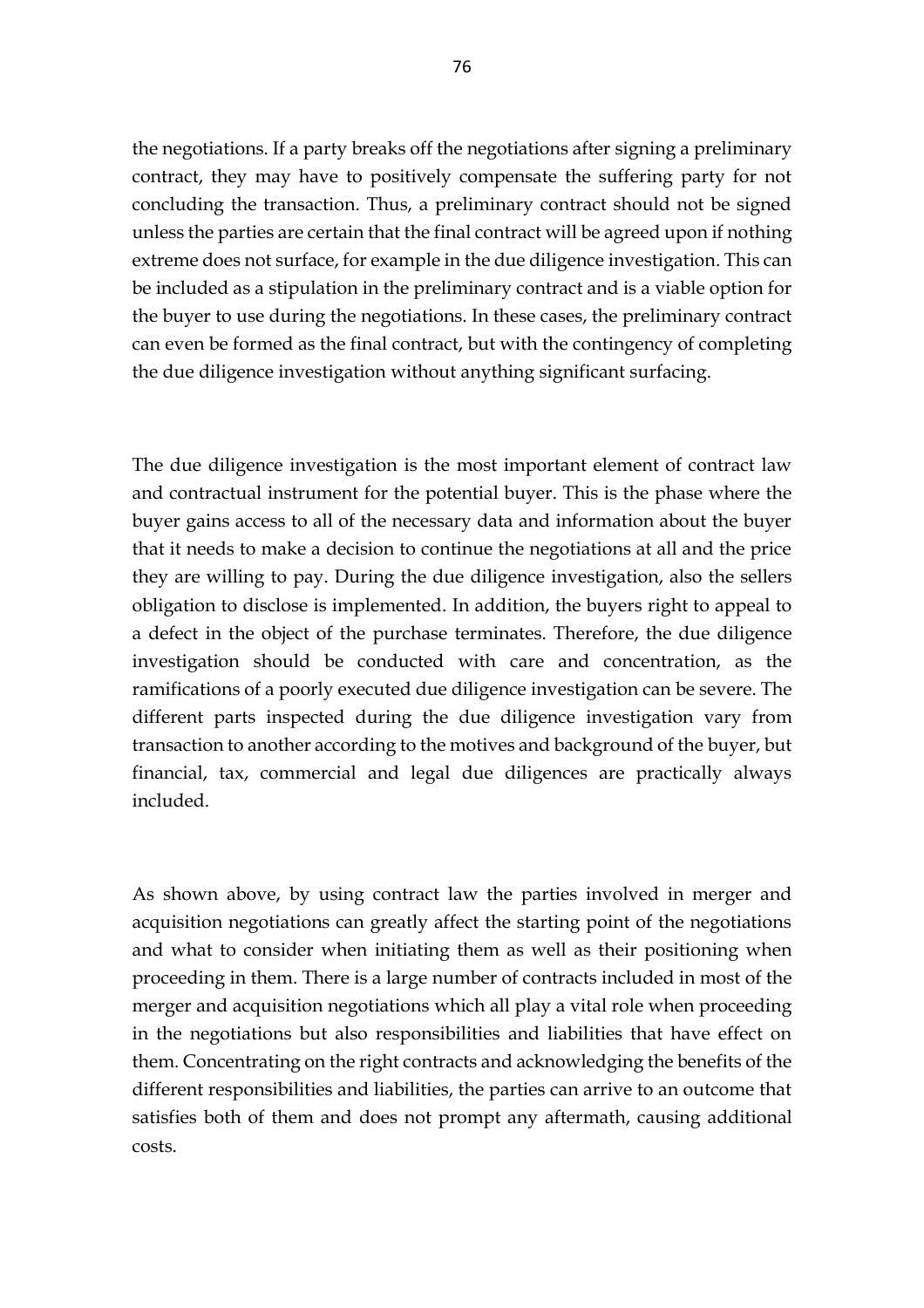## LIST OF REFERENCES

- Aalto-Setälä, Ilkka, Antti Aine, Petri Lehto, Anne Petäjäniemi-Björklund, Markku Stenborg & Pertti Virtanen (2008). *Kilpailulainsäädäntö ja julkiset hankinnat.*  Tietosanoma: Helsinki.
- Andrew J. Sherman (2010) *Mergers & Acquisitions from A to Z – Third Edition*. AMACOM: New York
- Annola, Vesa (2005). *Informaatio, Sisäpiiri ja Markkinat – Arvopaperimarkkinaoikeudellinen tutkimus informaatioepätasapainosta arvopaperikaupassa*. Ykkös-Offset Oy: Vaasa.
- Annola, Vesa (2016). *Aiesopimuksesta Relation Plan Documentiin: Ongelmia ja Ongelmanratkaisuja*. Teoksessa: Oikeuden ja Talouden rajapinnassa, Juhlakirja Matti J. Sillanpaä 60 vuotta. Otava Kirjapaino Oy: Keuruu.
- Blomquist, Lars, Nils Blumme, Eero Lumme, Tomi Pitkänen & Lennart Simonsen (2001). *Due diligence osana yrityskauppaa*. KHT-media: Helsinki
- Bäck, Jonathan, Tomi Karsio, Eeva-Maria Markula & Mikko Palmu (2009). *Due Diligence – onnistuneen yrityskaupan edellytys.* KHT- Media Oy: Helsinki
- Competition Act (948/2011)
- Contracts Act (13.6.1929/228) (13.6.1929/228)
- Council Regulation (EC) No 139/2004 of 20 January 2004 on the control of concentrations between undertakings (the EC Merger Regulation)
- Decree of the Ministry of Finance on the content and publication of the offer document and the derogations therefrom and the mutual recognition of the offer document accepted in the European Economic Area (1022/2012)
- Finnvera (2017). *Tutkimus osoittaa: Yli 90 prosenttia yrityskaupoista onnistuu – yritykset toiminnassa vieläkolmen vuoden jälkeen*. STT INFO
- Frankel, Michael E. S. and Larry H. Forman (2017) *Mergers and Acquisitions Basics : The Key Steps of Acquisitions, Divestitures, and Investments*. John Wiley & Sons, Incorporated: New Jersey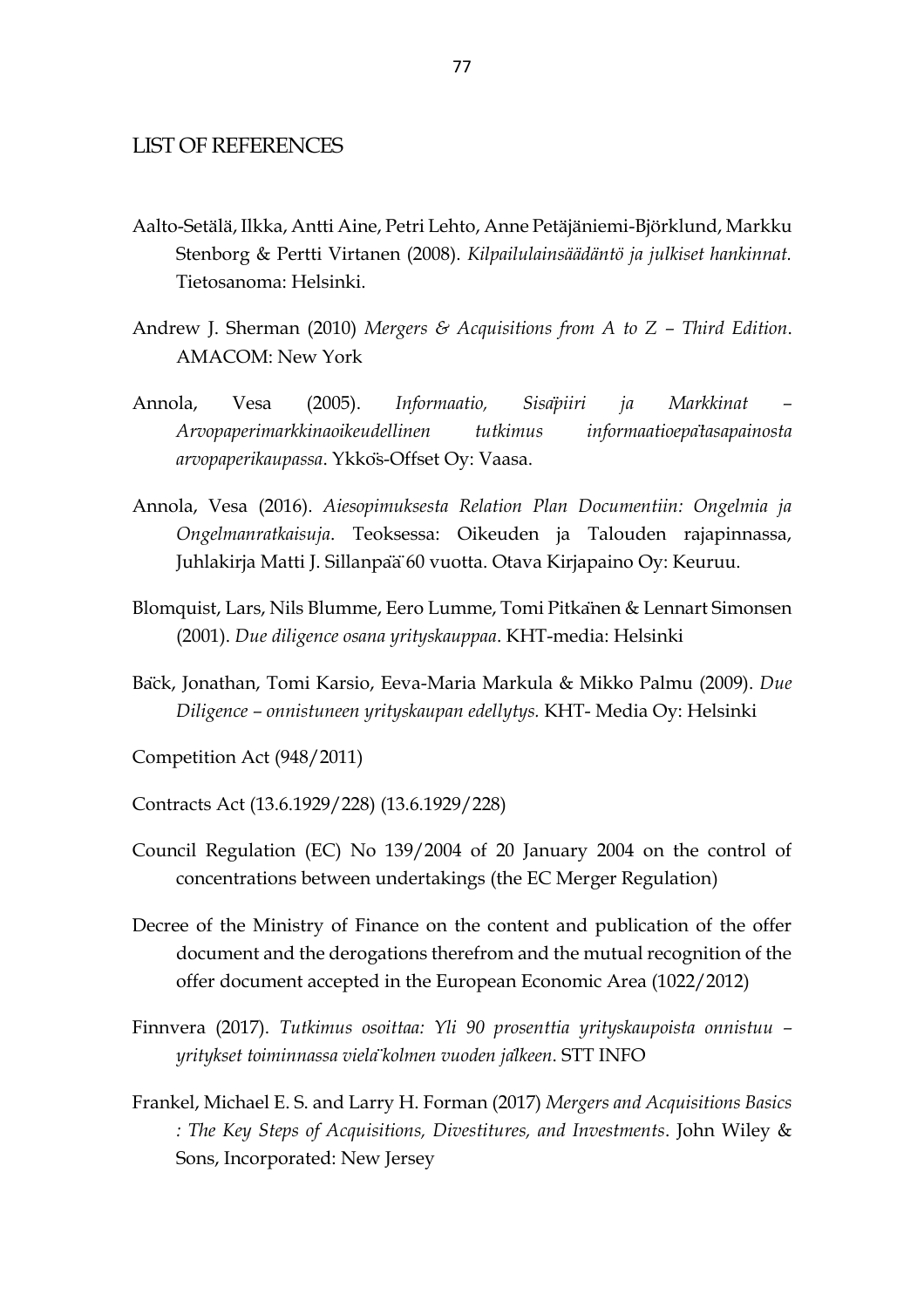Government Decree on the Calculation of Turnover of a Party (1011/2011)

- Hemmo, Mika & Kari Hoppu (2006). *Sopimusoikeus.* WSOYpro. Sanoma Pro Talentum Media Alma Talent Oy.
- Hemmo, Mika (2008). *Sopimusoikeuden oppikirja*. Gummerus Kirjapaino Oy: Helsinki.
- Hoppu, Espo Kari Hoppu (2016). *Kauppa- ja varallisuusoikeuden pääpiirteet*. Talentum Pro: Helsinki.
- Huimala, Hannele, Mikko Huimala, Kirsi Leivo, Timo Leivo, & Hannele Väisänen (2012). *EU:n ja Suomen kilpailuoikeus.* Talentum: Helsinki.
- Huhtamäki, Heikki A. (2014). *Kilpailukielto ja salassapito sopimussuhteissa*. Meedia Zone OU: Viro
- Immonen, Raimo (2014). *Yritysjärjestelyt*. 6. Uudistettu painos. Talentum Media.
- Karppinen, Timo, Jarmo Leppiniemi, Pauli K. Mattila & Mirjami Pipatti (1986). *Yrityskauppa-opas.* 1. Painos. Gummerus Oy: Jyväskylä
- Katramo, Mikko, Jari Lauriala, Ismo Matinlauri, Jaakko E. Niemelä, Karin Svennas & Nina Wilkman (2013). *Yrityskauppa*. 2. Painos. Talentum Media Oy.
- Kirvesniemi, Elina (2015). *ABB:n miljoonakauppaa valmisteltiin pitkään*.
- Land Law Code (12.4.1995/540)
- Law of Trade Secrets 595/2018
- Miller, Edwin L. Jr. and Lewis N. Segall (2017). *Mergers and Acquisitions: A Step-By-Step Legal and Practical Guide.* John Wiley & Sons: New Jersey
- Nordea (2019). *Pk-yritykset tekevät yhä enemmän kansainvälisiä yrityskauppoja*. Lehdistötiedote.
- Pohjalainen Manninen, Petri (2001). *Yritys vaihtaa omistajaa - sukupolvenvaihdos ja yrityskauppa käytännössä*. WS Bookwell OY: Porvoo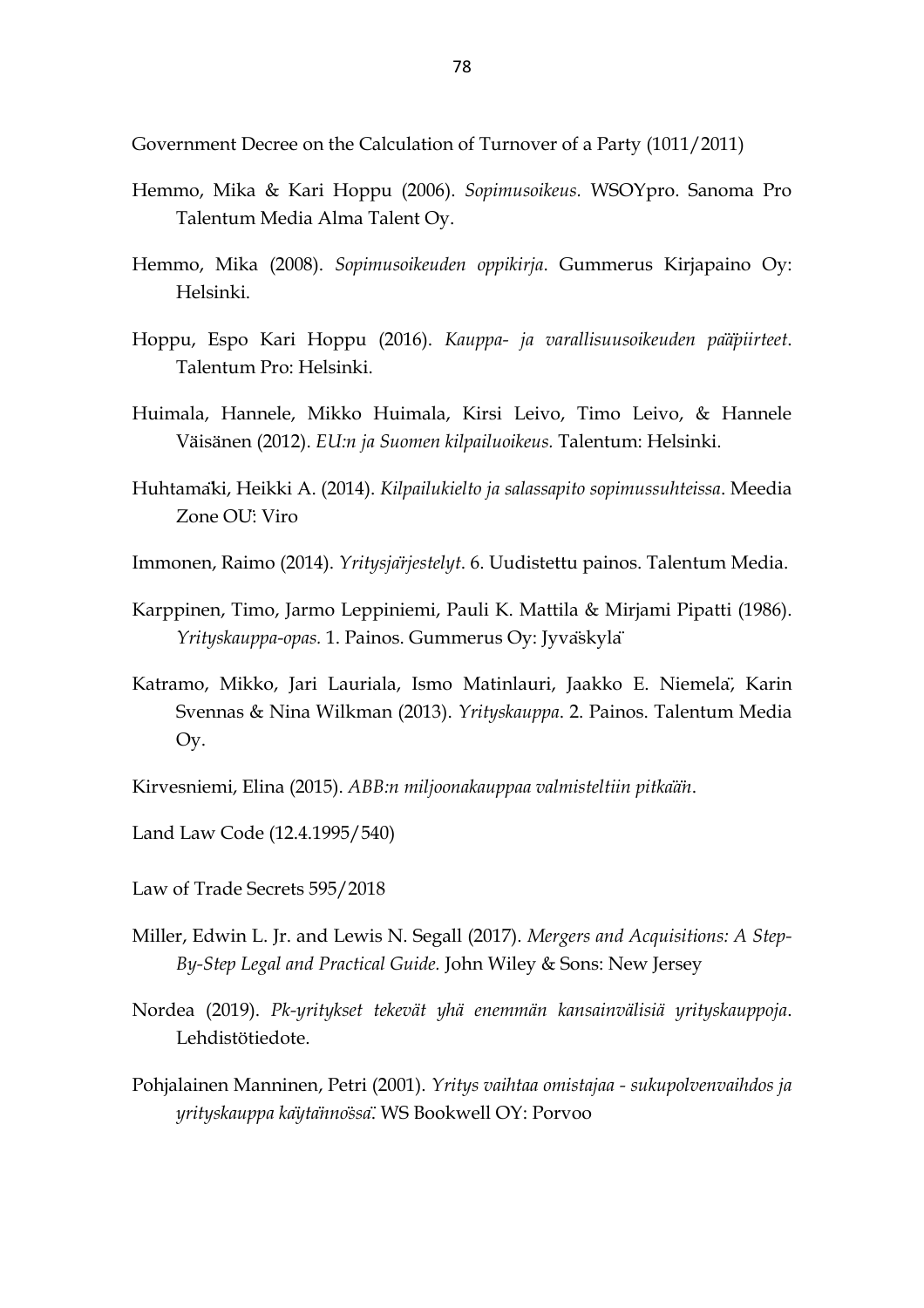- Saarnilehto, Ari (2000). *Varallisuusoikeuden kantavat periaatteet*, Tummavuoren Kirjapaino OY: Vantaa.
- Saarnilehto, Ari (2005). *Sopimusoikeuden perusteet*. 6. Uudistettu painos. Talentum Media Oy: Jyvaskyla.
- Sales of Goods Act (27.3.1987/355)
- Securities Market Act (14.12.2012/746)
- The Helsinki Takeover Code 2014
- Tenhunen, Lauri & Rauno Werner (2000). *Yrityskaupan käsikirja*. 3. tarkastettu painos. Gummerus Kirjapaino Oy: Jyvaskyla<sup>r</sup>
- Valtanen, Tero (2016). *Yrityskaupat vilkastuneet selvästi – kasvu jopa 30 prosenttia*. Yle Uutiset
- Vapaavuori, Tom (2005). *Yrityssalaisuudet ja salassapitosopimukset*. Gummerus Kirjapaino Oy: Jyvaskyla.